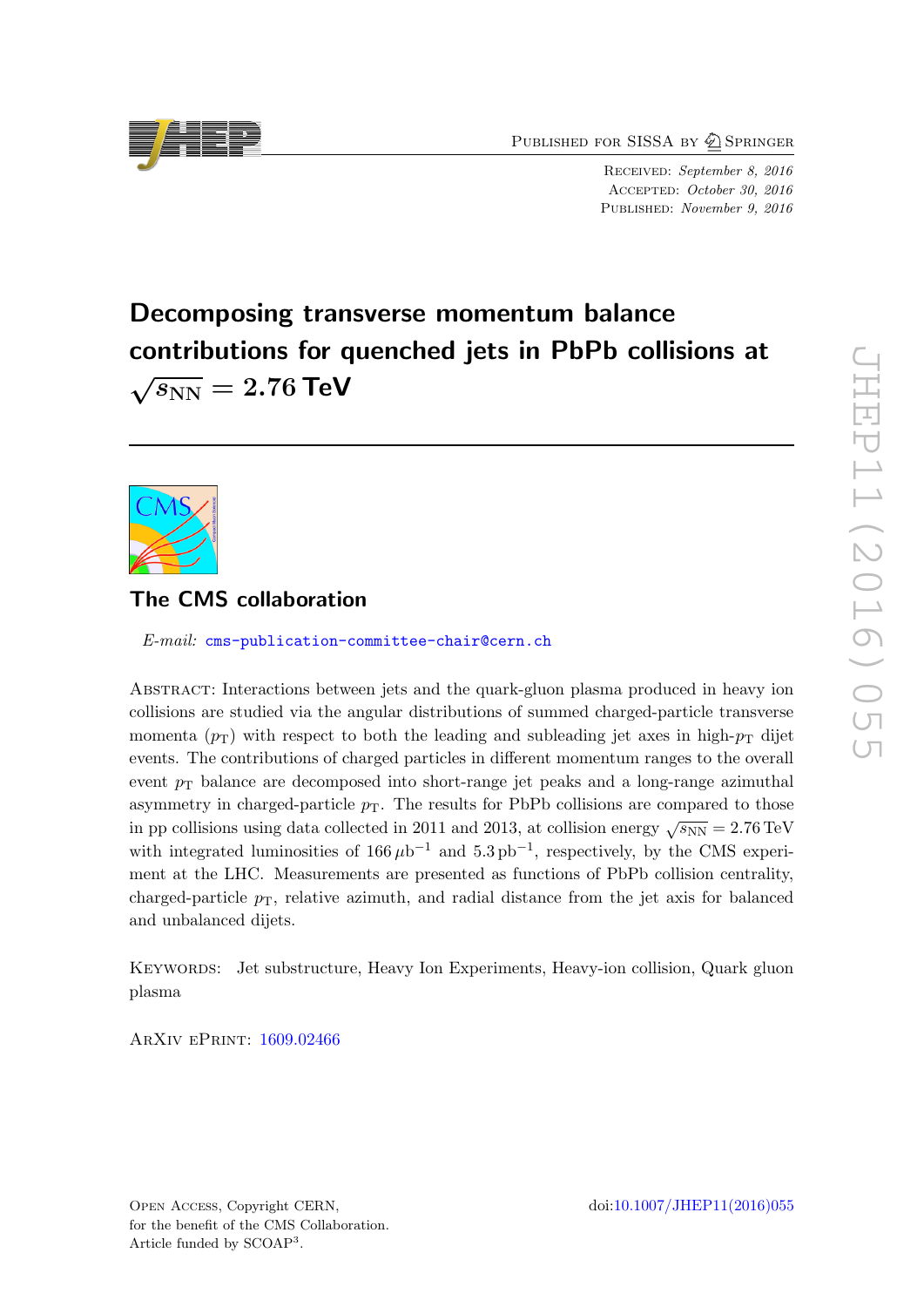# Contents

|   |         | 1 Introduction                                                     | $\mathbf{1}$                                                     |  |
|---|---------|--------------------------------------------------------------------|------------------------------------------------------------------|--|
|   |         | 2 The CMS detector                                                 | 3                                                                |  |
|   |         | 3 Jet and track reconstruction                                     | 3<br>$\overline{\mathbf{4}}$<br>$\overline{5}$<br>$\overline{5}$ |  |
|   |         | 4 Event selection                                                  |                                                                  |  |
| 5 |         | Analysis procedure                                                 |                                                                  |  |
|   | 5.1     | Pair-acceptance correction                                         |                                                                  |  |
|   | 5.2     | Separation of correlations into jet-peak and long-range components | $\boldsymbol{6}$                                                 |  |
|   | 5.3     | Corrections and systematic uncertainties                           | 7                                                                |  |
| 6 | Results |                                                                    |                                                                  |  |
|   | 6.1     | Measurement of radial jet momentum density profile                 | 10                                                               |  |
|   | 6.2     | Azimuthal distribution of charged-particle transverse momentum     | 10                                                               |  |
|   | 6.3     | Integrated hemisphere momentum balance                             | 14                                                               |  |
| 7 | Summary |                                                                    |                                                                  |  |
|   |         | The CMS collaboration                                              | 24                                                               |  |
|   |         |                                                                    |                                                                  |  |

# <span id="page-1-0"></span>1 Introduction

High transverse momentum  $(p_T)$  jets originating from partons produced in the initial hard scatterings in ultra-relativistic heavy ion collisions have been used successfully to study the properties of the quark-gluon plasma (QGP) [\[1\]](#page-22-0). The observation of the jet quenching phenomenon, first at the BNL RHIC  $[2, 3]$  $[2, 3]$  $[2, 3]$  and then at the CERN LHC  $[4-7]$  $[4-7]$ , began the era of detailed experimental studies trying to assess both the redistribution of energy from the parton as it interacts with the QGP, and the possible QGP response to the propagating parton. In these studies, a suppression of strongly interacting hard probes has been observed, including suppression of charged-particle yields associated with jets when compared with pp data at the same center-of-mass energy. The dependence of jet quenching on the collision centrality (i.e. the degree of the overlap of the two colliding nuclei, with fully-overlapping nuclei defined as "0% central"), has also been established, with stronger quenching effects reported for more central collisions. Detailed studies at CMS and ATLAS report that not only the suppression of jet yields, but also the relative differences between the momenta of the leading and subleading jets in dijet events increase in more central collisions, indicating that the jet quenching effect depends on the path length of the parton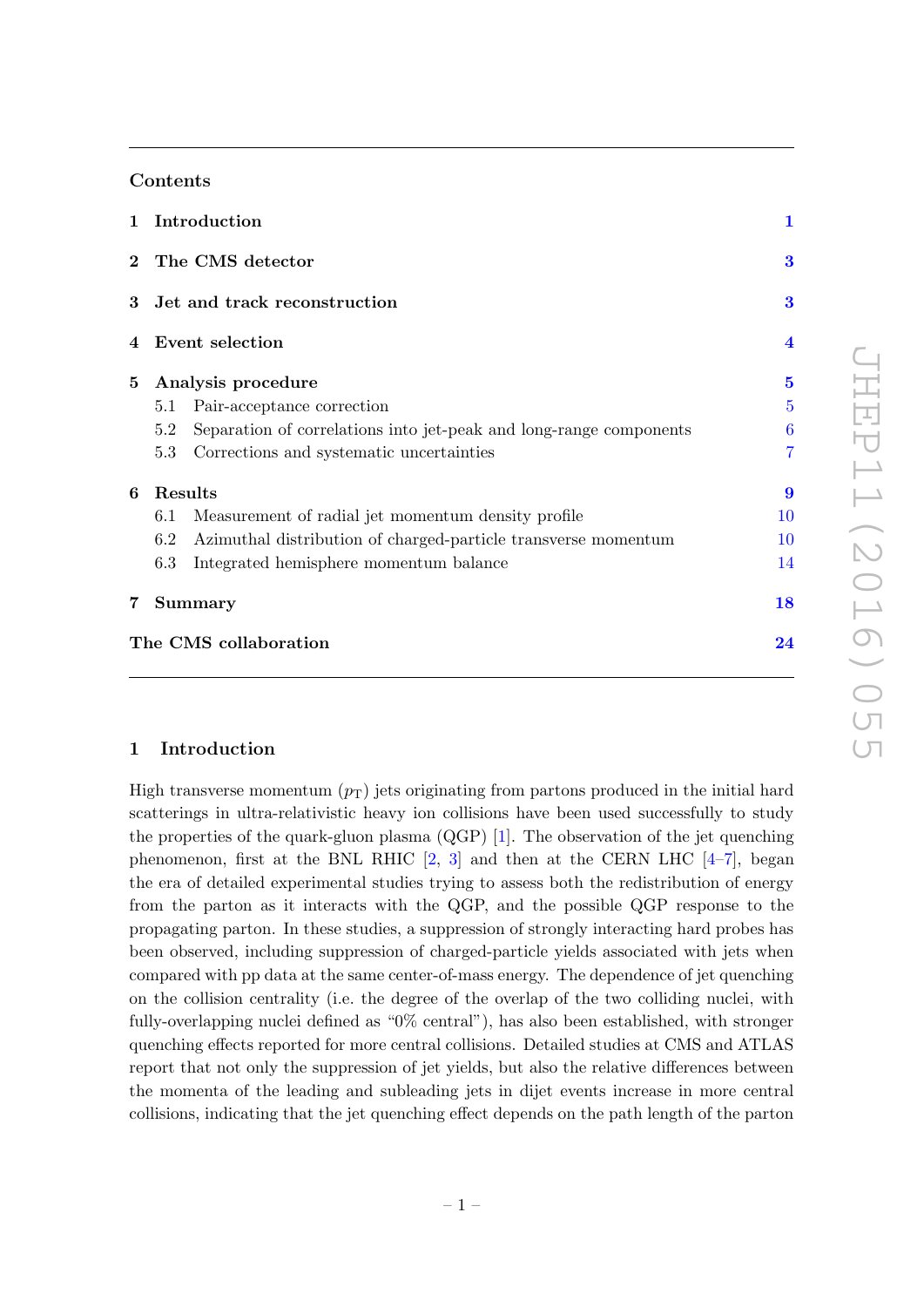traversing the medium  $[4-6]$  $[4-6]$ . Corresponding measurements from the most peripheral (i.e. least central) PbPb data in these studies and from pPb collisions [\[8\]](#page-22-6) are found to be similar to those in pp collisions, implying that the jet quenching phenomenon is caused by hot nuclear matter effects. Recently, CMS reported results showing the difference in the distribution of charged-particle  $p<sub>T</sub>$  between the subleading and leading jet hemispheres in PbPb events with asymmetric dijets  $[9]$ . In these results, it is found that low- $p_T$  particles extending to large angles away from the dijet axis in the subleading hemisphere must be considered in order to recover the momentum balance in these events. In addition to these momentum balance studies, precise measurements of the fragmentation pattern [\[10\]](#page-22-8) and the distribution of charged-particle  $p<sub>T</sub>$  as a function of radial distance from the jet axis [\[11\]](#page-22-9), have also shown that the jet structure is modified by the medium. These modifications extend to large distances in relative pseudorapidity  $(\Delta \eta)$  and relative azimuth  $(\Delta \phi)$  with respect to the jet axis [\[12\]](#page-22-10). These studies have found softening of the jet fragmentation in PbPb collisions with respect to pp events, with the most significant excess of soft-hadron yields observed in more central PbPb events.

The analysis presented in this paper probes the details of the momentum distribution in dijet events, taking advantage of the high production rates for dijet events at the LHC, and the CMS detector's ability to measure charged-particle tracks over an extended  $\eta$  and  $p_T$ range. Two-dimensional correlations between the reconstructed jets and charged-particle tracks (jet-track correlations) are constructed in  $\Delta \eta$  and  $\Delta \phi$ . These correlations are used to decompose the overall event  $p<sub>T</sub>$  distribution into three components: two 2D Gaussian-like peaks associated with the leading and subleading jets, and an azimuthal asymmetry in the distribution of momentum under the jet peaks. Results for each component are presented as a function of  $\Delta\phi$ , and the jet momentum density profile ("jet shape") is also presented as a function of the radial distance from the jet axis in the  $\Delta \eta$ - $\Delta \phi$  plane. Measurements are performed differentially in collision centrality, charged-particle transverse momentum  $(p_T^{\text{trk}})$ , and dijet asymmetry. These detailed differential studies provide input for theoretical models that attempt to describe the patterns of energy loss by a highly-energetic probe passing through the QGP.

The data used in this analysis are from PbPb collisions at a nucleon-nucleon centerof-mass energy of 2.76 TeV, corresponding to an integrated luminosity of  $166 \,\mu b^{-1}$ . For the reference measurement, pp data taken in 2013 at the same energy corresponding to an integrated luminosity of  $5.3 \text{ pb}^{-1}$  are used. These studies allow for a detailed characterization of the two-dimensional (in  $\Delta \eta$  and  $\Delta \phi$ )  $p_T^{\text{trk}}$  distributions for charged-particle tracks with respect to the jet axes, providing information about the topology of the event from the jet perspective and details about the  $p_T^{\text{trk}}$  flow modification in dijet events.

In this paper, section [2](#page-3-0) gives general information about the CMS detector, and section [3](#page-3-1) outlines jet and track reconstruction procedures for PbPb and pp data. Section [4](#page-4-0) describes the selection of events, while section [5](#page-5-0) details the procedure applied to analyze these events and evaluate systematic uncertainties. Section [6](#page-9-0) presents results as a function of  $\Delta r$  (section [6.1\)](#page-10-0),  $\Delta \phi$  (section [6.2\)](#page-10-1), and integrated transverse momentum balance over the whole event (section [6.3\)](#page-14-0). Finally, section [7](#page-18-0) summarizes and concludes the paper.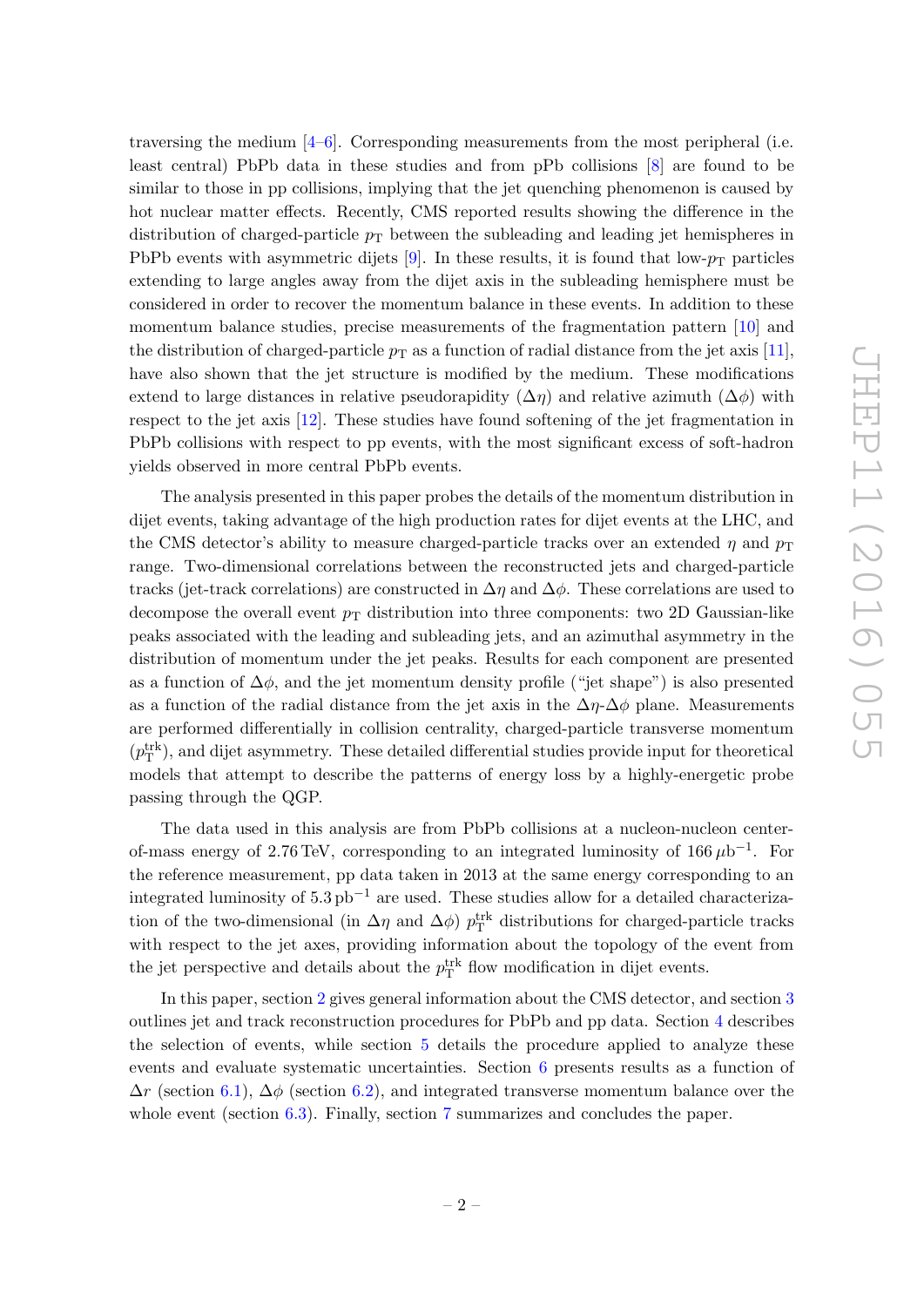#### <span id="page-3-0"></span>2 The CMS detector

The central feature of the CMS apparatus is a superconducting solenoid of 6 m internal diameter, providing a magnetic field of 3.8 T. Within the solenoid volume are a silicon pixel and strip tracker, a lead tungstate crystal electromagnetic calorimeter (ECAL), and a brass and scintillator hadron calorimeter (HCAL), each composed of a barrel and two endcap sections. Two hadronic forward (HF) steel and quartz-fiber calorimeters complement the barrel and endcap detectors, providing coverage up to  $|\eta| < 5.2$ . In this analysis, the collision centrality is determined using the total sum of transverse energy  $(E_T)$  from calorimeter towers in the HF region (covering  $2.9 < |\eta| < 5.2$ ). The  $E_T$  distribution is used to divide the event sample into bins, each representing 0.5% of the total nucleus-nucleus hadronic interaction cross section. A detailed description of centrality determination can be found in ref.  $[6]$ .

Jet reconstruction for this analysis relies on calorimeter information from the ECAL and HCAL. For the central region ( $|\eta|$  < 1.74) from which jets are selected for this analysis, the HCAL cells have widths of 0.087 in both  $\eta$  and  $\phi$ . In the  $\eta$ - $\phi$  plane, and for  $|\eta|$  < 1.48, the HCAL cells map on to  $5\times5$  ECAL crystal arrays to form calorimeter towers projecting radially outwards from close to the nominal interaction point. Within each tower, the energy deposits in ECAL and HCAL cells are summed to define the calorimeter tower energies, subsequently used to provide the energies and directions of hadronic jets [\[13\]](#page-22-11).

Accurate particle tracking is critical for measurements of charged-hadron yields. The CMS silicon tracker measures charged particles within the range  $|\eta| < 2.5$ . It consists of 1,440 silicon pixel and 15,148 silicon strip detector modules. For nonisolated particles of  $1 < p_{\rm T} < 10$  GeV and  $|\eta| < 1.4$ , the track resolutions are typically 1.5% in  $p_{\rm T}$  and 25–90  $(45-150) \mu m$  in the transverse (longitudinal) impact parameter [\[14\]](#page-23-0). Performance of the track reconstruction in pp and PbPb collisions will be discussed in section [3.](#page-3-1)

A detailed description of the CMS detector, together with a definition of the coordinate system used and the relevant kinematic variables, can be found in [\[15\]](#page-23-1).

#### <span id="page-3-1"></span>3 Jet and track reconstruction

For both pp and PbPb collisions, jet reconstruction in CMS is performed with the anti- $k_T$ algorithm, as implemented in the FastJet framework [\[16,](#page-23-2) [17\]](#page-23-3), using a distance parameter  $R = 0.3$ . Jets are reconstructed offline (i.e. after raw data is recorded) based on energy deposits in the CMS calorimeters. Raw jet energies are obtained from the sum of the tower energies and raw jet momenta from the vectorial sum of the tower momenta, and are corrected to establish a relative uniform response of the calorimeter in  $\eta$  and a calibrated absolute response in  $p_T$ . For PbPb collisions, the CMS algorithm "HF/Voronoi" is used to estimate and subtract the heavy-ion underlying event based on information from HF energy measurements as well as Voronoi decomposition of particle flow  $[9, 18]$  $[9, 18]$  $[9, 18]$ . For pp collisions, the contribution from the underlying event is negligible and no underlying event subtraction is employed.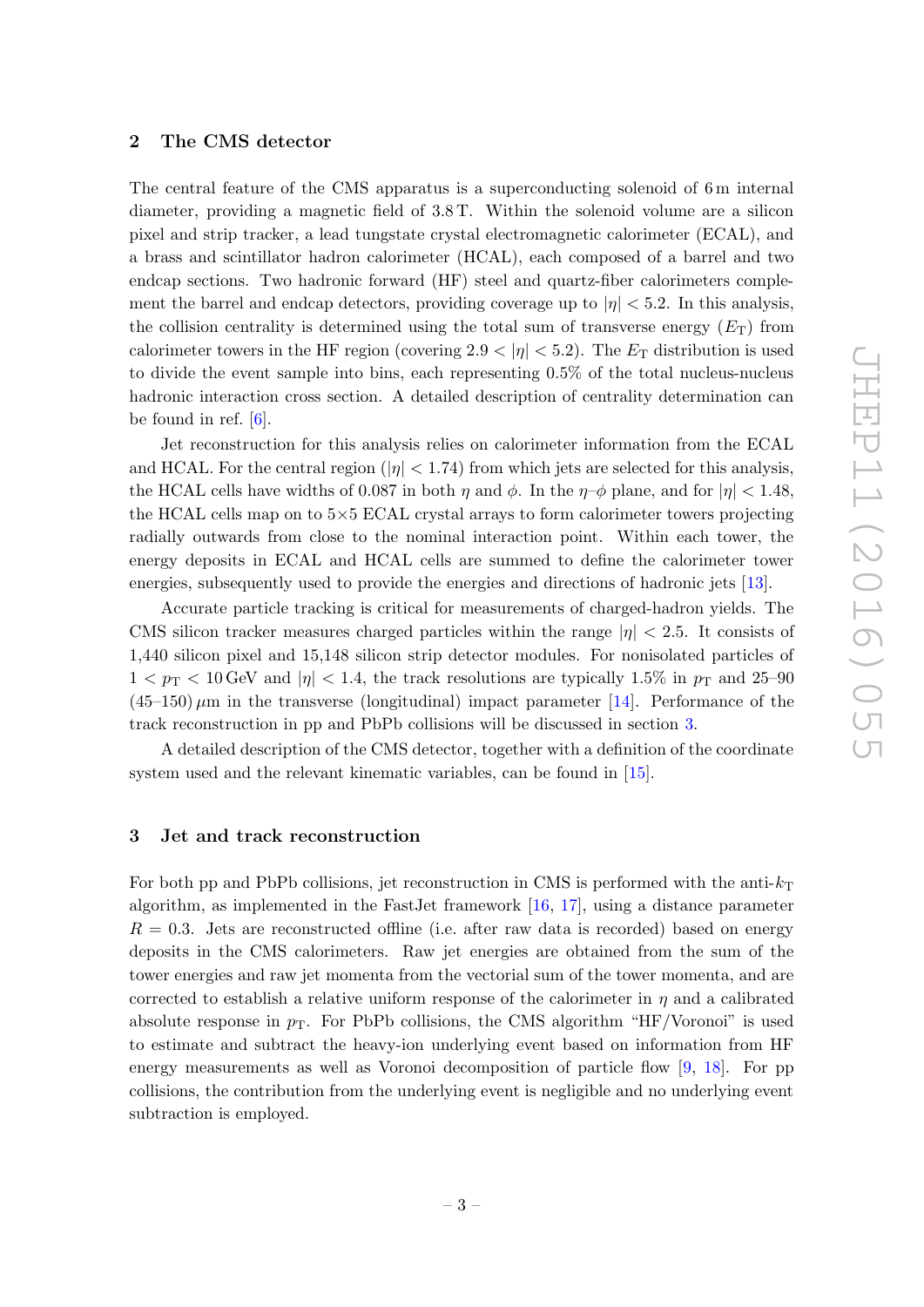Monte Carlo (MC) event generators have been used for evaluation of the jet and track reconstruction performance. Jet events are generated by the PYTHIA MC generator [\[19\]](#page-23-5) (version 6.423, tune Z2 [\[20\]](#page-23-6)). Simulated events are further propagated through the CMS detector using the GEANT4 package  $[21]$  to simulate the detector response. In order to account for the influence of the underlying PbPb event, the pythia events are embedded into fully simulated PbPb events, generated by HYDJET  $[22]$  (version 1.8) that is tuned to reproduce the total particle multiplicities, charged-hadron spectra, and elliptic flow at all centralities. The embedding is done by mixing the simulated signal information from pythia and hydjet, hereafter referred to as pythia+hydjet. These events are then propagated through the same jet and track reconstruction and analysis procedures as pp and PbPb data.

The jet energy scale (JES) is established for pp using PYTHIA events and for PbPb using pythia+hydjet events in classes of event centrality. The accuracy of the reconstruction and correction procedure is tested as a function of jet  $p<sub>T</sub>$  and  $\eta$ , by comparing a sample of reconstructed and corrected jets to the jets originally simulated in that sample. To account for the dependence of the JES on the fragmentation of jets, an additional correction is applied as a function of reconstructed jet  $p<sub>T</sub>$  and as a function of the number of tracks with  $p_T > 2$  GeV within a radius  $\Delta r < 0.3$  around the jet axis. This correction is derived separately for pp and PbPb data, as described in ref. [\[9\]](#page-22-7).

For studies of pp data and PYTHIA simulation, tracks are reconstructed using the same iterative method [\[14\]](#page-23-0) as in the previous CMS analyses of pp collisions. For PbPb data and PYTHIA+HYDJET simulation, a dedicated heavy-ion iterative track reconstruction method [\[11,](#page-22-9) [23\]](#page-23-9) is employed. Tracking efficiency for charged particles in pp collisions ranges from approximately 80% at  $p_T \approx 0.5 \,\text{GeV}$  to 90% or better at  $p_T \approx 10 \,\text{GeV}$  and higher. Track reconstruction is more difficult in the heavy-ion environment due to the high track multiplicity, and tracking efficiency for PbPb collisions ranges from approximately 30% at 0.5 GeV to about 70% at 10 GeV . Detailed studies of tracking efficiency and of tracking efficiency corrections (derived as a function of centrality,  $p_T^{\text{trk}}$ ,  $\eta$ ,  $\phi$ , and local charged particle density) can be found in ref. [\[9\]](#page-22-7).

# <span id="page-4-0"></span>4 Event selection

The events for this analysis are selected using the CMS high-level trigger (HLT), with an inclusive single-jet trigger with a threshold of  $p_T > 80$  GeV [\[24\]](#page-23-10). This trigger is fully efficient in both PbPb and pp data for events containing offline reconstructed jets with  $p_{\rm T} > 120 \,\text{GeV}$ . In order to suppress noncollision-related noise due to sources such as cosmic rays and beam backgrounds, the events used in this analysis are also required to satisfy offline selection criteria as documented in refs. [\[6,](#page-22-5) [25\]](#page-23-11). These include restricting PbPb events to those containing a reconstructed vertex with at least two tracks and a z position within 15 cm of the detector center, and in which at least 3 GeV energy is deposited in at least three HF calorimeter towers on each side of the interaction point.

A dijet sample is selected using criteria matched to those of previous CMS analyses measuring dijet energy balance and correlated yields to high- $p_T$  jets [\[5,](#page-22-12) [9,](#page-22-7) [12\]](#page-22-10). In this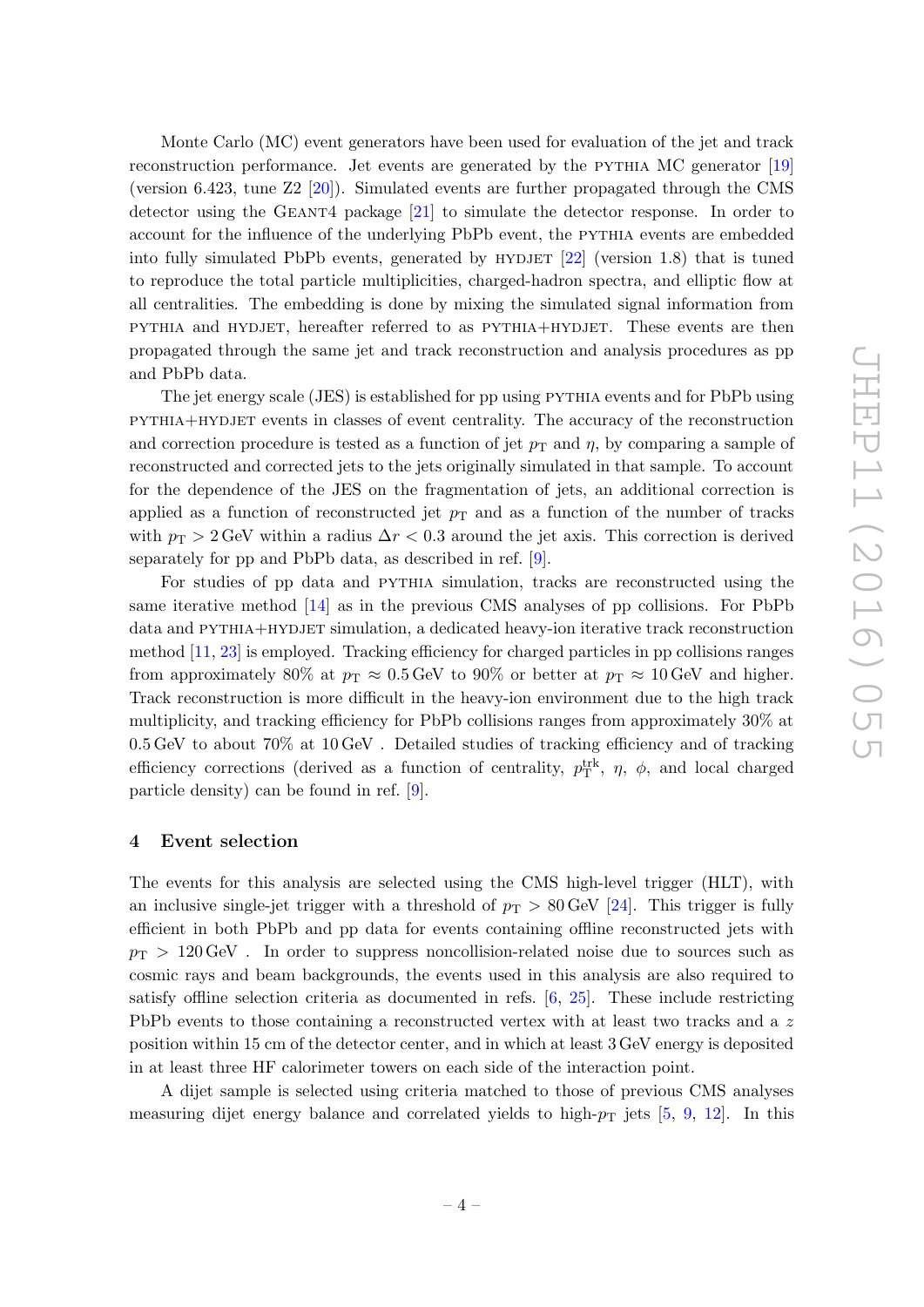selection, events are first required to contain a leading calorimeter jet with  $p_{T,1} > 120 \,\text{GeV}$ in the range of  $|\eta_{\text{jet}}| < 2$ , and a subleading jet of  $p_{T,2} > 50 \,\text{GeV}$ , also in  $|\eta_{\text{jet}}| < 2$ . Once the leading and subleading jets in the event have been identified, a tighter  $|\eta_{jet}|$  selection is applied to ensure stable jet reconstruction performance and good tracker acceptance for tracks on all sides of each jet: only events in which both leading and subleading jets fall within  $|\eta_{jet}| < 1.6$  are included in the final selected data sample. The azimuthal angle between the leading and subleading jets is required to be at least  $5\pi/6$ . No explicit requirement is made either on the presence or absence of a third jet in the event. This jet sample is further divided based on the asymmetry between the leading and subleading jets,  $A_J = (p_{T,1} - p_{T,2})/(p_{T,1} + p_{T,2})$ . Two asymmetry classes are considered: the more balanced part (defined by  $A_J < 0.22$ ) of the total dijet sample, and the more unbalanced part (defined by  $A_J > 0.22$ ). The dividing value  $A_J = 0.22$  is chosen for consistency with previous CMS analyses [\[5,](#page-22-12) [9\]](#page-22-7). In this analysis, 52\% of PbPb events are balanced, while 67% of pp events are balanced. For the PbPb data, the centrality of the collisions is also considered and results are compared for central events (with centrality 0–30%) versus peripheral events (with centrality 50-100%).

### <span id="page-5-0"></span>5 Analysis procedure

Dijet events in this analysis are studied differentially in collision centrality, with the following bins: 0–30% (most central), 30–50% (not shown), and 50–100% (most peripheral). This analysis follows the procedure established in refs. [\[12,](#page-22-10) [26\]](#page-23-12): two-dimensional  $\Delta \eta$ – $\Delta \phi$ correlations with respect to the measured subleading and leading jet axes are constructed for charged-particle tracks in the event with  $p_T^{\text{trk}} \geq 0.5 \,\text{GeV}$  and  $|\eta_{\text{track}}| < 2.4$ , in several  $p_T^{\text{trk}}$ bins. These correlations are weighted by  $p_T^{\text{trk}}$  on a per-track basis, and normalized by the number of jets in the sample. This produces two-dimensional  $\Delta \eta$ – $\Delta \phi$  average per-jet distributions of  $p_T^{\text{trk}}$  with respect to the leading and subleading jets. After the construction of the initial two-dimensional correlations described above, the remaining analysis procedure consists of the following steps, which will be discussed in detail below:

- A pair-acceptance correction, derived by the "mixed event" method [\[12,](#page-22-10) [26\]](#page-23-12);
- The separation of correlations into jet-peak and long-range components;
- Corrections for jet reconstruction biases: a full simulation-based analysis is conducted to determine and subtract the correlated yield produced by jet selection bias.

#### <span id="page-5-1"></span>5.1 Pair-acceptance correction

With jet acceptance of  $|\eta_{jet}| < 1.6$ , many tracks within  $|\Delta \eta| < 2.5$  of a jet will fall outside of the track acceptance of  $|\eta_{\text{track}}| < 2.4$ , resulting in correlation geometry that falls with increasing  $\Delta \eta$ . To correct for this pair-acceptance effect, a mixed-event distribution is constructed by correlating jets from the jet-triggered event sample with tracks from a sample of minimum bias events, matched in vertex position (within 1 cm) and collision centrality (within 2.5%), following the technique used in refs. [\[27](#page-23-13)[–29\]](#page-23-14). In the following,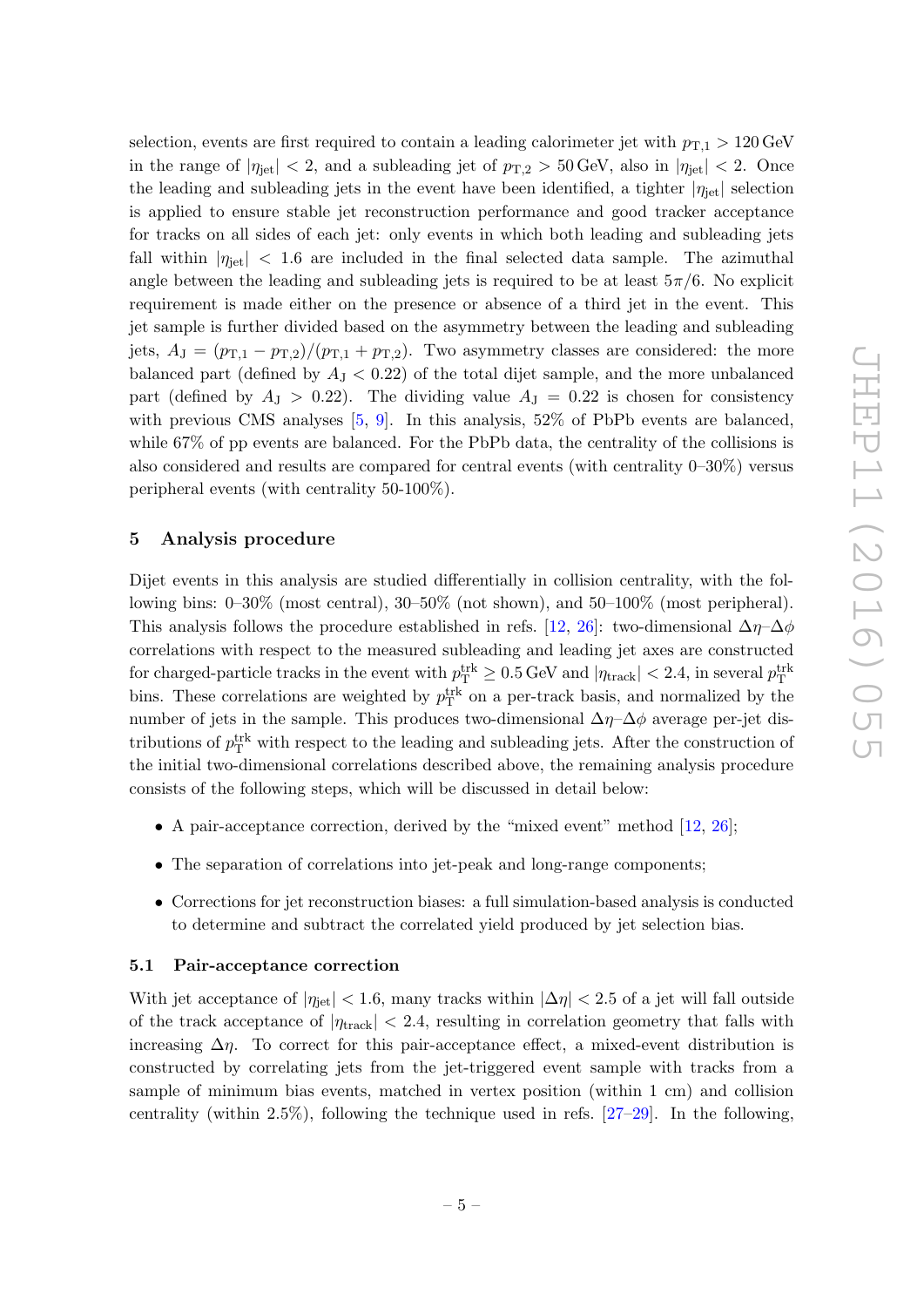Njets denotes the number of dijet events selected as described in a given data sample. The per-jet associated yield, weighted per-track by  $p_T^{\text{trk}}$  is defined as:

$$
\frac{1}{N_{\text{jets}}} \frac{\mathrm{d}^2 \sum p_{\text{T}}}{\mathrm{d}\Delta \eta \, \mathrm{d}\Delta \phi} = \frac{ME(0,0)}{ME(\Delta \eta, \Delta \phi)} S(\Delta \eta, \Delta \phi). \tag{5.1}
$$

The signal pair distribution,  $S(\Delta \eta, \Delta \phi)$ , represents the  $p_T^{\text{trk}}$ -weighted yield of jet-track pairs normalized by  $N_{\text{jets}}$  from the same event:

$$
S(\Delta \eta, \Delta \phi) = \frac{1}{N_{\text{jets}}} \frac{\mathrm{d}^2 \Sigma p_{\text{T}}^{\text{same}}}{\mathrm{d} \Delta \eta \, \mathrm{d} \Delta \phi} \,. \tag{5.2}
$$

The mixed-event pair distribution,

$$
ME(\Delta \eta, \Delta \phi) = \frac{1}{N_{\text{jets}}} \frac{\mathrm{d}^2 N^{\text{mix}}}{\mathrm{d} \Delta \eta \, \mathrm{d} \Delta \phi},\tag{5.3}
$$

is constructed to account for pair-acceptance effects, with  $N<sup>mix</sup>$  denoting the number of mixed-event jet-track pairs.

Signal and mixed event correlations are both corrected for tracking efficiencies on a per-track basis, using the efficiency parametrization defined as a function of centrality,  $p_T^{\text{trk}}$ ,  $\eta$ ,  $\phi$ , and local charged-particle density, as in ref. [\[9\]](#page-22-7). The ratio  $ME(0, 0)/ME(\Delta \eta, \Delta \phi)$ establishes the correction normalization, with  $ME(0, 0)$  representing the mixed-event associated yield for jet-track pairs going in approximately the same direction and thus having full pair acceptance.

### <span id="page-6-0"></span>5.2 Separation of correlations into jet-peak and long-range components

After the mixed-event correction, correlations to the leading and subleading jets show a Gaussian-like peak confined to the region  $|\Delta \eta| < 1.5$ , on top of a significant combinatorial and long-range-correlated background. To separate the long-range azimuthallycorrelated and uncorrelated distributions under the peaks from jets, the "sideband" regions  $1.5 < |\Delta \eta| < 2.5$  of both the leading and subleading jet acceptance-corrected correlations are projected into  $\Delta \phi$ . Previous studies have found no  $\Delta \eta$ -dependence of the long-range underlying event distributions in this  $|\Delta \eta|$  range [\[12,](#page-22-10) [30\]](#page-23-15). Figure [1](#page-7-1) illustrates these longrange distributions in  $\Delta \phi$  for pp, most peripheral PbPb, and most central PbPb data for representative bins at low (upper panels) and high (lower panels)  $p_T^{\text{trk}}$  of the tracks in unbalanced dijet events (with  $A_J > 0.22$ ). For illustration, the range  $|\Delta \phi| < \pi/2$  of the leading and subleading long-range  $\Delta\phi$  distributions are shown as a combined  $2\pi$  distribution, with the subleading jet distribution shifted by  $\pi$  to show the full underlying event correlation with respect to the leading jet direction. The visible asymmetry in this long-range distribution in pp data is attributed to the presence of additional jets and other contributions that must, by momentum conservation, be present on the subleading side of the unbalanced dijet system.

To isolate the Gaussian-like leading and subleading jet peaks, this long-range distribution is propagated over the full range  $|\Delta \eta|$  < 2.5 and subtracted in 2D from the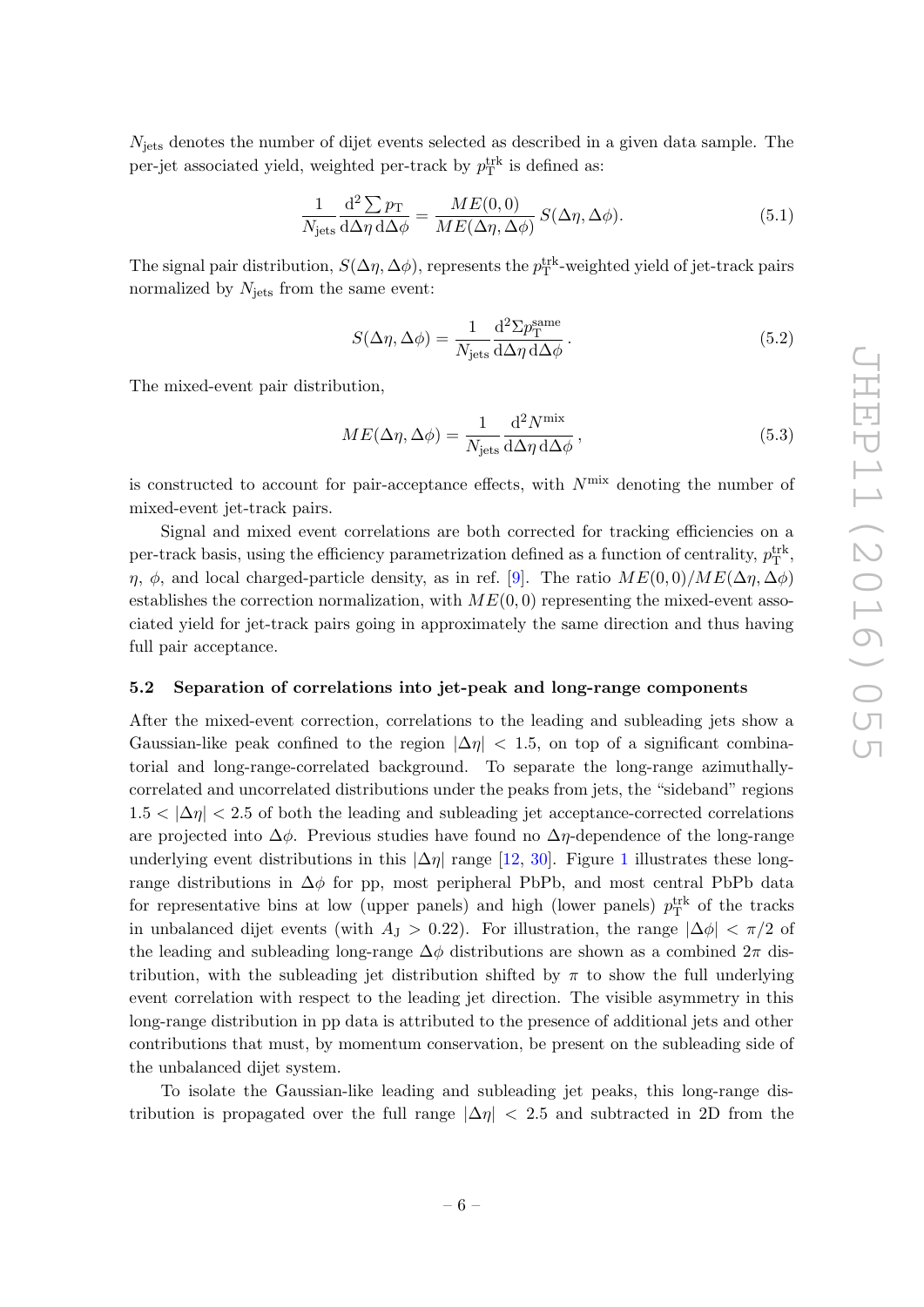

<span id="page-7-1"></span>**Figure 1.** Jet-track correlation distributions for unbalanced dijet events  $(A<sub>1</sub> > 0.22)$ , projected over  $|\Delta \eta| < 1$ . and overlaid with a long-range distribution projected over  $1.5 < |\Delta \eta| < 2.5$ . The region  $|\Delta\phi| < \pi/2$  is taken from the leading jet correlation, while the region  $\pi/2 < \Delta\phi < 3\pi/2$  is taken from the subleading jet correlation. The top row shows the low  $p_T^{\text{trk}}$  bin  $1 < p_T^{\text{trk}} < 2 \text{ GeV}$ , while the bottom row shows the high  $p_T^{\text{trk}}$  bin  $4 < p_T^{\text{trk}} < 8 \,\text{GeV}$ . Statistical uncertainties are shown with vertical bars.

mixed-event-corrected signal correlation. In addition, the leading side of the long-range distribution is subtracted from the subleading side (in the illustration shown, the distribution for  $|\Delta\phi| < \pi/2$  is subtracted from the distribution for  $\pi/2 < \Delta\phi < 3\pi/2$  to obtain a measurement of subleading-to-leading asymmetry in the long-range correlated background. With this, the three contributions to the dijet hemisphere momentum balance have been identified: leading jet peak, subleading jet peak, and subleading-to-leading two-dimensional underlying event asymmetry.

### <span id="page-7-0"></span>5.3 Corrections and systematic uncertainties

Simulation-based corrections are applied to correlations to account for two biases in jet reconstruction: a bias toward selecting jets that are found on upward fluctuations in the background (relevant for PbPb only), and a bias toward selecting jets with harder fragmentation (affecting PbPb and pp similarly). For the former, to estimate and subtract the contribution to the excess yield due to background fluctuation bias in jet reconstruction, a similar procedure to that outlined in previous CMS studies [\[10\]](#page-22-8) is followed. Simulations are performed in PYTHIA+HYDJET samples with reconstructed jets, and correlations are constructed excluding particles generated with the embedded pythia hard-scattering process. A Gaussian fit to the excess is subtracted as a correction from the data results, and half its magnitude is assigned as the associated systematic uncertainty.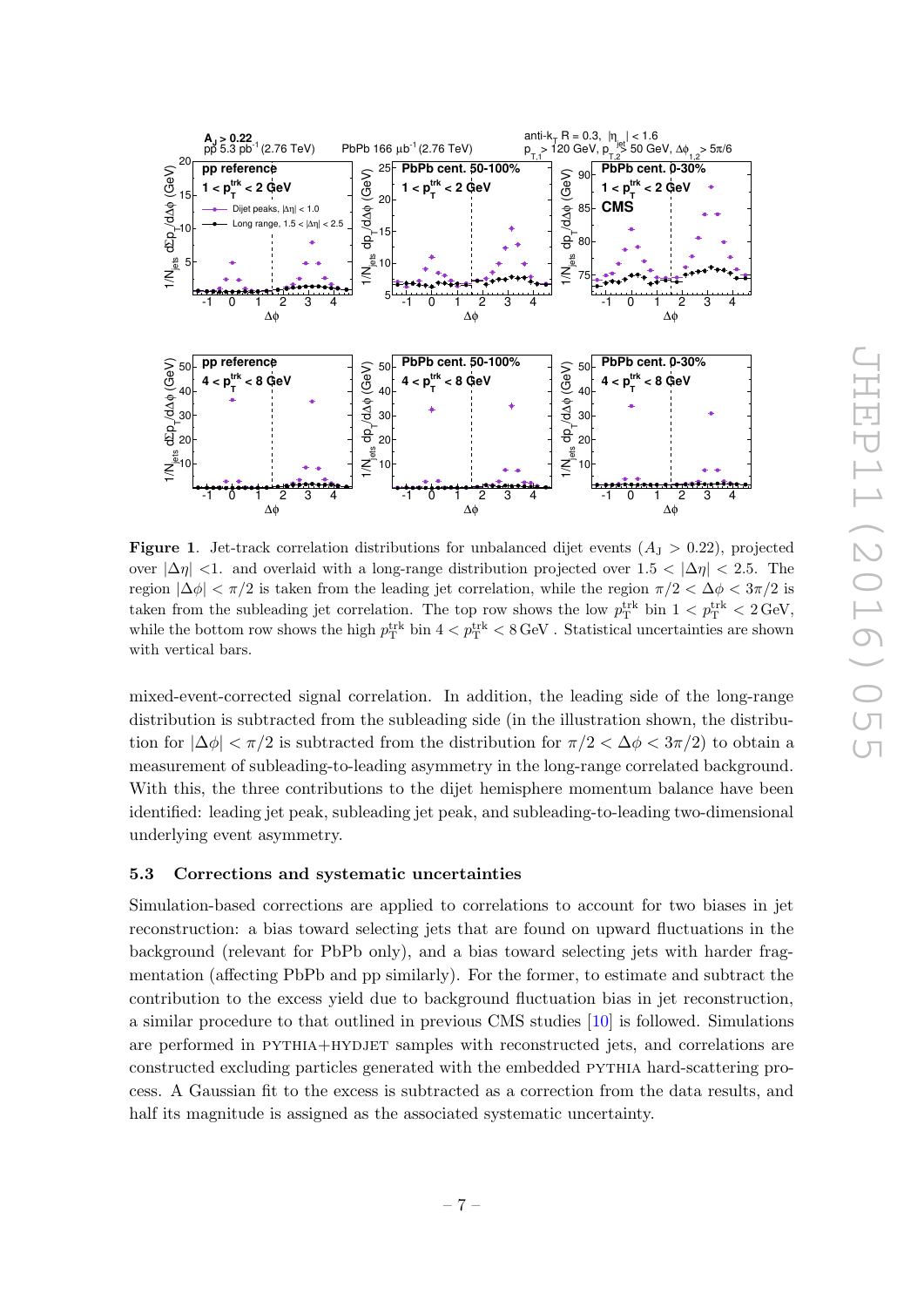The second bias is toward the selection of jets with fewer associated tracks in both pp and PbPb data for all  $p_{\textrm{T}}^{\textrm{trk}}$  selections studied, due to the fact that jets with harder fragmentation are more likely to be successfully reconstructed than jets with softer fragmentation. Following the method used in refs.  $[9, 12]$  $[9, 12]$  $[9, 12]$ , corrections are derived for this jet fragmentation function (JFF) bias and for the related possible effect of "jet swapping" between leading, subleading, and additional jets by comparing correlated per-trigger particle yields for all reconstructed jets versus all generated jets. This correction is derived for each jet selection in a PYTHIA-only simulation, and also in PYTHIA+HYDJET events, excluding HYDJET tracks from the correction determination. The variation between the JFF and jet swapping correction derived from PYTHIA embedded into HYDJET simulation at different centralities is assigned as a systematic uncertainty in this correction. This uncertainty is less than 2% for all  $p_T^{\text{trk}}$  selections, and converges to zero at high  $p_T^{\text{trk}}$ .

Jet reconstruction-related sources of systematic uncertainty in this analysis include the two reconstruction biases as discussed above, as well as a residual JES uncertainty that accounts for possible differences of calorimeter response in data and simulation. In simulation, for example, there is a difference in the JES between quark and gluon jets (about 2% at 120 GeV [\[9\]](#page-22-7)), meaning that medium-induced changes in jet flavor could result in either over-correction or under-correction of jet energy, and a resulting bias in jet selection. To evaluate this residual JES uncertainty, we vary the leading jet selection threshold by 3% to account for possible differences in data versus simulated calorimeter response. The resulting maximum variations in total correlated particle yield are found to be within 3% in all cases, and we conservatively assign 3% to account for this systematic uncertainty source.

The tracking efficiency correction uncertainty is estimated from the ratio of corrected reconstructed yields and generated yields in PYTHIA and PYTHIA+HYDJET simulated events, by using generator-level charged particles as a reference. This uncertainty is found to be  $\sim 2-4\%$  for PbPb and pp collisions, with the greater value corresponding to a higher multiplicity and lower momentum range of selected tracks. To account for possible track reconstruction differences in data and simulation, a residual uncertainty in track reconstruction efficiency and misidentification rate corrections is estimated to be 5% [\[9\]](#page-22-7).

The uncertainty arising from pair acceptance effects is estimated by considering the sideband asymmetry after dividing by the mixed-event correlation. Each sideband region of the final background-subtracted  $\Delta \eta$  distribution ( $-2.5 < \Delta \eta < -1.5$  and  $1.5 < \Delta \eta < 2.5$ ) is separately fit with a constant. The greater of these two deviations from zero is assigned as systematic uncertainty, and is found to be within  $5{\text -}9\%$  for the lowest  $p_T^{\text{trk}}$  bin. The uncertainty resulting from the event decomposition is determined by evaluating pointto-point variations in the side-band projections used to estimate long-range correlation contributions. The event decomposition uncertainty is found to be within 2–5% for 0–30% central PbPb data in the the lowest  $p_T^{\text{trk}}$  bin where the background is most significant compared to the signal level, and decreases for less central collisions and for higher  $p_T^{\text{trk}}$ tracks  $(p_T^{\text{trk}} > 2 \,\text{GeV}).$ 

The systematic uncertainties from the sources discussed above are added in quadrature for the final result. Table [1](#page-9-1) lists the upper limits on the estimated contributions from the individual sources described above.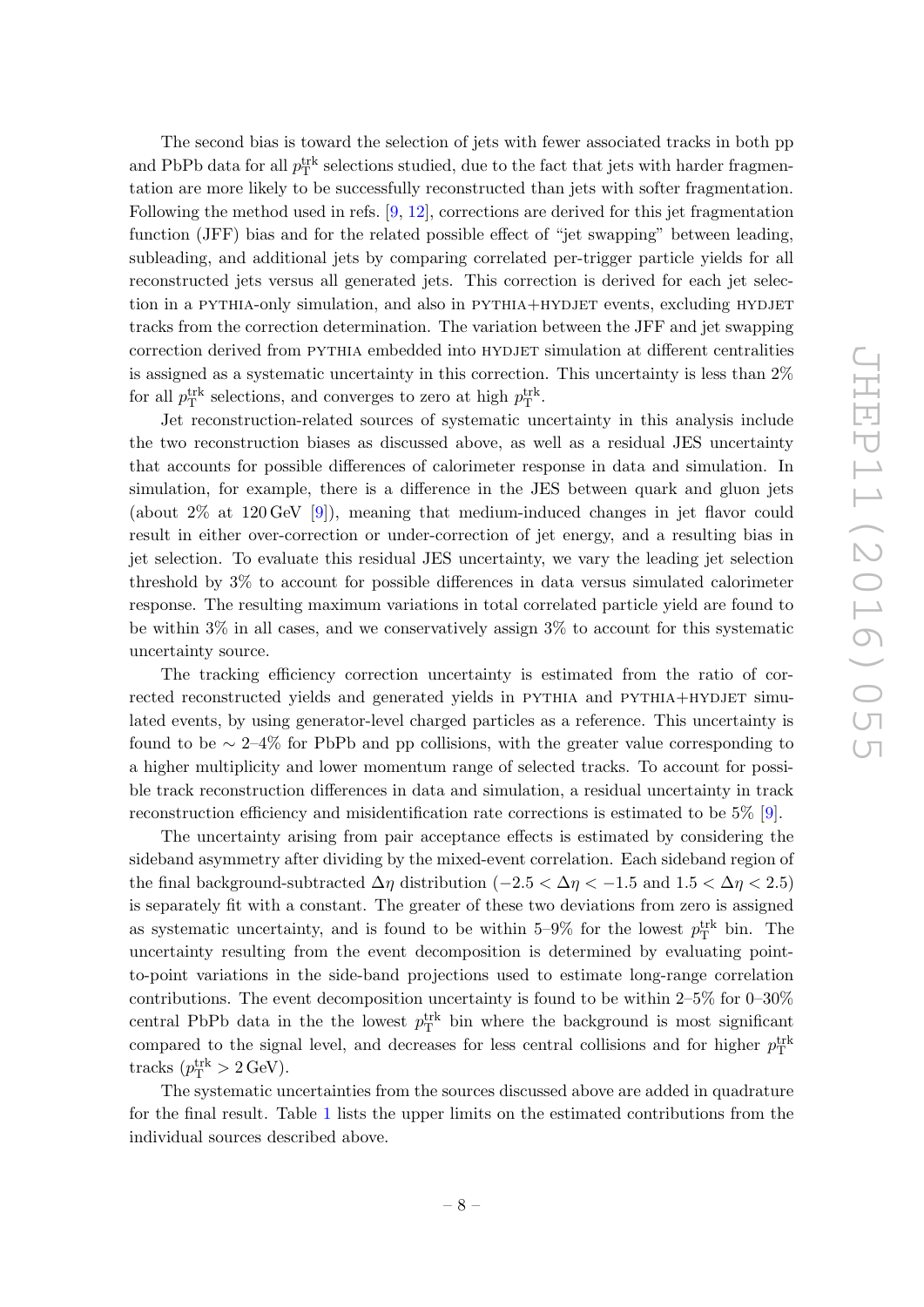| Source                                    | $0 - 30\%$ | $30\text{--}50\%$ | $50 - 100\%$ | pp        |
|-------------------------------------------|------------|-------------------|--------------|-----------|
| Balanced jet selection $(A_J < 0.22)$ :   |            |                   |              |           |
| Background fluctuations                   | $1 - 8\%$  | $1 - 3\%$         | $0 - 1\%$    |           |
| JFF bias and jet swapping                 | $0 - 2\%$  | $0 - 2\%$         | $0 - 2\%$    | $0 - 2\%$ |
| Residual JES                              | $3\%$      | $3\%$             | $3\%$        | $3\%$     |
| Tracking efficiency                       | $4\%$      | $4\%$             | $4\%$        | $3\%$     |
| Residual track efficiency corr.           | $5\%$      | $5\%$             | $5\%$        | $5\%$     |
| Pair acceptance corrections               | $5 - 9\%$  | $4 - 8\%$         | $2 - 6\%$    | $2 - 3\%$ |
| Event decomposition                       | $2 - 5\%$  | $2 - 5\%$         | $2 - 5\%$    | $1 - 2\%$ |
| Total                                     | $9 - 15\%$ | $8 - 13\%$        | $8 - 10\%$   | $7 - 8\%$ |
| Unbalanced jet selection $(A_J > 0.22)$ : |            |                   |              |           |
| Background fluctuations                   | $1 - 10\%$ | $1 - 5\%$         | $0 - 2\%$    |           |
| JFF bias and jet swapping                 | $0 - 2\%$  | $0 - 2\%$         | $0 - 2\%$    | $0 - 2\%$ |
| Residual JES                              | $3\%$      | $3\%$             | $3\%$        | $3\%$     |
| Tracking efficiency                       | $4\%$      | $4\%$             | $4\%$        | $3\%$     |
| Residual track efficiency corr.           | $5\%$      | $5\%$             | $5\%$        | $5\%$     |
| Pair acceptance corrections               | $5 - 9\%$  | $4 - 8\%$         | $2 - 6\%$    | $2 - 3\%$ |
| Event decomposition                       | $2 - 5\%$  | $2 - 5\%$         | $2 - 5\%$    | $1 - 2\%$ |
| Total                                     | $9 - 16\%$ | $8 - 13\%$        | $8 - 10\%$   | $7 - 8\%$ |

<span id="page-9-1"></span>Table 1. This table summarizes the systematic uncertainties in the measurement of the jet-track correlations in PbPb and pp collisions. Upper and lower limits are shown as a function of collision centrality. Upper values correspond to the uncertainties at lowest  $p_T^{\text{trk}}$ .

### <span id="page-9-0"></span>6 Results

In this analysis, two-dimensional  $\Delta \eta$ – $\Delta \phi$  momentum distributions with respect to high- $p_T$ leading and subleading jets are studied differentially in centrality and  $p_T^{\text{trk}}$ . First, the jet momentum density profile is measured as a function of  $\Delta r = \sqrt{(\Delta \eta)^2 + (\Delta \phi)^2}$  for all dijet events, comparing PbPb to pp jet shapes up to  $\Delta r = 1$ . Next, the sample is divided into balanced  $(A<sub>J</sub> < 0.22)$  and unbalanced  $(A<sub>J</sub> > 0.22)$  dijet events, and the overall subleadingto-leading hemisphere momentum balance is evaluated by subtracting the distribution of  $p_{\textrm{T}}^{\textrm{trk}}$  about the leading jet from the distribution of  $p_{\textrm{T}}^{\textrm{trk}}$  about the subleading jet. This overall hemisphere momentum balance is then further decomposed into contributions from the leading and subleading jet peaks and from the underlying event-wide long-range asymmetry. The jet peak shapes are quite similar in  $\Delta \eta$  and  $\Delta \phi$ , as reported in ref. [\[12\]](#page-22-10), but the long-range "ridge-like" distribution is independent of  $\Delta \eta$  within the fiducial acceptance and uncertainties, while showing a clear  $\Delta \phi$  dependence, as is visible in figure [1.](#page-7-1) To avoid convolving these two different trends, we present the results that follow as a function of  $\Delta\phi$ ,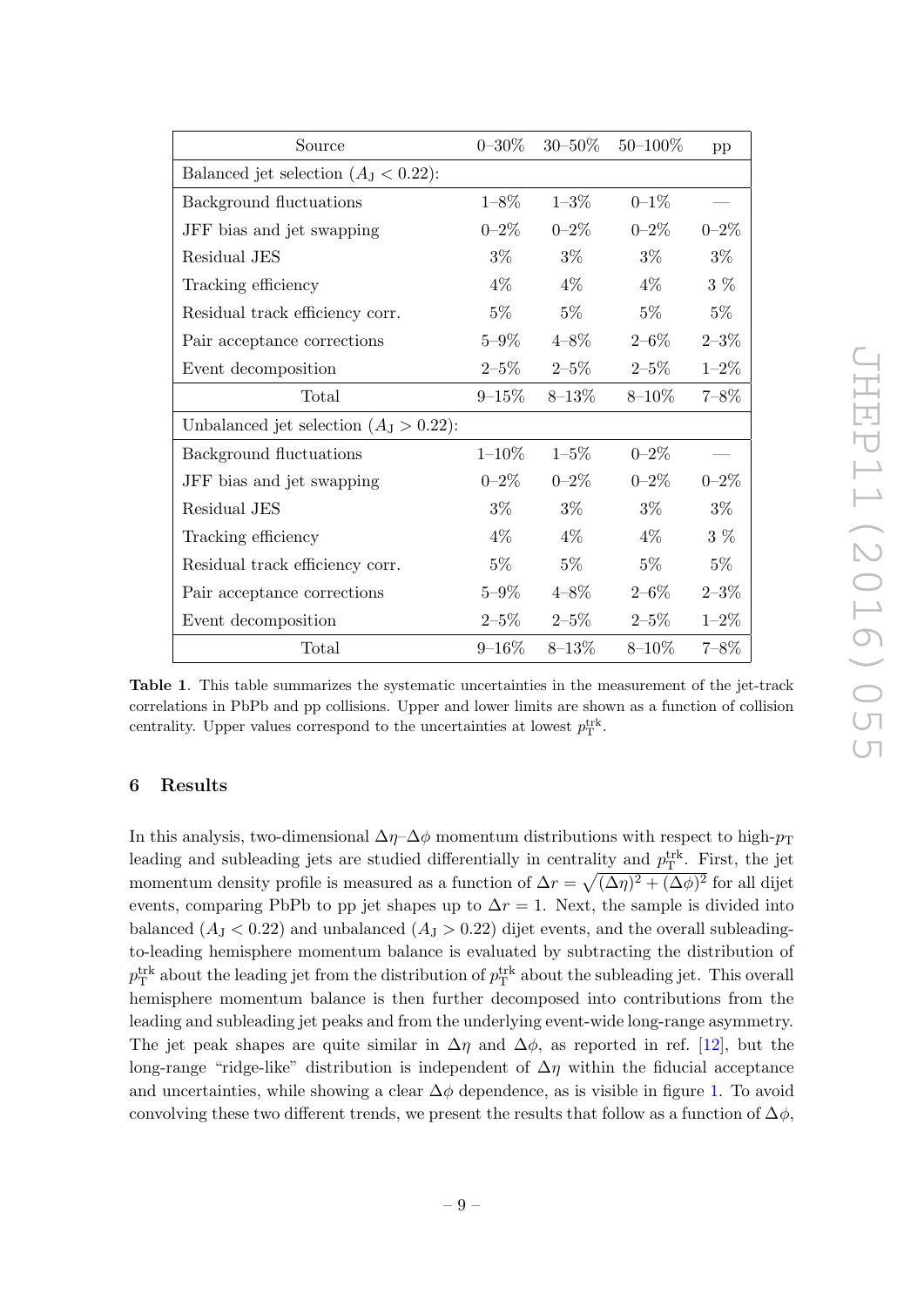including the overall subleading-to-leading hemisphere momentum balance and respective contributions from the leading and subleading peaks and underlying long-range asymmetry as a function of  $\Delta \phi$ . Finally, we summarize our findings by presenting the total momentum in each  $p_T^{\text{trk}}$  bin, integrated over each hemisphere.

#### <span id="page-10-0"></span>6.1 Measurement of radial jet momentum density profile

After subtraction of the long-range background,  $p_T^{\text{trk}}$  correlations in  $\Delta \eta$  and  $\Delta \phi$  may be used to obtain measurements of jet shape as a function of  $\Delta r$  by direct integration. Jet shape  $\rho(\Delta r)$  is defined as:

$$
\rho(\Delta r) = \frac{1}{\delta r} \frac{1}{N_{\text{jets}}} \Sigma_{\text{jets}} \frac{\Sigma_{\text{tracks} \in (r_a, r_b)} p_{\text{T}}^{\text{trk}}}{p_{\text{T}}^{\text{jets}}}.
$$
\n(6.1)

The jet shape  $\rho(\Delta r)$  is extracted by integrating 2D jet-peak momentum distributions in annuli with radial width  $\delta r = 0.05$ , where each has an inner radius of  $r_a = r - \delta r/2$  and outer radius of  $r_b = r + \delta r/2$ . A previous CMS study measured the jet shape  $\rho(\Delta r)$  within the jet cone radius  $\Delta r = 0.3$  [\[11\]](#page-22-9); for comparison with this previous result, distributions are normalized to integrate to unity within the radius  $\Delta r < 0.3$ . In figure [2,](#page-11-0) the leading jet shape measured with this correlation technique is compared to the published CMS measurement [\[11\]](#page-22-9). The new jet shape measurement is performed differentially in  $p_T^{\text{trk}}$ , in bins ranging from  $0.5 < p_T^{\text{trk}} < 1 \,\text{GeV}$  to  $p_T^{\text{trk}} > 8 \,\text{GeV}$ . With the advantages provided by the correlation technique, the radial jet momentum density profile measurements are also extended in this analysis to  $\Delta r = 1$ . The  $\Delta r = 1$  limit is driven by the pp data, which has no correlated yields within our sample at larger  $\Delta r$ . The leading jet shape is found to be very similar to that in the previous measurement for an inclusive jet selection of all jets with  $p_T > 100 \,\text{GeV}$ , despite small differences in the jet selection.

A new measurement of subleading jet shape is presented in figure [3.](#page-12-0) Significant jet shape modifications are evident in central PbPb events for both leading and subleading jets with respect to the pp reference measurement, while in peripheral PbPb events the jet shapes are similar to the pp reference. Broadening of the jet structure is an expected consequence of jet quenching in theoretical models [\[31\]](#page-23-16). Here it is important to note that the broadening in central PbPb collisions is relative to the jets of the same type (leading or subleading) in pp collisions. The subleading jets are of lower  $p<sub>T</sub>$  by selection in both PbPb and pp, and significantly broader than leading jets in pp data. Thus, although subleading jets in central PbPb collisions are softer and broader than leading jets in these collisions, the relative jet shape modification (expressed via a ratio to pp data) is greater for leading jets since these are compared to the narrower pp leading jets.

### <span id="page-10-1"></span>6.2 Azimuthal distribution of charged-particle transverse momentum

To investigate in detail how the modification of the jet peaks contributes to the overall redistribution of  $p_{\text{T}}^{\text{trk}}$  flow reported in [\[9\]](#page-22-7), we measure the transverse momentum balance in the event via  $\Delta \eta$ - $\Delta \phi$   $p_T^{\text{trk}}$  correlations to subleading and leading jets. First, we present the hemisphere-wide balancing distribution of  $p_T^{\text{trk}}$  around the subleading versus the leading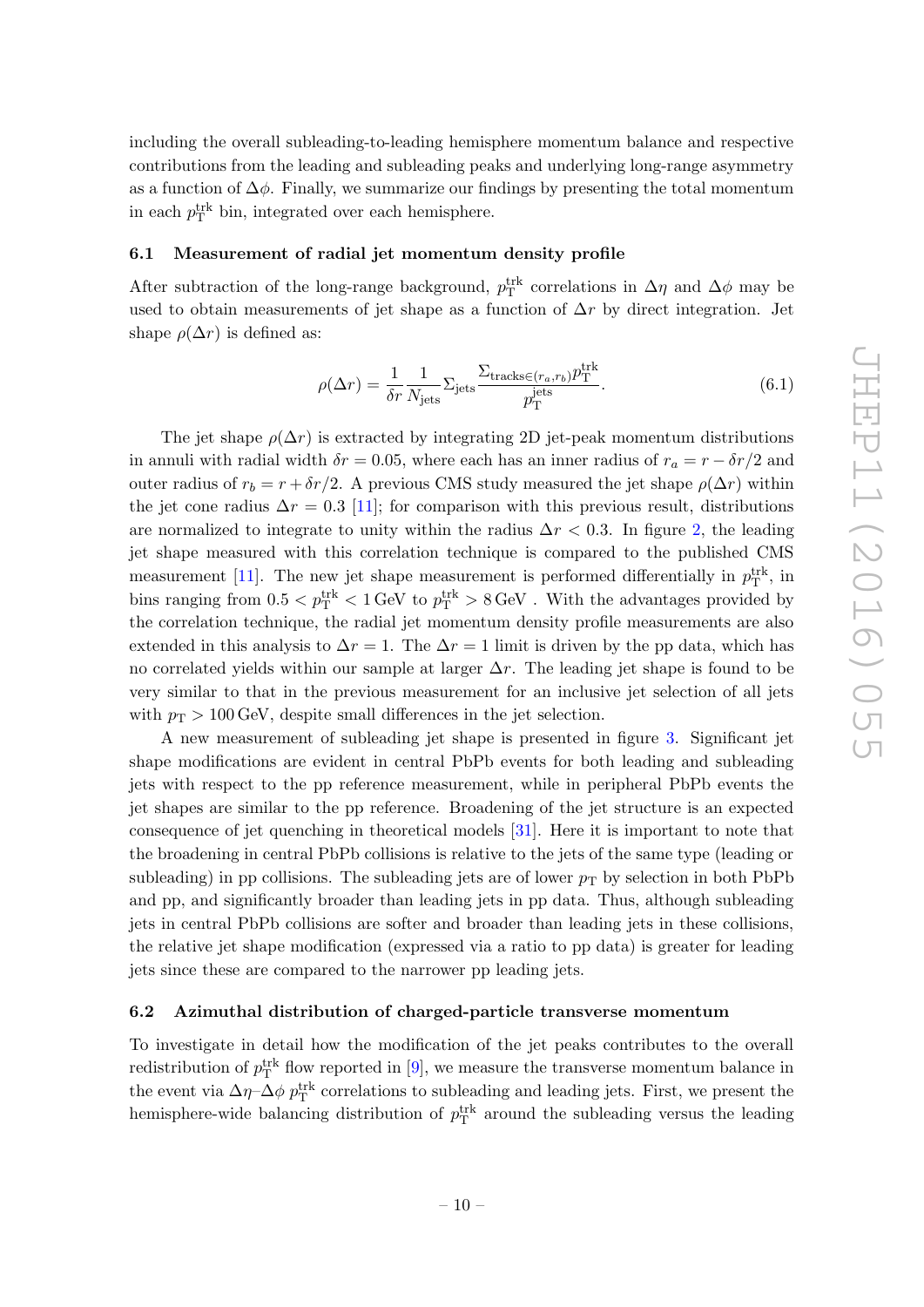

<span id="page-11-0"></span>Figure 2. Top row: leading jet shape  $\rho(\Delta r)$  for the pp reference, and peripheral and central PbPb data, shown for all tracks with  $p_T > 0.5 \,\text{GeV}$  and decomposed by  $p_T^{\text{trk}}$  (with  $p_T^{\text{trk}}$  ranges denoted by different color shading). Shapes are normalized to unity over the region  $\Delta r < 0.3$  for comparison with the published reference shown (ref. [\[11\]](#page-22-9)). Bottom row: leading jet shape ratio  $\rho(\Delta r)_{\rm PbPb}/\rho(\Delta r)_{\rm pp}$ , again with the published reference. Statistical uncertainties are shown with vertical bars, and systematic uncertainties are shown with shaded boxes.

jets in figures [4](#page-13-0) and [5,](#page-14-1) for balanced and unbalanced dijet events, respectively. These figures show the per-event azimuthal distribution of  $p_T^{\text{trk}}$  about the leading or subleading jet axis, denoted P =  $1/N_{\text{evt}} d\Sigma p_T/d\Delta\phi$ , with the subleading-to-leading hemisphere difference of this distribution denoted  $\Delta P$ . For display, all distributions are symmetrized in  $\Delta \phi$ . For both balanced and unbalanced dijet events, a broad excess of soft particles is evident in the subleading versus leading hemisphere in central PbPb collisions relative to the pp reference data. This reflects the greater quenching of the subleading jet. In the unbalanced selection, as required by the momentum conservation, the signal is enhanced in both pp and PbPb data: in pp data a large excess of particles with  $p_T^{\text{trk}} > 3 \,\text{GeV}$  is present on the subleading side. This excess compensates for the smaller contribution of the highest  $p_T$  particles in the jet itself. In peripheral PbPb data the distribution is quite similar to the pp reference, while in central PbPb data this balancing distribution consists mostly of soft particles with  $p_{\textrm{T}}^{\textrm{trk}} < 3\,\textrm{GeV},$  consistent with the findings of the previous CMS study [\[9\]](#page-22-7). To demonstrate these medium modifications more clearly, the difference in yield between PbPb and pp collisions is shown in the bottom panels of figures [4](#page-13-0) and [5.](#page-14-1) For presentation, tracks with  $p_T^{\text{trk}} > 8 \,\text{GeV}$  are not included in these figures, so that it is possible to zoom in on the low- $p_T^{\text{trk}}$  structures and modifications.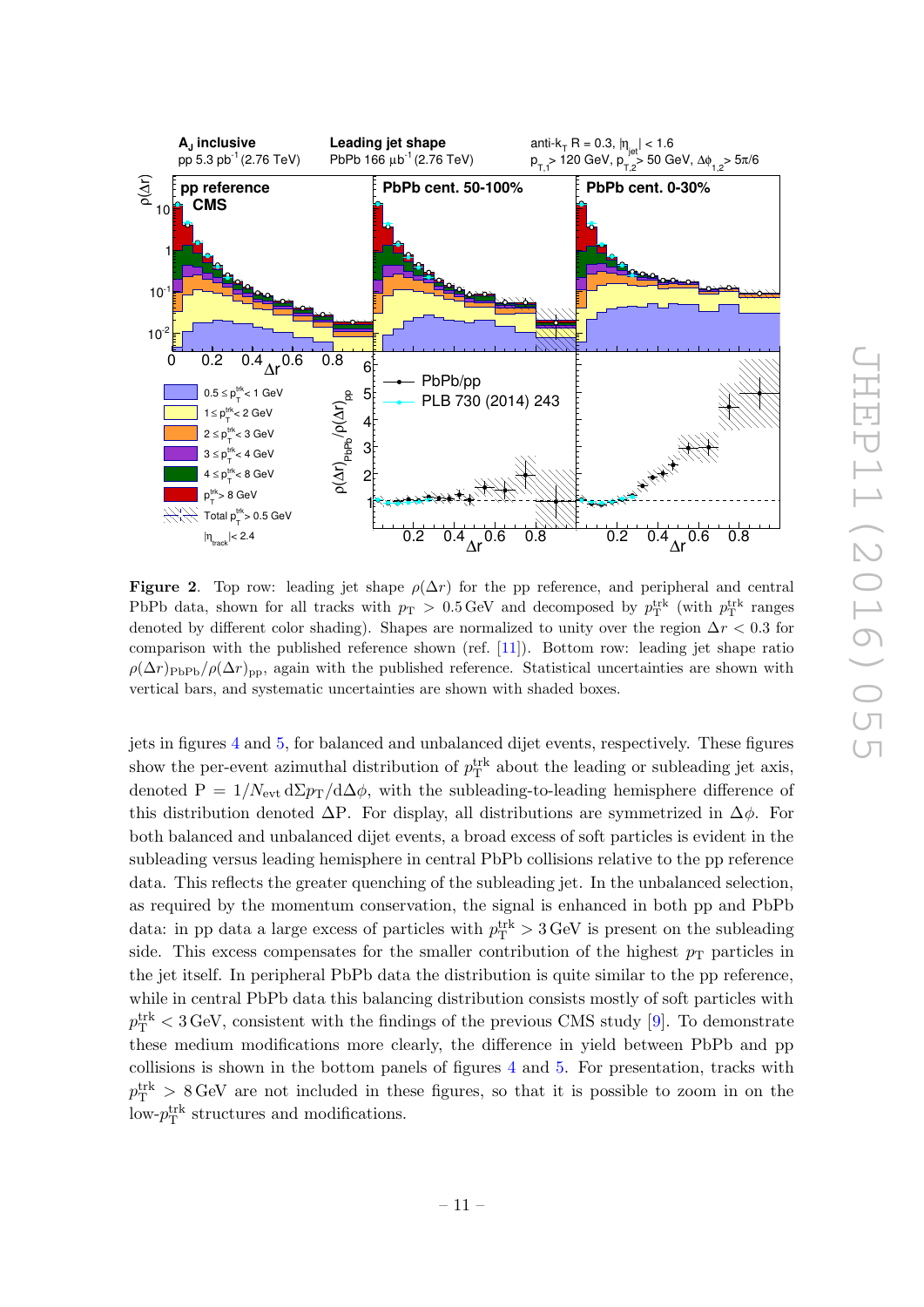

<span id="page-12-0"></span>Figure 3. Top row: subleading jet shape  $\rho(\Delta r)$  for pp reference and peripheral and central PbPb data, shown for all tracks with  $p_T > 0.5 \,\text{GeV}$  and decomposed by  $p_T^{\text{trk}}$  (with  $p_T^{\text{trk}}$  ranges denoted by different color shading), normalized to unity over the region  $\Delta r < 0.3$ . Bottom row: subleading jet shape ratio  $\rho(\Delta r)_{\text{PbPb}}/\rho(\Delta r)_{\text{pp}}$ . Statistical uncertainties are shown with vertical bars, and systematic uncertainties are shown with shaded boxes.

To elucidate the redistribution of  $p_T^{\text{trk}}$  within the QGP, the distributions are separated into three components as stated above: the two Gaussian-like peaks about the leading and subleading jet axes, and a third component accounting for overall subleading-to-leading hemisphere asymmetry of the long-range side-band distributions (measured in the region  $1.5 < |\Delta \eta| < 2.5$ ). In figures [6](#page-15-0) and [7,](#page-16-0) the jet peak components are shown for balanced and unbalanced jets, respectively, presenting subleading results as positive and leading results as negative (in line with the hemisphere difference measurements in figures [4](#page-13-0) and [5\)](#page-14-1). Jet peak distributions after decomposition are projected over the full range  $|\Delta \eta| < 2.5$ , again for consistency with the hemisphere difference measurements. The top row of each panel first shows the overall distribution of momentum carried by particles with  $p_T^{\text{trk}} < 8 \,\text{GeV}$ associated with the jet peak. The middle two panels then assess modifications to the subleading and leading jets for each  $p_T^{\text{trk}}$  bin. Here, again, there is evidence of quenching of both the subleading and leading jets in central PbPb collisions relative to the pp reference data. There is an excess of low- $p<sub>T</sub>$  particles correlated with the leading and subleading jet axes in both the balanced and unbalanced dijet selections, in agreement with results presented in the CMS study [\[12\]](#page-22-10). In unbalanced dijet events, this enhancement of soft particles turns into a depletion at higher  $p_T^{\text{trk}}$ , and is greater on the subleading than the leading side. The pp subleading jet peak is broader than the pp leading jet peak and,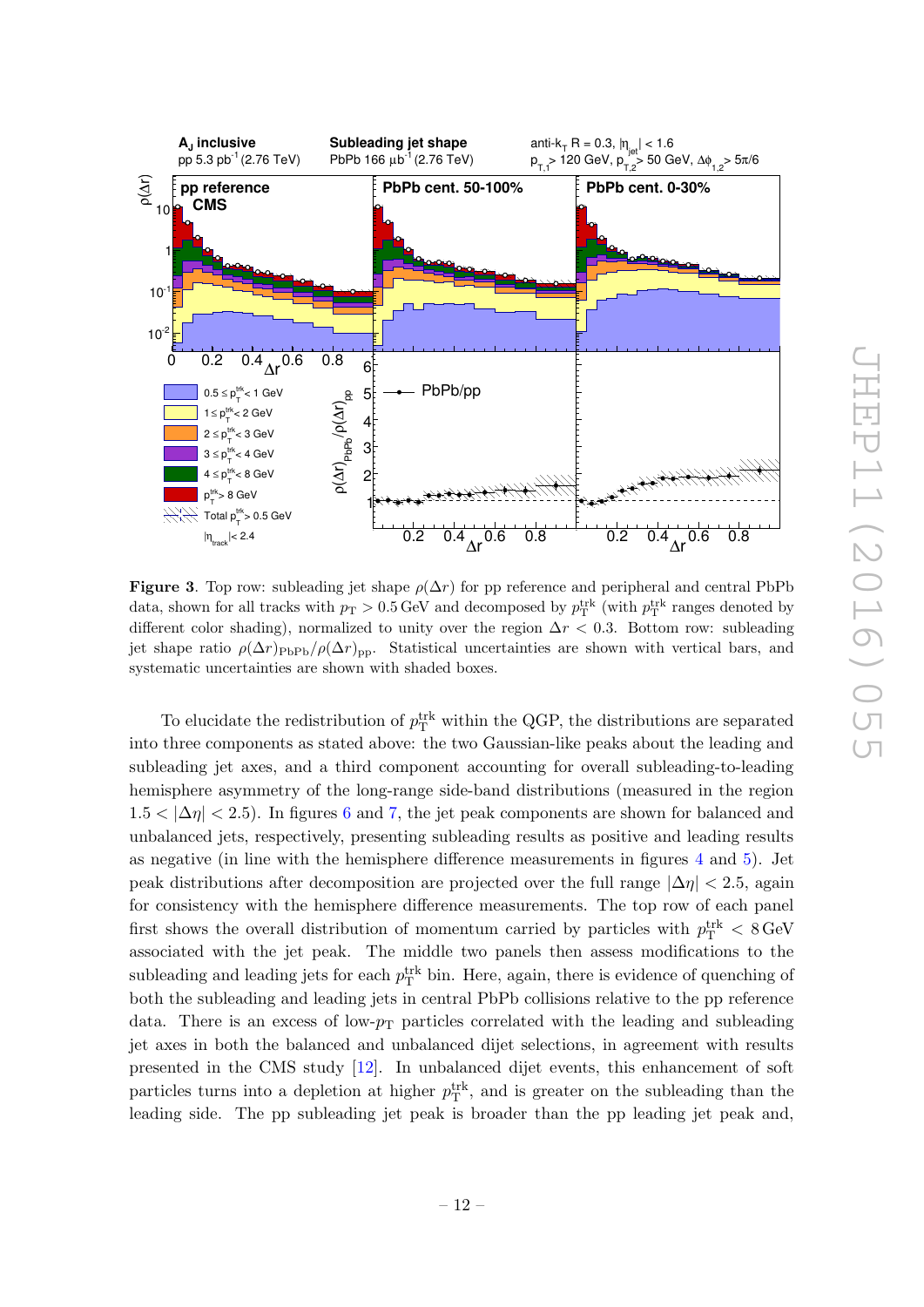

<span id="page-13-0"></span>**Figure 4.** Top row: difference of the total  $p_T^{\text{trk}}$  distributions between subleading and leading jet hemispheres, projected on  $\Delta\phi$ , for balanced dijet events with  $A_J < 0.22$  shown differentially by  $p_T^{\text{trk}}$  for pp reference, peripheral PbPb, and central PbPb data. Bottom row: PbPb-pp difference in these  $\Delta\phi$  momentum distributions. Statistical uncertainties are shown with vertical bars, and systematic uncertainties are shown with shaded boxes.

while both subleading and leading jet peaks are broader in central PbPb than pp data, the PbPb-pp excess is wider on the leading than on the subleading side. To assess the jet peak contributions to the overall hemisphere momentum balance, the double-differential (PbPb-pp, subleading-leading) result is presented in the bottom panel. Here it is evident that the low- $p_T^{\text{trk}}$  excess in central PbPb collisions is greater on the subleading than the leading side of the dijet system, but the larger subleading-to-leading excess only accounts for a portion of the total momentum redistribution in unbalanced dijet events. It is also clear that the high- $p_T^{\text{trk}}$  large-angle depletion observed in the overall hemisphere momentum balance distribution is not produced by the Gaussian-like jet peaks.

To uncover the missing part of the total transverse momentum balance, these jetrelated studies are complemented by an analysis of the long-range subleading-to-leading hemisphere asymmetry, presented in figures [8](#page-17-0) and [9](#page-18-1) for balanced and unbalanced jets, respectively. The long-range correlated background in balanced dijet events is approximately symmetric in pp and peripheral PbPb data, while in central PbPb data there is a small excess of low- $p_T$  particles. In unbalanced dijet events, however, there is already significant asymmetry in the pp reference data, with a large correlated excess of particles in all  $p_T^{\text{trk}}$ classes less than 8 GeV on the subleading relative to the leading side of the underlying event. This asymmetry reflects the presence of other hard-scattering products in the subleading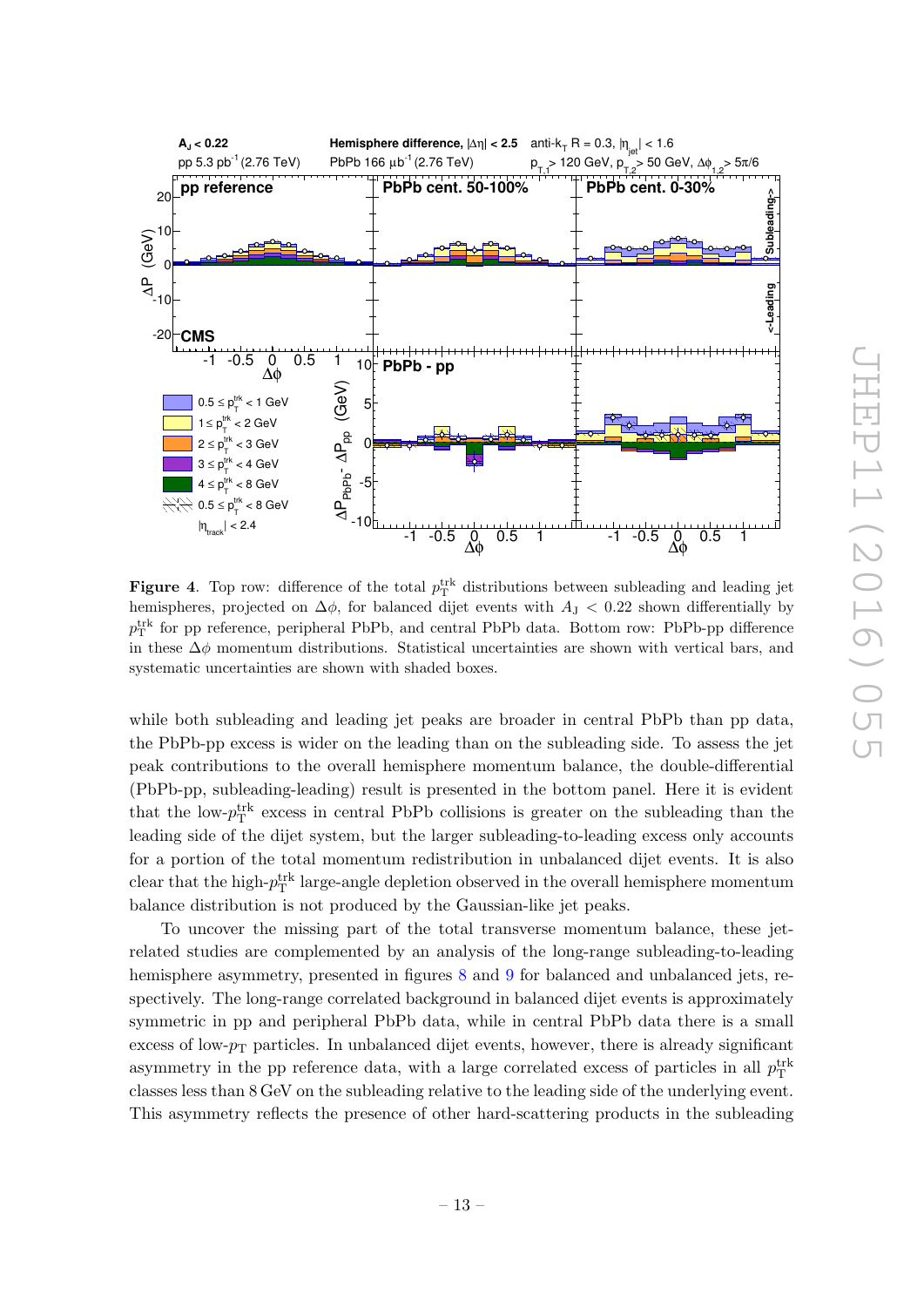

<span id="page-14-1"></span>**Figure 5.** Top row: difference of the total  $p_T^{\text{trk}}$  distributions between subleading and leading jet hemispheres, projected on  $\Delta \phi$ , for unbalanced dijet events with  $A_J > 0.22$ , shown differentially by  $p_T^{\text{trk}}$  for the pp reference data, peripheral PbPb, and central PbPb data. Bottom row: PbPb-pp difference in these  $\Delta\phi$  momentum distributions. Statistical uncertainties are shown with vertical bars, and systematic uncertainties are shown with shaded boxes.

hemisphere of dijet events (e.g. additional jets), as required by the momentum conservation for asymmetric dijet events in pp collisions. In the presence of the strongly interacting medium, however, this underlying event asymmetry in asymmetric dijet events changes notably. In peripheral PbPb collisions, an onset of some depletion of momentum carried by high- $p_T$  particles can be seen, and in central PbPb data, subleading-to-leading underlying event excesses with  $p_T^{\text{trk}} > 2 \,\text{GeV}$  nearly vanish. The significance of the contribution of this long-range asymmetry to the total hemisphere imbalance is further assessed by the double difference (PbPb-pp, subleading-leading), which is shown on the bottom panel. The absence of a high- $p_T^{\text{trk}}$  component in the long-range part of the correlation suggests that events containing additional jets constitute a smaller fraction of unbalanced dijet events in PbPb than pp data. A likely explanation for this effect is that while momentum conservation requires the presence of additional jets in unbalanced pp dijet events, in PbPb data the sample of unbalanced dijet events also includes events in which the dijet asymmetry is due to the greater quenching of the subleading jet.

### <span id="page-14-0"></span>6.3 Integrated hemisphere momentum balance

To summarize all contributions to the overall  $p_T^{\text{trk}}$  flow in the dijet events, we first present the hemisphere integral  $\Sigma\Delta P$  (where  $\Delta P$  represents the subleading-to-leading difference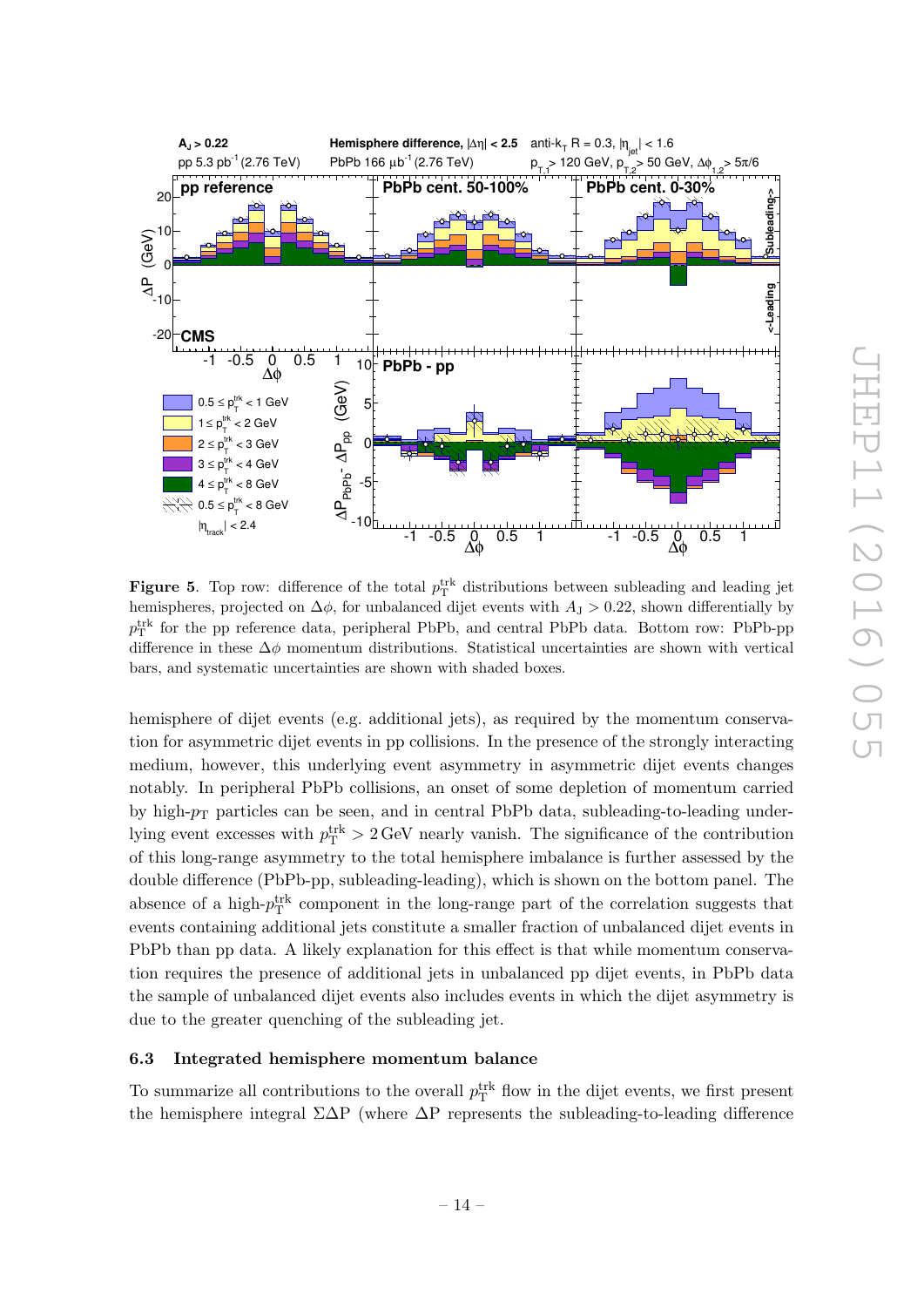

<span id="page-15-0"></span>**Figure 6.** Top row: jet-peak (long-range subtracted) distribution in  $\Delta\phi$  of  $p_T^{\text{trk}}$  about the subleading (plotted positive) and leading (plotted negative) jets for balanced dijet events with  $A<sub>J</sub> < 0.22$ . Middle rows: PbPb-pp momentum distribution differences for subleading and leading jets. Bottom row: PbPb-pp, subleading-leading double difference in these  $\Delta\phi$  momentum distributions. Statistical uncertainties are shown with vertical bars, and systematic uncertainties are shown with shaded boxes.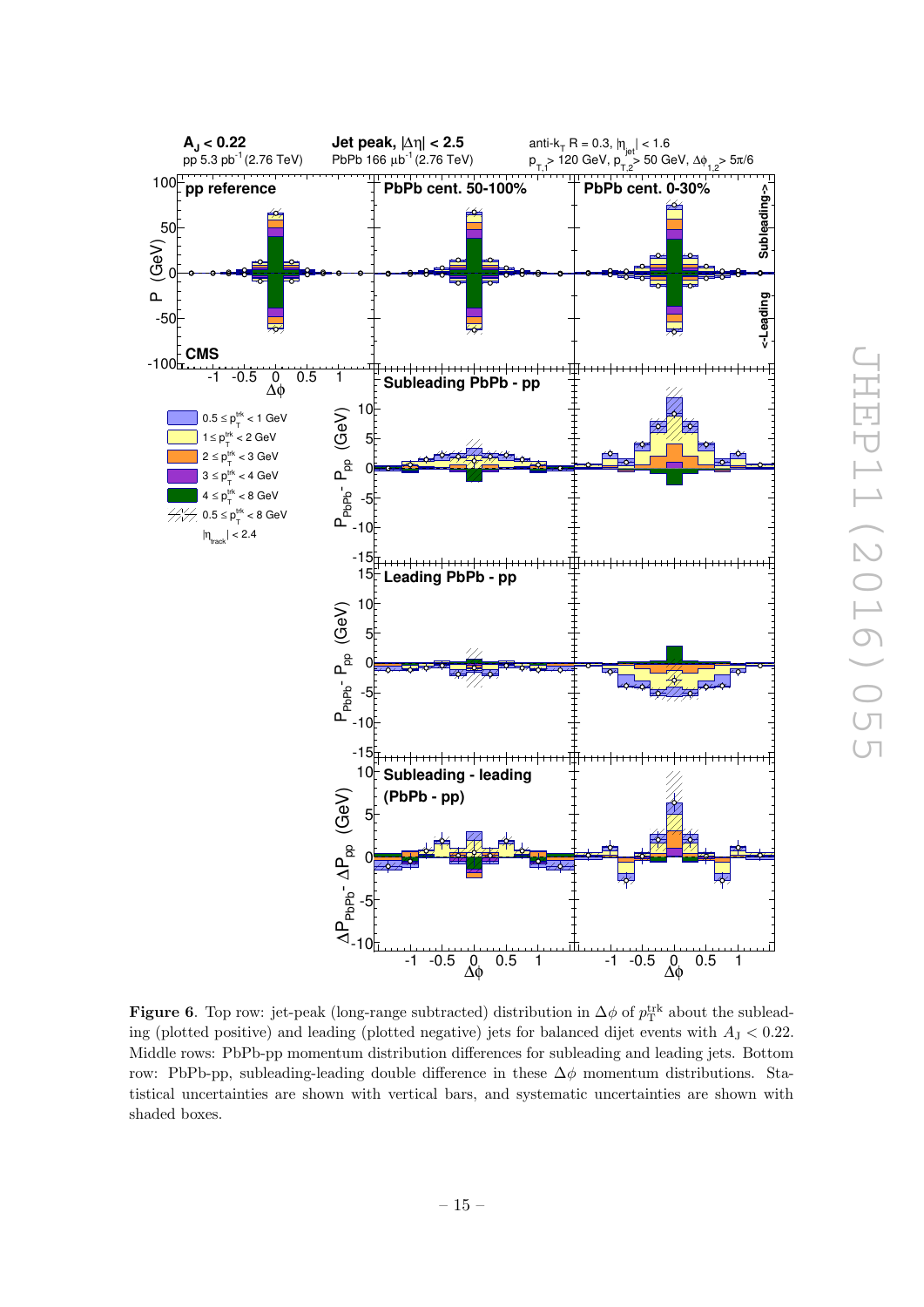

<span id="page-16-0"></span>**Figure 7.** Top row: jet-peak (long-range subtracted) distribution in  $\Delta\phi$  of  $p_T^{\text{trk}}$  about the subleading (plotted positive) and leading (plotted negative) jets for unbalanced dijet events with  $A_J > 0.22$ . Middle rows: PbPb-pp momentum distribution differences for subleading and leading jets. Bottom row: PbPb-pp, subleading-leading double difference in these  $\Delta\phi$  momentum distributions. Statistical uncertainties are shown with vertical bars, and systematic uncertainties are shown with shaded boxes.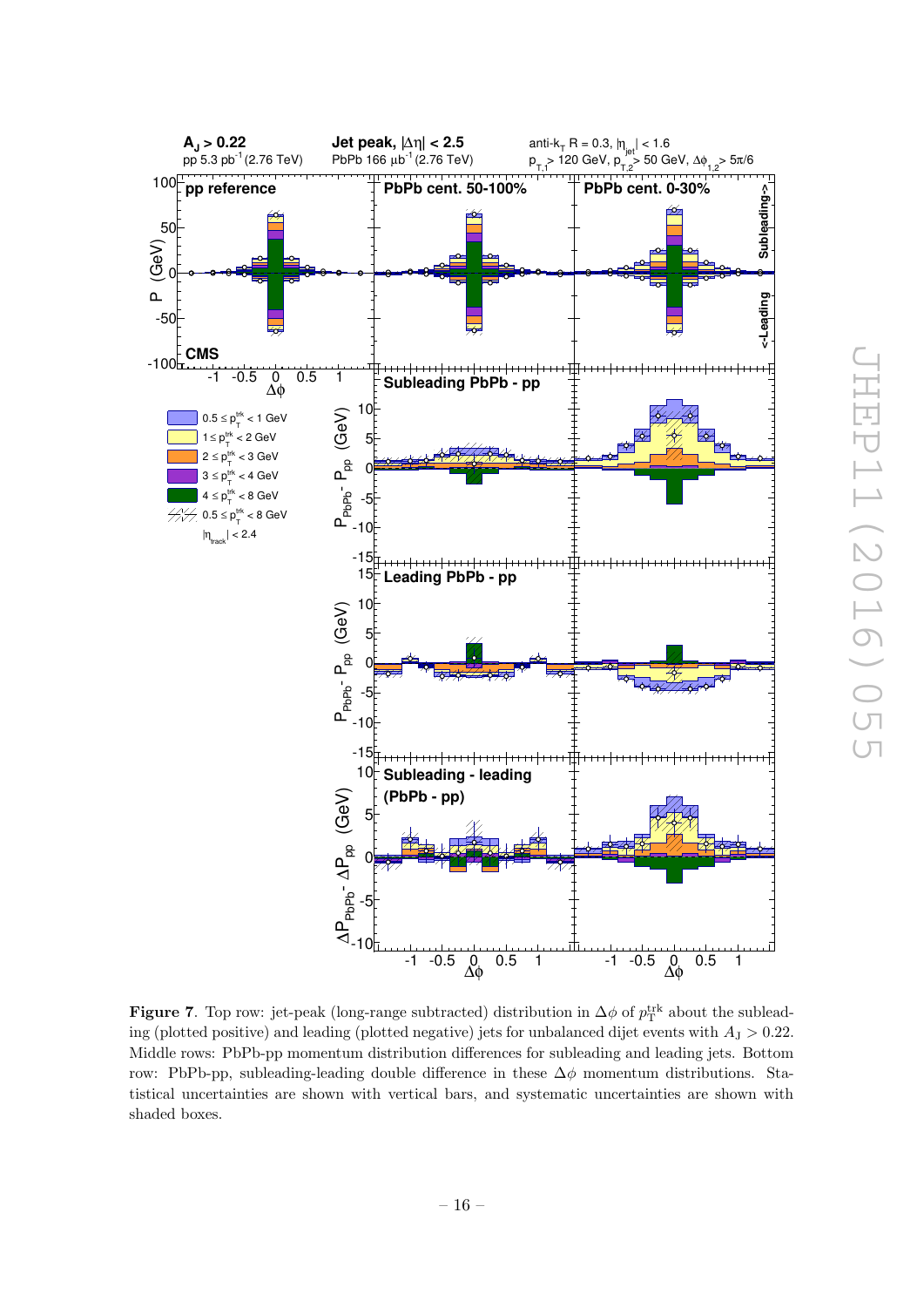

<span id="page-17-0"></span>**Figure 8.** Top row: long-range distribution in  $\Delta\phi$  of excess  $p_T^{\text{trk}}$  in the subleading relative to leading sides for balanced dijet events with  $A<sub>J</sub> < 0.22$ . Bottom row: PbPb-pp difference in these  $\Delta\phi$  long-range momentum distributions. Statistical uncertainties are shown with vertical bars, and systematic uncertainties are shown with shaded boxes.

in the  $\Delta\phi$  distribution of  $p_T^{\text{trk}}$  in the event) for this long-range asymmetry, measured in  $|\Delta\phi| < \pi/2$  and  $|\Delta\eta| < 2.5$ , in figure [10.](#page-19-0) For balanced dijet events, the PbPb and pp integrals follow similar  $p_T^{\text{trk}}$  dependences. For unbalanced dijet events, the overall asymmetry rises with  $p_{\rm T}^{\rm trk}$  in the pp reference data, but falls with  $p_{\rm T}^{\rm trk}$  in central PbPb data, indicating the presence of different sources for the long-range momentum correlations. Finally, a summary of hemisphere-integrated excess (PbPb-pp) yields from all assessed sources for balanced and unbalanced dijet events is shown in figures [11](#page-20-0) and [12.](#page-21-0) The top panels of figure [11](#page-20-0) present total central PbPb-pp differences in  $p_T^{\text{trk}}$  associated with the subleading (plotted positive) and leading (plotted negative) jets. The leading and subleading jet peak modifications offset each other, so the total jet-peak-related modification, constructed from these two distributions, is also presented. The total jet peak modifications in central PbPb collisions are not significantly different in unbalanced versus balanced dijet events. The bottom panels of figure [11](#page-20-0) present these jet-peak modifications together with the long-range modifications evident in figure [10](#page-19-0) to show the decomposed hemisphere-wide differences in associated  $p_T$  in each track  $p_T$  range. Unlike the jet peak contributions, the long-range PbPb versus pp modifications are greater than their uncertainties between balanced and unbalanced dijet events. Here the depletion of high- $p<sub>T</sub>$  tracks in unbalanced PbPb versus pp dijet events corresponds to the reduced contribution from additional jets (which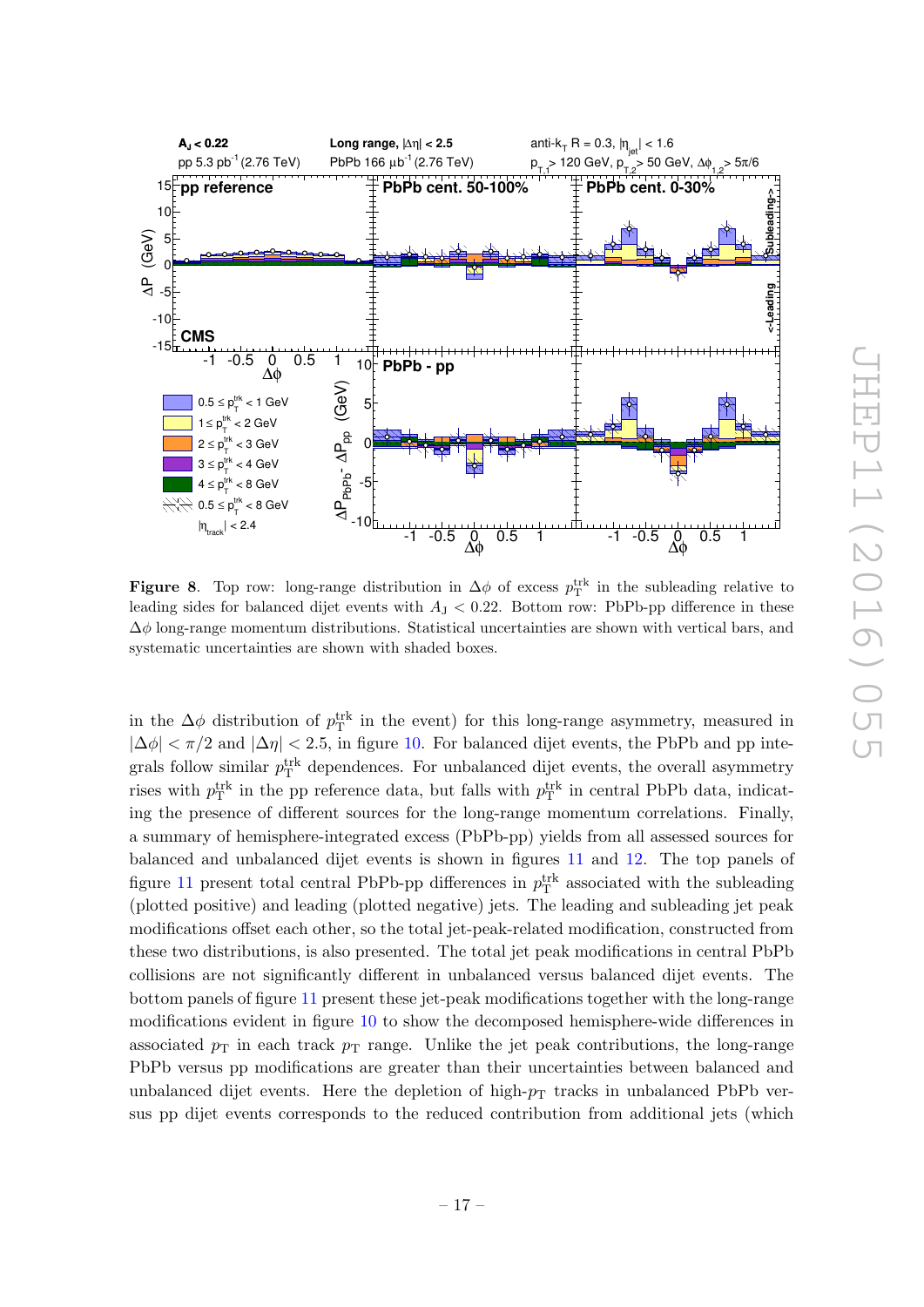

<span id="page-18-1"></span>**Figure 9.** Top row: long-range distribution in  $\Delta\phi$  of excess  $p_T^{\text{trk}}$  in the subleading relative to leading sides for unbalanced dijet events with  $A_J > 0.22$ . Bottom row: PbPb-pp difference in these  $\Delta\phi$  long-range momentum distributions. Statistical uncertainties are shown with vertical bars, and systematic uncertainties are shown with shaded boxes.

are prominently evident in the long-range distribution for pp unbalanced dijet events) in central PbPb unbalanced dijet events. Figure [12](#page-21-0) presents the same hemisphere-integrated PbPb-pp excess for peripheral collisions for comparison to the central results shown in figure [11.](#page-20-0) Some possible small modifications are already evident in this 50–100% centrality range, but these differences between peripheral PbPb and pp results are in most cases smaller than systematic uncertainties.

### <span id="page-18-0"></span>7 Summary

In this analysis, the redistribution of momentum in dijet events is studied via twodimensional  $\Delta \eta$ – $\Delta \phi$  jet-track correlations in PbPb and pp collisions at  $\sqrt{s_{NN}} = 2.76$  TeV, using data sets with integrated luminosities of  $166 \,\mu b^{-1}$  and  $5.3 \text{ pb}^{-1}$ , respectively. Events are selected to include a leading jet with  $p_{T,1} > 120 \,\text{GeV}$  and subleading jet with  $p_{T,2} > 50$  GeV, with an azimuthal separation of at least  $\Delta \phi_{1,2} > 5\pi/6$ . Subtracting the long-range part of the correlation from the jet peaks, this work extends the studies of jet shape modifications in PbPb events relative to pp collisions to large radial distances  $(\Delta r \approx 1)$  from the jet axis. These modifications are found to extend out to the largest radial distance studied in central PbPb events for both leading and subleading jets. The jet modifications are further studied differentially for balanced and unbalanced dijet events, and as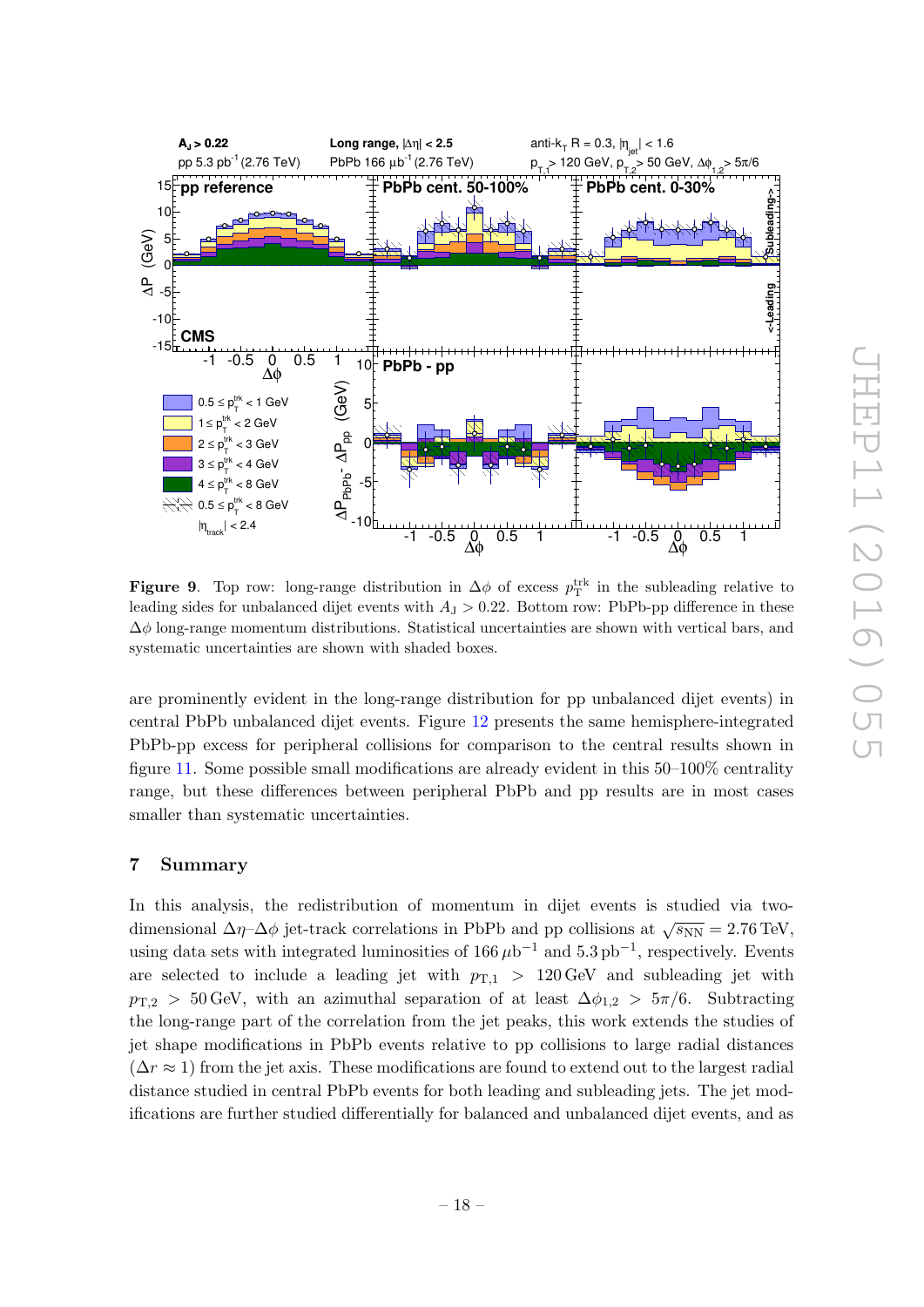

<span id="page-19-0"></span>Figure 10. Integrated  $p_T$  in the long-range  $\Delta\phi$ -correlated distribution as a function of track- $p_T^{\text{trk}}$ integrated over  $|\Delta\phi| < \pi/2$  and  $|\Delta\eta| < 2.5$  for pp reference, peripheral PbPb and central PbPb data for balanced compared to unbalanced dijet events. Statistical uncertainties are shown with vertical bars, and systematic uncertainties are shown with shaded boxes.

a function of  $p_T^{\text{trk}}$  and collision centrality for each of these selections in PbPb and pp reference data. Transverse momentum redistribution around the subleading and leading jets, as well as differences in long-range correlated background asymmetry, are separately analyzed.

An excess of transverse momentum carried by soft particles  $(p_T^{\text{trk}} < 2 \,\text{GeV})$  is found for both leading and subleading jets in central PbPb collisions relative to the pp reference, consistent with previous studies of charged-particle yields correlated to high- $p<sub>T</sub>$  jets. For unbalanced dijet events, this low- $p_T^{\text{trk}}$  excess is greater on the subleading-jet side than on the leading-jet side. However, the difference in  $p_T^{\text{trk}}$  contained in the Gaussian-like jet peaks is found only partially to account for the total  $p_T^{\text{trk}}$  redistribution in the most central PbPb collisions with dijet events. In the long-range correlated distribution of  $p_T^{\text{trk}}$  under the jet peaks, it is found that the excess of relatively high- $p_T$  particles  $(2 < p_T^{\text{trk}} < 8 \,\text{GeV})$  on the subleading side relative to the leading side, which is observed in asymmetric pp collisions and mainly attributed to three-jet events, is absent in most central PbPb collisions. This indicates that the fraction of events with additional jets in the asymmetric dijet sample is significantly lower than in an identical selection of dijet events in pp data. A long-range asymmetry in the low- $p_T$  particles in dijet events is also observed, providing further input for the theoretical understanding of jet-medium coupling.

### Acknowledgments

We congratulate our colleagues in the CERN accelerator departments for the excellent performance of the LHC and thank the technical and administrative staffs at CERN and at other CMS institutes for their contributions to the success of the CMS effort. In addition, we gratefully acknowledge the computing centres and personnel of the Worldwide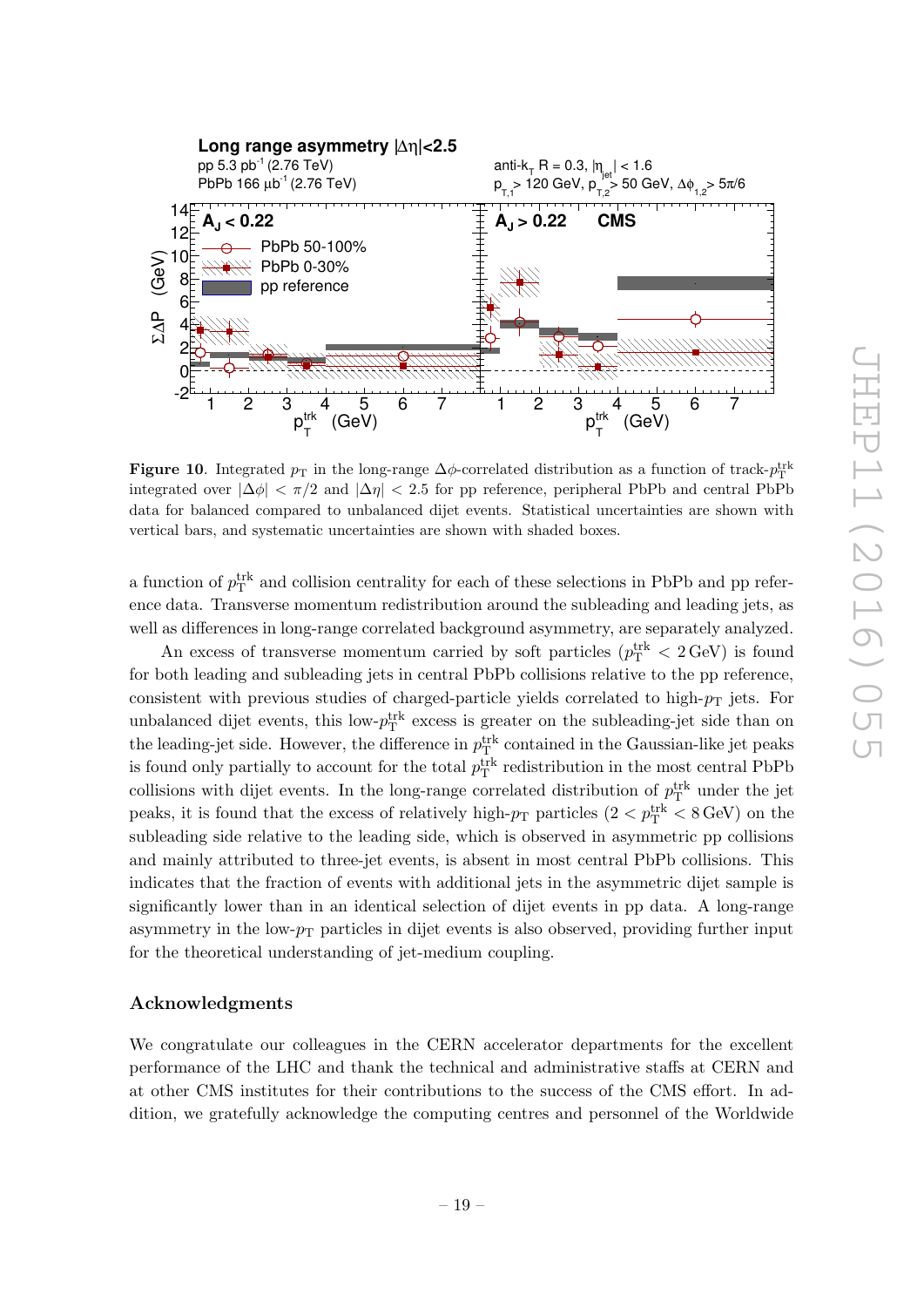

<span id="page-20-0"></span>**Figure 11.** Modifications of jet-track correlated  $p_T^{\text{trk}}$  in central PbPb collisions with respect to the pp reference data, integrated over  $|\Delta\phi| < \pi/2$  and  $|\Delta\eta| < 2.5$ . Top row: subleading and leading jet peaks PbPb-pp. Bottom row: relative contributions from jet peaks and long-range asymmetry to the double difference (PbPb-pp, subleading-leading) in total hemisphere  $p_T^{\text{trk}}$ . Statistical uncertainties are shown with vertical bars, and systematic uncertainties are shown with shaded boxes.

LHC Computing Grid for delivering so effectively the computing infrastructure essential to our analyses. Finally, we acknowledge the enduring support for the construction and operation of the LHC and the CMS detector provided by the following funding agencies: BMWFW and FWF (Austria); FNRS and FWO (Belgium); CNPq, CAPES, FAPERJ, and FAPESP (Brazil); MES (Bulgaria); CERN; CAS, MoST, and NSFC (China); COL-CIENCIAS (Colombia); MSES and CSF (Croatia); RPF (Cyprus); SENESCYT (Ecuador); MoER, ERC IUT and ERDF (Estonia); Academy of Finland, MEC, and HIP (Finland); CEA and CNRS/IN2P3 (France); BMBF, DFG, and HGF (Germany); GSRT (Greece); OTKA and NIH (Hungary); DAE and DST (India); IPM (Iran); SFI (Ireland); INFN (Italy); MSIP and NRF (Republic of Korea); LAS (Lithuania); MOE and UM (Malaysia); BUAP, CINVESTAV, CONACYT, LNS, SEP, and UASLP-FAI (Mexico); MBIE (New Zealand); PAEC (Pakistan); MSHE and NSC (Poland); FCT (Portugal); JINR (Dubna); MON, RosAtom, RAS and RFBR (Russia); MESTD (Serbia); SEIDI and CPAN (Spain); Swiss Funding Agencies (Switzerland); MST (Taipei); ThEPCenter, IPST, STAR and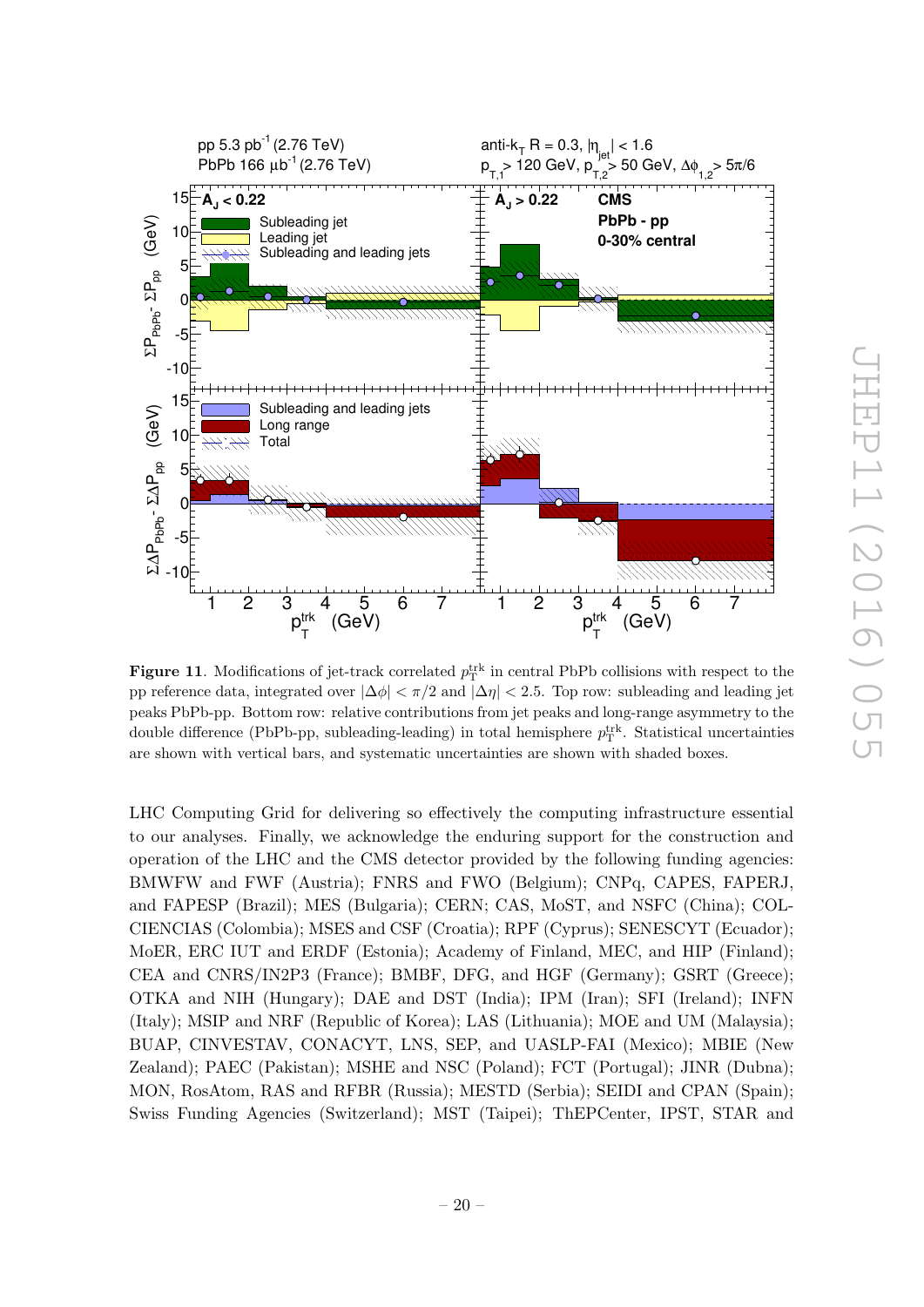

<span id="page-21-0"></span>**Figure 12.** Modifications of jet-track correlated  $p_T^{\text{trk}}$  in peripheral PbPb collisions with respect to the pp reference data, integrated over  $|\Delta\phi| < \pi/2$  and  $|\Delta\eta| < 2.5$ . Top row: subleading and leading jet peaks PbPb-pp. Bottom row: relative contributions from jet peaks and twodimensional asymmetry to the double difference PbPb-pp, subleading-leading in total hemisphere  $p_T^{\text{trk}}$ . Statistical uncertainties are shown with vertical bars, and systematic uncertainties are shown with shaded boxes.

NSTDA (Thailand); TUBITAK and TAEK (Turkey); NASU and SFFR (Ukraine); STFC (United Kingdom); DOE and NSF (U.S.A.).

IIndividuals have received support from the Marie-Curie programme and the European Research Council and EPLANET (European Union); the Leventis Foundation; the A. P. Sloan Foundation; the Alexander von Humboldt Foundation; the Belgian Federal Science Policy Office; the Fonds pour la Formation à la Recherche dans l'Industrie et dans l'Agriculture (FRIA-Belgium); the Agentschap voor Innovatie door Wetenschap en Technologie (IWT-Belgium); the Ministry of Education, Youth and Sports (MEYS) of the Czech Republic; the Council of Science and Industrial Research, India; the HOM-ING PLUS programme of the Foundation for Polish Science, cofinanced from European Union, Regional Development Fund, the Mobility Plus programme of the Ministry of Science and Higher Education, the National Science Center (Poland), contracts Harmonia 2014/14/M/ST2/00428, Opus 2013/11/B/ST2/04202, 2014/13/B/ST2/02543 and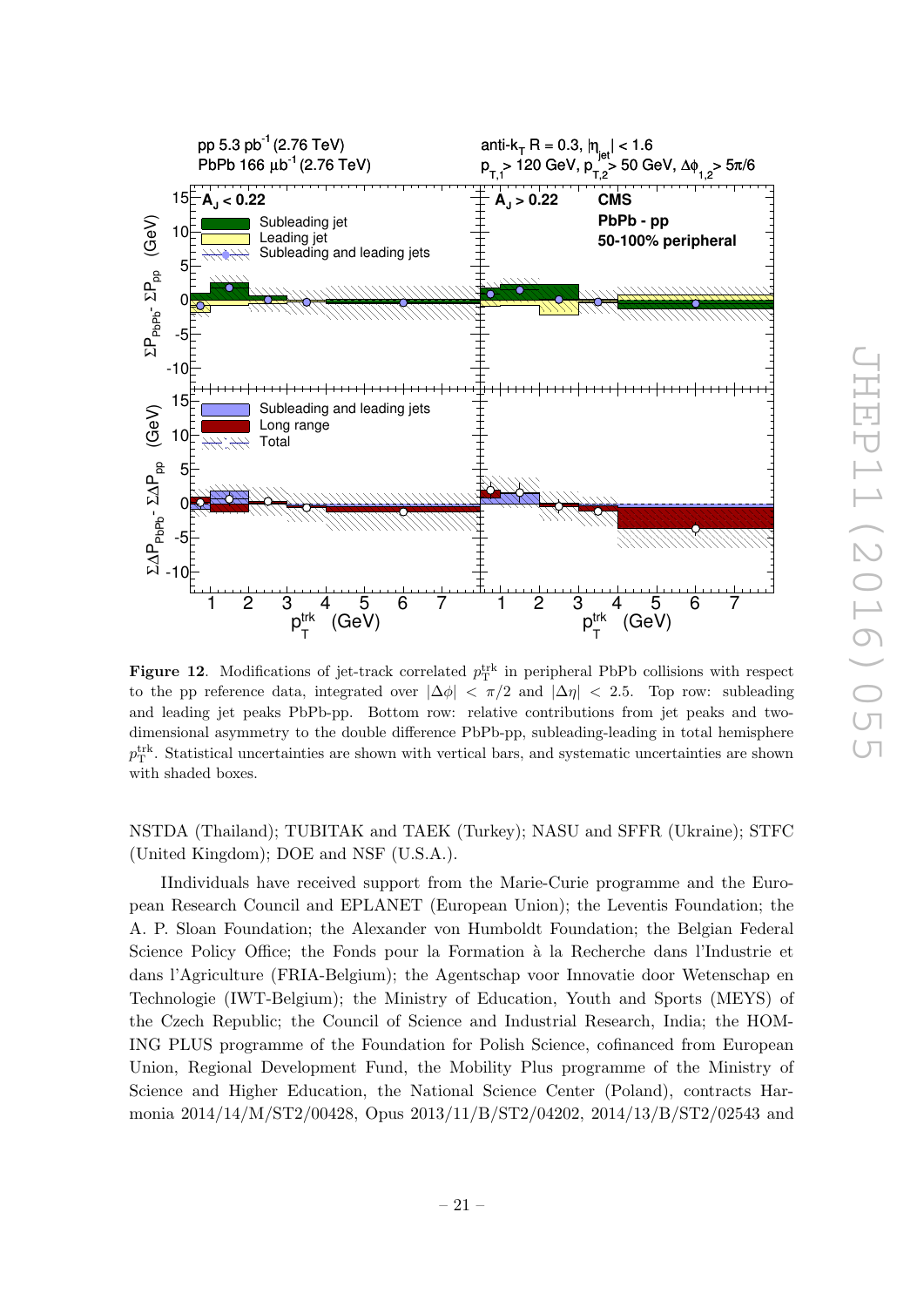2014/15/B/ST2/03998, Sonata-bis 2012/07/E/ST2/01406; the Thalis and Aristeia programmes cofinanced by EU-ESF and the Greek NSRF; the National Priorities Research Program by Qatar National Research Fund; the Programa Clarín-COFUND del Principado de Asturias; the Rachadapisek Sompot Fund for Postdoctoral Fellowship, Chulalongkorn University and the Chulalongkorn Academic into Its 2nd Century Project Advancement Project (Thailand); and the Welch Foundation, contract C-1845.

Open Access. This article is distributed under the terms of the Creative Commons Attribution License [\(CC-BY 4.0\)](http://creativecommons.org/licenses/by/4.0/), which permits any use, distribution and reproduction in any medium, provided the original author(s) and source are credited.

#### References

- <span id="page-22-0"></span>[1] J.D. Bjorken, Energy loss of energetic partons in  $QGP$ : possible extinction of high  $p_T$  jets in hadron-hadron collisions, FERMILAB-PUB-82-059-THY (1982), [http://lss.fnal.gov/archive/preprint/fermilab-pub-82-059-t.shtml.](http://lss.fnal.gov/archive/preprint/fermilab-pub-82-059-t.shtml)
- <span id="page-22-1"></span>[2] STAR collaboration, J. Adams et al., *Direct observation of dijets in central*  $Au+Au$  *collisions*  $\alpha t \sqrt{s_{NN}} = 200 \text{ GeV},$  [Phys. Rev. Lett.](http://dx.doi.org/10.1103/PhysRevLett.97.162301) 97 (2006) 162301 [[nucl-ex/0604018](https://arxiv.org/abs/nucl-ex/0604018)] [IN[SPIRE](http://inspirehep.net/search?p=find+EPRINT+nucl-ex/0604018)].
- <span id="page-22-2"></span>[3] PHENIX collaboration, A. Adare et al., Transverse momentum and centrality dependence of dihadron correlations in Au+Au collisions at  $\sqrt{s_{NN}} = 200 \text{ GeV}$ : Jet-quenching and the response of partonic matter, Phys. Rev. C  $77$  [\(2008\) 011901](http://dx.doi.org/10.1103/PhysRevC.77.011901)  $\ar{xiv:}$  0705.3238 [IN[SPIRE](http://inspirehep.net/search?p=find+EPRINT+arXiv:0705.3238)].
- <span id="page-22-3"></span>[4] ATLAS collaboration, Observation of a Centrality-Dependent Dijet Asymmetry in Lead-Lead Collisions at  $\sqrt{s_{NN}}$  = 2.77 TeV with the ATLAS Detector at the LHC, [Phys. Rev. Lett.](http://dx.doi.org/10.1103/PhysRevLett.105.252303) 105 [\(2010\) 252303](http://dx.doi.org/10.1103/PhysRevLett.105.252303) [[arXiv:1011.6182](https://arxiv.org/abs/1011.6182)] [IN[SPIRE](http://inspirehep.net/search?p=find+EPRINT+arXiv:1011.6182)].
- <span id="page-22-12"></span>[5] CMS collaboration, Observation and studies of jet quenching in PbPb collisions at  $\sqrt{s_{NN}} = 2.76 \text{ TeV}, \text{Phys. Rev. C } 84 \text{ (2011) } 024906 \text{ [arXiv:1102.1957] [INSPIRE].}$  $\sqrt{s_{NN}} = 2.76 \text{ TeV}, \text{Phys. Rev. C } 84 \text{ (2011) } 024906 \text{ [arXiv:1102.1957] [INSPIRE].}$  $\sqrt{s_{NN}} = 2.76 \text{ TeV}, \text{Phys. Rev. C } 84 \text{ (2011) } 024906 \text{ [arXiv:1102.1957] [INSPIRE].}$  $\sqrt{s_{NN}} = 2.76 \text{ TeV}, \text{Phys. Rev. C } 84 \text{ (2011) } 024906 \text{ [arXiv:1102.1957] [INSPIRE].}$  $\sqrt{s_{NN}} = 2.76 \text{ TeV}, \text{Phys. Rev. C } 84 \text{ (2011) } 024906 \text{ [arXiv:1102.1957] [INSPIRE].}$
- <span id="page-22-5"></span>[6] CMS collaboration, Jet momentum dependence of jet quenching in PbPb collisions at  $\sqrt{s_{NN}} = 2.76 \text{ TeV}, \text{Phys.}$  Lett. **B** 712 (2012) 176 [[arXiv:1202.5022](https://arxiv.org/abs/1202.5022)] [IN[SPIRE](http://inspirehep.net/search?p=find+EPRINT+arXiv:1202.5022)].
- <span id="page-22-4"></span>[7] ALICE collaboration, Measurement of jet suppression in central Pb-Pb collisions at  $\sqrt{s_{NN}} = 2.76 \text{ TeV},$  [Phys. Lett.](http://dx.doi.org/10.1016/j.physletb.2015.04.039) **B** 746 (2015) 1 [[arXiv:1502.01689](https://arxiv.org/abs/1502.01689)] [IN[SPIRE](http://inspirehep.net/search?p=find+EPRINT+arXiv:1502.01689)].
- <span id="page-22-6"></span>[8] CMS collaboration, Studies of dijet transverse momentum balance and pseudorapidity distributions in pPb collisions at  $\sqrt{s_{NN}} = 5.02 \text{ TeV}$ , [Eur. Phys. J.](http://dx.doi.org/10.1140/epjc/s10052-014-2951-y) C 74 (2014) 2951 [[arXiv:1401.4433](https://arxiv.org/abs/1401.4433)] [IN[SPIRE](http://inspirehep.net/search?p=find+EPRINT+arXiv:1401.4433)].
- <span id="page-22-7"></span>[9] CMS collaboration, Measurement of transverse momentum relative to dijet systems in PbPb and pp collisions at  $\sqrt{s_{NN}}$  = 2.76 TeV, JHEP 01 [\(2016\) 006](http://dx.doi.org/10.1007/JHEP01(2016)006) [[arXiv:1509.09029](https://arxiv.org/abs/1509.09029)] [IN[SPIRE](http://inspirehep.net/search?p=find+EPRINT+arXiv:1509.09029)].
- <span id="page-22-8"></span>[10] CMS collaboration, Measurement of jet fragmentation in PbPb and pp collisions at  $\sqrt{s_{NN}} = 2.76 \text{ TeV}, \text{Phys. Rev. C } 90 \text{ (2014) 024908 [arXiv:1406.0932] [NSPIRE].}$  $\sqrt{s_{NN}} = 2.76 \text{ TeV}, \text{Phys. Rev. C } 90 \text{ (2014) 024908 [arXiv:1406.0932] [NSPIRE].}$  $\sqrt{s_{NN}} = 2.76 \text{ TeV}, \text{Phys. Rev. C } 90 \text{ (2014) 024908 [arXiv:1406.0932] [NSPIRE].}$  $\sqrt{s_{NN}} = 2.76 \text{ TeV}, \text{Phys. Rev. C } 90 \text{ (2014) 024908 [arXiv:1406.0932] [NSPIRE].}$  $\sqrt{s_{NN}} = 2.76 \text{ TeV}, \text{Phys. Rev. C } 90 \text{ (2014) 024908 [arXiv:1406.0932] [NSPIRE].}$  $\sqrt{s_{NN}} = 2.76 \text{ TeV}, \text{Phys. Rev. C } 90 \text{ (2014) 024908 [arXiv:1406.0932] [NSPIRE].}$  $\sqrt{s_{NN}} = 2.76 \text{ TeV}, \text{Phys. Rev. C } 90 \text{ (2014) 024908 [arXiv:1406.0932] [NSPIRE].}$
- <span id="page-22-9"></span>[11] CMS collaboration, *Modification of jet shapes in PbPb collisions at*  $\sqrt{s_{NN}} = 2.76 \text{ TeV}$ , *[Phys.](http://dx.doi.org/10.1016/j.physletb.2014.01.042)* Lett. **B 730** [\(2014\) 243](http://dx.doi.org/10.1016/j.physletb.2014.01.042) [[arXiv:1310.0878](https://arxiv.org/abs/1310.0878)] [IN[SPIRE](http://inspirehep.net/search?p=find+EPRINT+arXiv:1310.0878)].
- <span id="page-22-10"></span>[12] CMS collaboration, Correlations between jets and charged particles in PbPb and pp collisions  $at \sqrt{s_{NN}} = 2.76 \; TeV, \; JHEP$  02 [\(2016\) 156](http://dx.doi.org/10.1007/JHEP02(2016)156) [[arXiv:1601.00079](https://arxiv.org/abs/1601.00079)] [IN[SPIRE](http://inspirehep.net/search?p=find+EPRINT+arXiv:1601.00079)].
- <span id="page-22-11"></span>[13] CMS collaboration, Determination of Jet Energy Calibration and Transverse Momentum Resolution in CMS,  $2011$  JINST 6 [P11002](http://dx.doi.org/10.1088/1748-0221/6/11/P11002)  $\left[$ [arXiv:1107.4277](https://arxiv.org/abs/1107.4277) $\right]$   $\left[$ IN[SPIRE](http://inspirehep.net/search?p=find+EPRINT+arXiv:1107.4277) $\right]$ .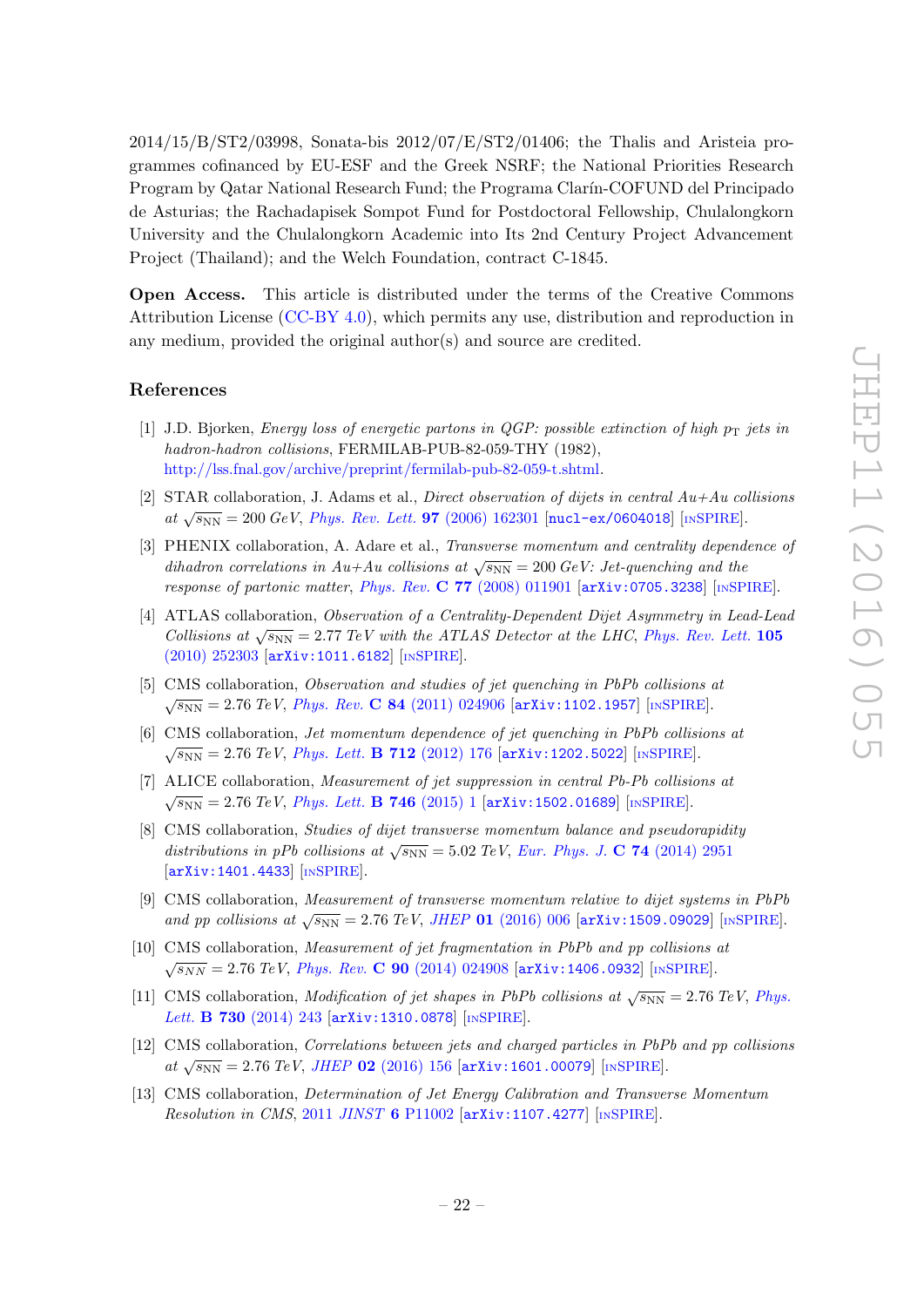- <span id="page-23-0"></span>[14] CMS collaboration, Description and performance of track and primary-vertex reconstruction with the CMS tracker,  $2014$  JINST 9 [P10009](http://dx.doi.org/10.1088/1748-0221/9/10/P10009)  $arXiv:1405.6569$  [IN[SPIRE](http://inspirehep.net/search?p=find+EPRINT+arXiv:1405.6569)].
- <span id="page-23-1"></span>[15] CMS collaboration, The CMS experiment at the CERN LHC, 2008 JINST 3 [S08004](http://dx.doi.org/10.1088/1748-0221/3/08/S08004) [IN[SPIRE](http://inspirehep.net/search?p=find+J+%22JINST,3,S08004%22)].
- <span id="page-23-2"></span>[16] M. Cacciari, G.P. Salam and G. Soyez, FastJet User Manual, [Eur. Phys. J.](http://dx.doi.org/10.1140/epjc/s10052-012-1896-2) C 72 (2012) [1896](http://dx.doi.org/10.1140/epjc/s10052-012-1896-2) [[arXiv:1111.6097](https://arxiv.org/abs/1111.6097)] [IN[SPIRE](http://inspirehep.net/search?p=find+EPRINT+arXiv:1111.6097)].
- <span id="page-23-3"></span>[17] M. Cacciari, G.P. Salam and G. Soyez, The anti- $k_t$  jet clustering algorithm, JHEP 04 [\(2008\)](http://dx.doi.org/10.1088/1126-6708/2008/04/063) [063](http://dx.doi.org/10.1088/1126-6708/2008/04/063) [[arXiv:0802.1189](https://arxiv.org/abs/0802.1189)] [IN[SPIRE](http://inspirehep.net/search?p=find+EPRINT+arXiv:0802.1189)].
- <span id="page-23-4"></span>[18] CMS Collaboration, Underlying-Event Subtraction for Particle Flow, [CMS-DP-2013-018](http://cds.cern.ch/record/1558644) (2013).
- <span id="page-23-5"></span>[19] T. Sjöstrand, S. Mrenna and P.Z. Skands,  $PYTHIA$  6.4 Physics and Manual, [JHEP](http://dx.doi.org/10.1088/1126-6708/2006/05/026) 05 [\(2006\) 026](http://dx.doi.org/10.1088/1126-6708/2006/05/026) [[hep-ph/0603175](https://arxiv.org/abs/hep-ph/0603175)] [IN[SPIRE](http://inspirehep.net/search?p=find+EPRINT+hep-ph/0603175)].
- <span id="page-23-6"></span>[20] R. Field, Early LHC Underlying Event Data — Findings and Surprises, arXiv: 1010.3558 [IN[SPIRE](http://inspirehep.net/search?p=find+EPRINT+arXiv:1010.3558)].
- <span id="page-23-7"></span>[21] GEANT4 collaboration, S. Agostinelli et al., GEANT4: a simulation toolkit, [Nucl. Instrum.](http://dx.doi.org/10.1016/S0168-9002(03)01368-8) Meth. A 506 [\(2003\) 250](http://dx.doi.org/10.1016/S0168-9002(03)01368-8) [IN[SPIRE](http://inspirehep.net/search?p=find+J+%22Nucl.Instrum.Meth.,A506,250%22)].
- <span id="page-23-8"></span>[22] I.P. Lokhtin and A.M. Snigirev, A model of jet quenching in ultrarelativistic heavy ion collisions and high-p<sub>T</sub> hadron spectra at RHIC, [Eur. Phys. J.](http://dx.doi.org/10.1140/epjc/s2005-02426-3)  $\bf{C}$  45 (2006) 211 [[hep-ph/0506189](https://arxiv.org/abs/hep-ph/0506189)] [IN[SPIRE](http://inspirehep.net/search?p=find+EPRINT+hep-ph/0506189)].
- <span id="page-23-9"></span>[23] CMS collaboration, *Study of high-p<sub>T</sub>* charged particle suppression in PbPb compared to pp collisions at  $\sqrt{s_{NN}} = 2.76$  TeV, [Eur. Phys. J.](http://dx.doi.org/10.1140/epjc/s10052-012-1945-x) C 72 (2012) 1945 [[arXiv:1202.2554](https://arxiv.org/abs/1202.2554)] [IN[SPIRE](http://inspirehep.net/search?p=find+EPRINT+arXiv:1202.2554)].
- <span id="page-23-10"></span>[24] CMS collaboration, *The CMS high level trigger*, *[Eur. Phys. J.](http://dx.doi.org/10.1140/epjc/s2006-02495-8)* **C** 46 (2006) 605 [[hep-ex/0512077](https://arxiv.org/abs/hep-ex/0512077)] [IN[SPIRE](http://inspirehep.net/search?p=find+EPRINT+hep-ex/0512077)].
- <span id="page-23-11"></span>[25] CMS collaboration, Studies of jet quenching using isolated-photon+jet correlations in PbPb and pp collisions at  $\sqrt{s_{\text{NN}}}$  = 2.76 TeV, [Phys. Lett.](http://dx.doi.org/10.1016/j.physletb.2012.11.003) B 718 (2013) 773 [[arXiv:1205.0206](https://arxiv.org/abs/1205.0206)] [IN[SPIRE](http://inspirehep.net/search?p=find+EPRINT+arXiv:1205.0206)].
- <span id="page-23-12"></span>[26] CMS collaboration, Multiplicity and transverse momentum dependence of two- and four-particle correlations in pPb and PbPb collisions, [Phys. Lett.](http://dx.doi.org/10.1016/j.physletb.2013.06.028)  $\bf{B}$  724 (2013) 213 [[arXiv:1305.0609](https://arxiv.org/abs/1305.0609)] [IN[SPIRE](http://inspirehep.net/search?p=find+EPRINT+arXiv:1305.0609)].
- <span id="page-23-13"></span>[27] CMS collaboration, Observation of Long-Range Near-Side Angular Correlations in Proton-Proton Collisions at the LHC, JHEP 09 [\(2010\) 091](http://dx.doi.org/10.1007/JHEP09(2010)091) [[arXiv:1009.4122](https://arxiv.org/abs/1009.4122)] [IN[SPIRE](http://inspirehep.net/search?p=find+EPRINT+arXiv:1009.4122)].
- [28] CMS collaboration, Long-range and short-range dihadron angular correlations in central PbPb collisions at  $\sqrt{s_{NN}} = 2.76$  TeV, JHEP 07 [\(2011\) 076](http://dx.doi.org/10.1007/JHEP07(2011)076) [[arXiv:1105.2438](https://arxiv.org/abs/1105.2438)] [IN[SPIRE](http://inspirehep.net/search?p=find+J+%22JHEP,1107,076%22)].
- <span id="page-23-14"></span>[29] CMS collaboration, Observation of long-range near-side angular correlations in proton-lead collisions at the LHC, [Phys. Lett.](http://dx.doi.org/10.1016/j.physletb.2012.11.025) **B** 718 (2013) 795  $\left[$ [arXiv:1210.5482](https://arxiv.org/abs/1210.5482) $\right]$   $\left[$ IN[SPIRE](http://inspirehep.net/search?p=find+EPRINT+arXiv:1210.5482) $\right]$ .
- <span id="page-23-15"></span>[30] CMS collaboration, Measurement of higher-order harmonic azimuthal anisotropy in PbPb collisions at  $\sqrt{s_{\rm NN}} = 2.76$  TeV, Phys. Rev. C 89 [\(2014\) 044906](http://dx.doi.org/10.1103/PhysRevC.89.044906) [[arXiv:1310.8651](https://arxiv.org/abs/1310.8651)] [IN[SPIRE](http://inspirehep.net/search?p=find+EPRINT+arXiv:1310.8651)].
- <span id="page-23-16"></span>[31] G.-Y. Qin and X.-N. Wang, *Jet quenching in high-energy heavy-ion collisions, [Int. J. Mod.](http://dx.doi.org/10.1142/S0218301315300143)* Phys. E 24 [\(2015\) 1530014](http://dx.doi.org/10.1142/S0218301315300143) [[arXiv:1511.00790](https://arxiv.org/abs/1511.00790)] [IN[SPIRE](http://inspirehep.net/search?p=find+EPRINT+arXiv:1511.00790)].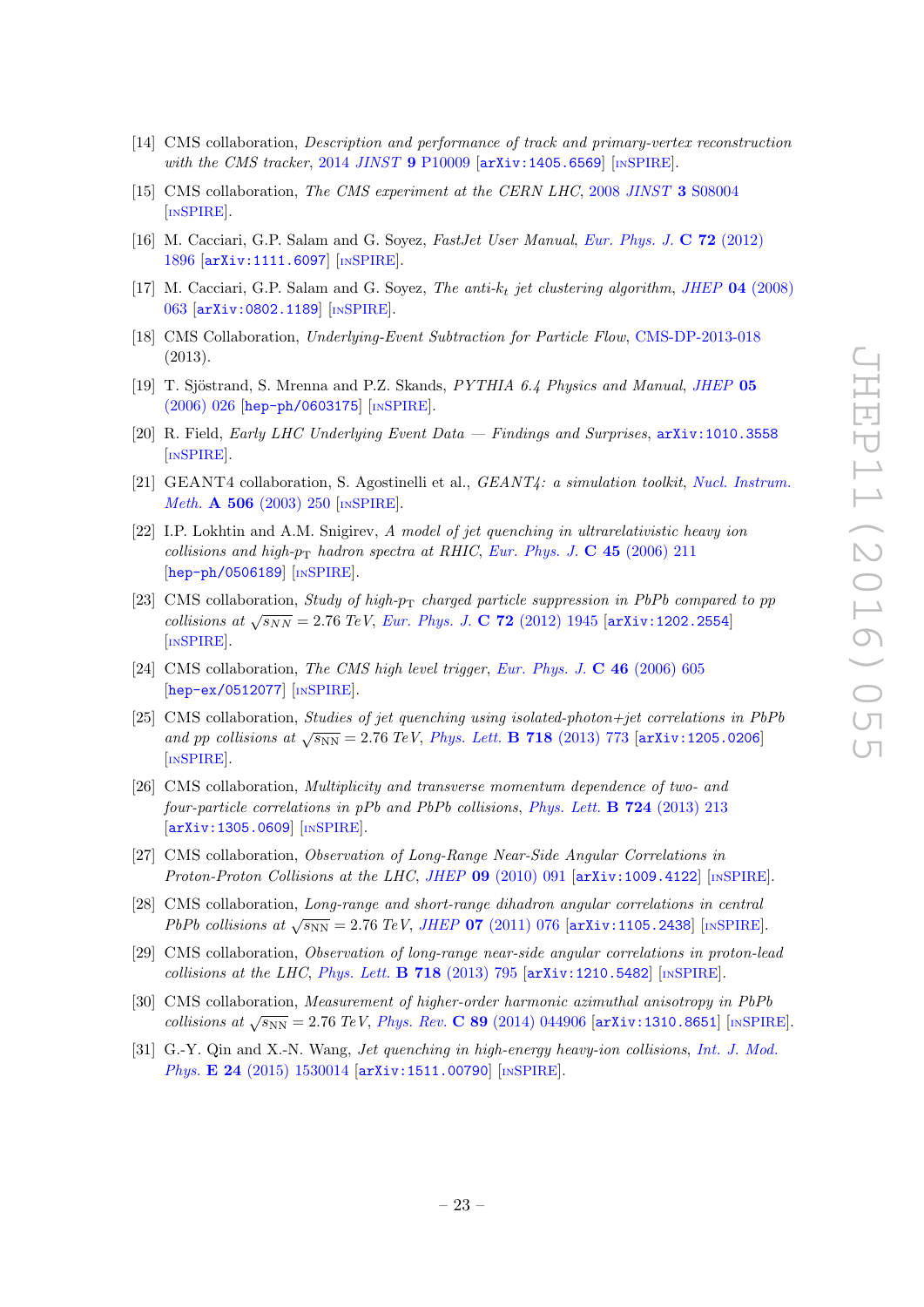# The CMS collaboration

#### <span id="page-24-0"></span>Yerevan Physics Institute, Yerevan, Armenia

V. Khachatryan, A.M. Sirunyan, A. Tumasyan

### Institut für Hochenergiephysik der OeAW, Wien, Austria

W. Adam, E. Asilar, T. Bergauer, J. Brandstetter, E. Brondolin, M. Dragicevic, J. Erö, M. Flechl, M. Friedl, R. Frühwirth<sup>1</sup>, V.M. Ghete, C. Hartl, N. Hörmann, J. Hrubec, M. Jeitler<sup>1</sup>, A. König, I. Krätschmer, D. Liko, T. Matsushita, I. Mikulec, D. Rabady, N. Rad, B. Rahbaran, H. Rohringer, J. Schieck<sup>1</sup>, J. Strauss, W. Treberer-Treberspurg, W. Waltenberger, C.-E. Wulz<sup>1</sup>

#### National Centre for Particle and High Energy Physics, Minsk, Belarus

V. Mossolov, N. Shumeiko, J. Suarez Gonzalez

### Universiteit Antwerpen, Antwerpen, Belgium

S. Alderweireldt, E.A. De Wolf, X. Janssen, J. Lauwers, M. Van De Klundert, H. Van Haevermaet, P. Van Mechelen, N. Van Remortel, A. Van Spilbeeck

#### Vrije Universiteit Brussel, Brussel, Belgium

S. Abu Zeid, F. Blekman, J. D'Hondt, N. Daci, I. De Bruyn, K. Deroover, N. Heracleous, S. Lowette, S. Moortgat, L. Moreels, A. Olbrechts, Q. Python, S. Tavernier, W. Van Doninck, P. Van Mulders, I. Van Parijs

#### Universit´e Libre de Bruxelles, Bruxelles, Belgium

H. Brun, C. Caillol, B. Clerbaux, G. De Lentdecker, H. Delannoy, G. Fasanella, L. Favart, R. Goldouzian, A. Grebenyuk, G. Karapostoli, T. Lenzi, A. Léonard, J. Luetic, T. Maerschalk, A. Marinov, A. Randle-conde, T. Seva, C. Vander Velde, P. Vanlaer, R. Yonamine, F. Zenoni, F. Zhang<sup>2</sup>

### Ghent University, Ghent, Belgium

A. Cimmino, T. Cornelis, D. Dobur, A. Fagot, G. Garcia, M. Gul, D. Poyraz, S. Salva, R. Schöfbeck, M. Tytgat, W. Van Driessche, E. Yazgan, N. Zaganidis

### Université Catholique de Louvain, Louvain-la-Neuve, Belgium

H. Bakhshiansohi, C. Beluffi<sup>3</sup>, O. Bondu, S. Brochet, G. Bruno, A. Caudron, S. De Visscher, C. Delaere, M. Delcourt, L. Forthomme, B. Francois, A. Giammanco, A. Jafari, P. Jez, M. Komm, V. Lemaitre, A. Magitteri, A. Mertens, M. Musich, C. Nuttens, K. Piotrzkowski, L. Quertenmont, M. Selvaggi, M. Vidal Marono, S. Wertz

#### Université de Mons, Mons, Belgium

N. Beliy

### Centro Brasileiro de Pesquisas Fisicas, Rio de Janeiro, Brazil

W.L. Aldá Júnior, F.L. Alves, G.A. Alves, L. Brito, C. Hensel, A. Moraes, M.E. Pol, P. Rebello Teles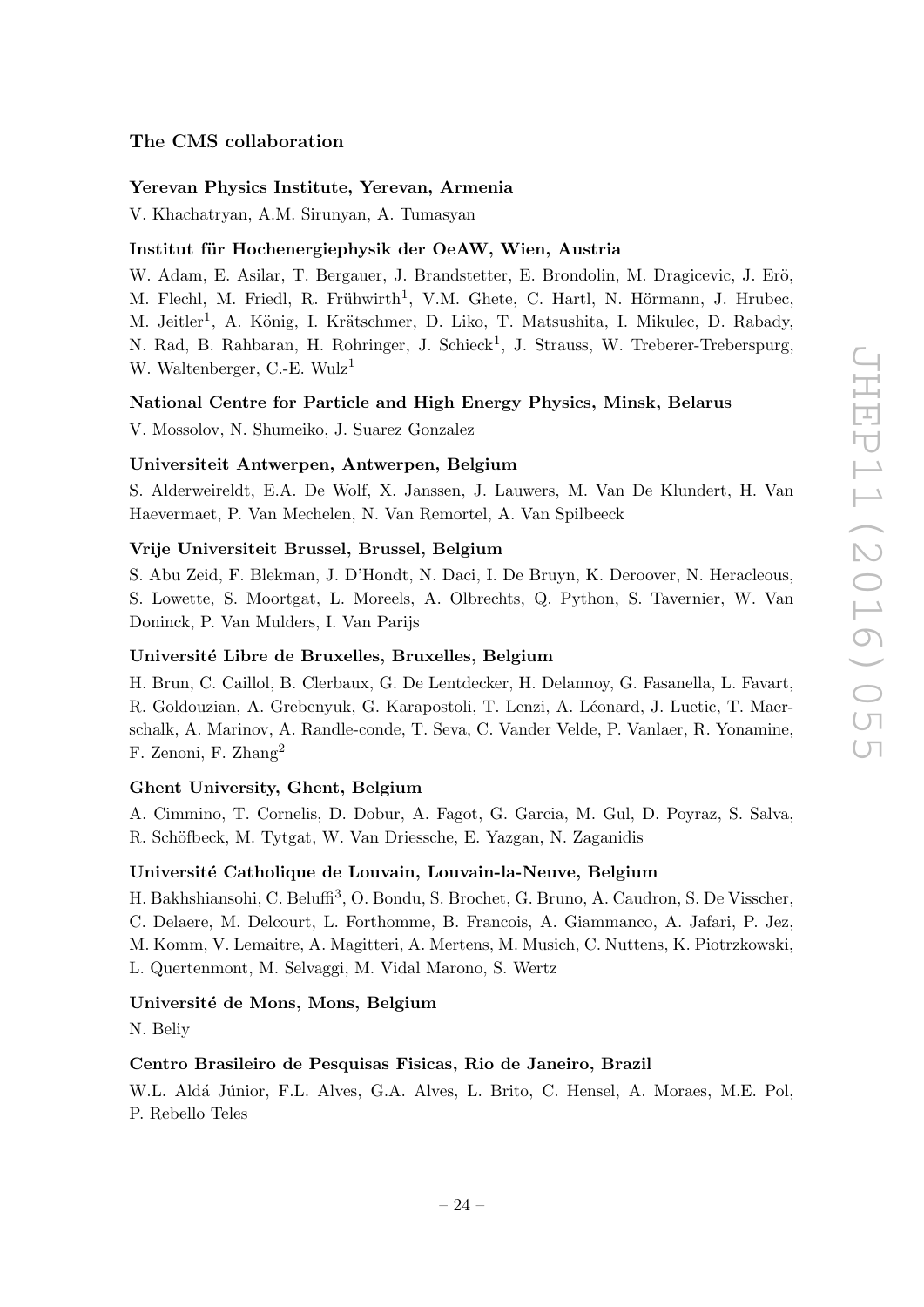#### Universidade do Estado do Rio de Janeiro, Rio de Janeiro, Brazil

E. Belchior Batista Das Chagas, W. Carvalho, J. Chinellato<sup>4</sup>, A. Custódio, E.M. Da Costa, G.G. Da Silveira<sup>5</sup>, D. De Jesus Damiao, C. De Oliveira Martins, S. Fonseca De Souza, L.M. Huertas Guativa, H. Malbouisson, D. Matos Figueiredo, C. Mora Herrera, L. Mundim, H. Nogima, W.L. Prado Da Silva, A. Santoro, A. Sznajder, E.J. Tonelli Manganote<sup>4</sup>, A. Vilela Pereira

# Universidade Estadual Paulista <sup>a</sup>, Universidade Federal do ABC  $^b$ , São Paulo, Brazil

S. Ahuja<sup>a</sup>, C.A. Bernardes<sup>b</sup>, S. Dogra<sup>a</sup>, T.R. Fernandez Perez Tomei<sup>a</sup>, E.M. Gregores<sup>b</sup>, P.G. Mercadante<sup>b</sup>, C.S. Moon<sup>a</sup>, S.F. Novaes<sup>a</sup>, Sandra S. Padula<sup>a</sup>, D. Romero Abad<sup>b</sup>, J.C. Ruiz Vargas

#### Institute for Nuclear Research and Nuclear Energy, Sofia, Bulgaria

A. Aleksandrov, R. Hadjiiska, P. Iaydjiev, M. Rodozov, S. Stoykova, G. Sultanov, M. Vutova

#### University of Sofia, Sofia, Bulgaria

A. Dimitrov, I. Glushkov, L. Litov, B. Pavlov, P. Petkov

# Beihang University, Beijing, China

W. Fang<sup>6</sup>

# Institute of High Energy Physics, Beijing, China

M. Ahmad, J.G. Bian, G.M. Chen, H.S. Chen, M. Chen, Y. Chen<sup>7</sup>, T. Cheng, C.H. Jiang, D. Leggat, Z. Liu, F. Romeo, S.M. Shaheen, A. Spiezia, J. Tao, C. Wang, Z. Wang, H. Zhang, J. Zhao

# State Key Laboratory of Nuclear Physics and Technology, Peking University, Beijing, China

Y. Ban, G. Chen, Q. Li, S. Liu, Y. Mao, S.J. Qian, D. Wang, Z. Xu

#### Universidad de Los Andes, Bogota, Colombia

C. Avila, A. Cabrera, L.F. Chaparro Sierra, C. Florez, J.P. Gomez, C.F. González Hernández, J.D. Ruiz Alvarez, J.C. Sanabria

# University of Split, Faculty of Electrical Engineering, Mechanical Engineering and Naval Architecture, Split, Croatia

N. Godinovic, D. Lelas, I. Puljak, P.M. Ribeiro Cipriano

#### University of Split, Faculty of Science, Split, Croatia

Z. Antunovic, M. Kovac

Institute Rudjer Boskovic, Zagreb, Croatia

V. Brigljevic, D. Ferencek, K. Kadija, S. Micanovic, L. Sudic, T. Susa

#### University of Cyprus, Nicosia, Cyprus

A. Attikis, G. Mavromanolakis, J. Mousa, C. Nicolaou, F. Ptochos, P.A. Razis, H. Rykaczewski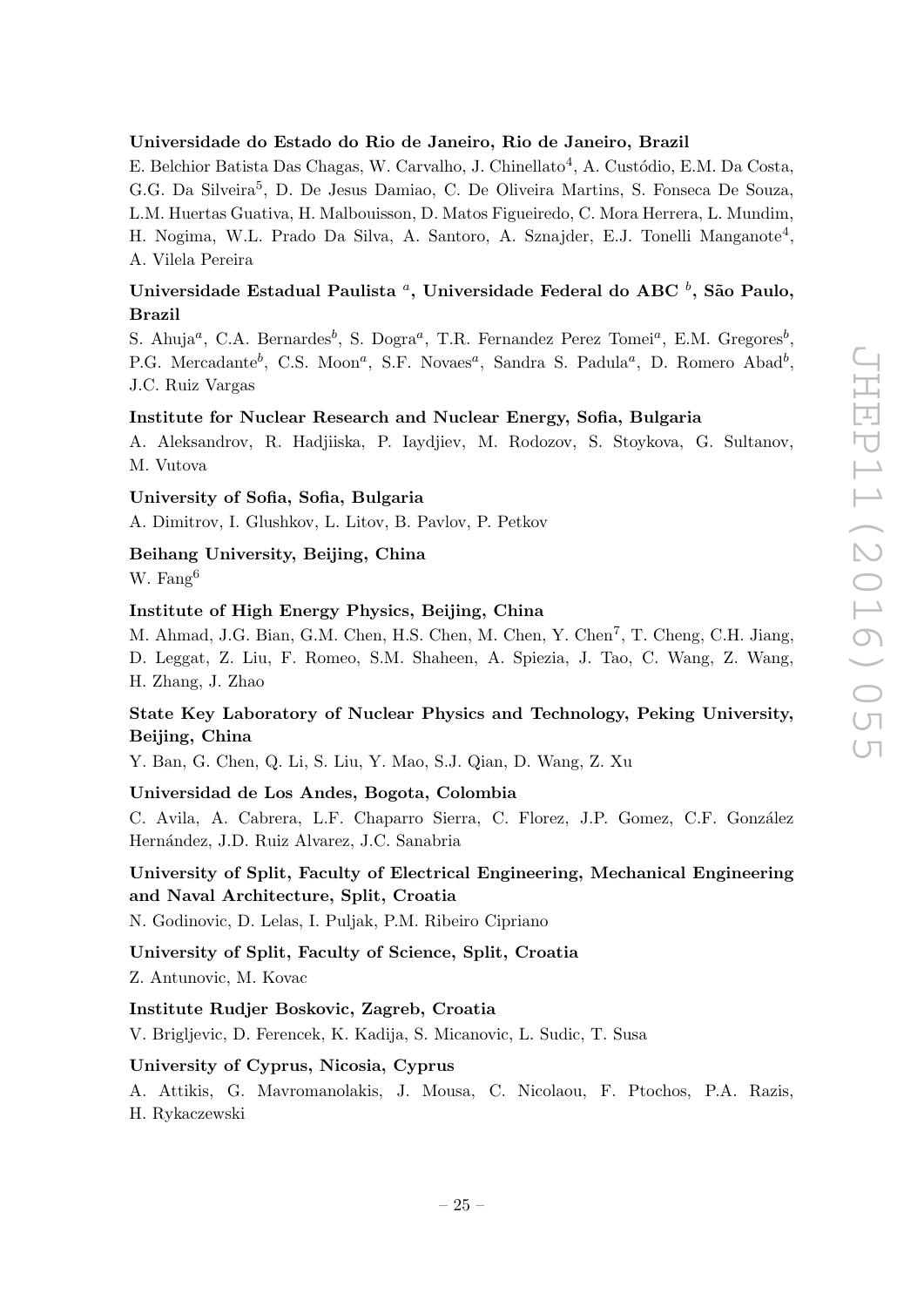# Charles University, Prague, Czech Republic

M. Finger<sup>8</sup>, M. Finger  $Jr.^8$ 

Universidad San Francisco de Quito, Quito, Ecuador E. Carrera Jarrin

Academy of Scientific Research and Technology of the Arab Republic of Egypt, Egyptian Network of High Energy Physics, Cairo, Egypt A. Ellithi Kamel<sup>9</sup>, M.A. Mahmoud<sup>10,11</sup>, A. Radi<sup>11,12</sup>

National Institute of Chemical Physics and Biophysics, Tallinn, Estonia B. Calpas, M. Kadastik, M. Murumaa, L. Perrini, M. Raidal, A. Tiko, C. Veelken

Department of Physics, University of Helsinki, Helsinki, Finland

P. Eerola, J. Pekkanen, M. Voutilainen

### Helsinki Institute of Physics, Helsinki, Finland

J. Härkönen, V. Karimäki, R. Kinnunen, T. Lampén, K. Lassila-Perini, S. Lehti, T. Lindén, P. Luukka, T. Peltola, J. Tuominiemi, E. Tuovinen, L. Wendland

Lappeenranta University of Technology, Lappeenranta, Finland J. Talvitie, T. Tuuva

### IRFU, CEA, Université Paris-Saclay, Gif-sur-Yvette, France

M. Besancon, F. Couderc, M. Dejardin, D. Denegri, B. Fabbro, J.L. Faure, C. Favaro, F. Ferri, S. Ganjour, S. Ghosh, A. Givernaud, P. Gras, G. Hamel de Monchenault, P. Jarry, I. Kucher, E. Locci, M. Machet, J. Malcles, J. Rander, A. Rosowsky, M. Titov, A. Zghiche

# Laboratoire Leprince-Ringuet, Ecole Polytechnique, IN2P3-CNRS, Palaiseau, France

A. Abdulsalam, I. Antropov, S. Baffioni, F. Beaudette, P. Busson, L. Cadamuro, E. Chapon, C. Charlot, O. Davignon, R. Granier de Cassagnac, M. Jo, S. Lisniak, P. Miné, M. Nguyen, C. Ochando, G. Ortona, P. Paganini, P. Pigard, S. Regnard, R. Salerno, Y. Sirois, T. Strebler, Y. Yilmaz, A. Zabi

# Institut Pluridisciplinaire Hubert Curien, Université de Strasbourg, Université de Haute Alsace Mulhouse, CNRS/IN2P3, Strasbourg, France

J.-L. Agram13, J. Andrea, A. Aubin, D. Bloch, J.-M. Brom, M. Buttignol, E.C. Chabert, N. Chanon, C. Collard, E. Conte<sup>13</sup>, X. Coubez, J.-C. Fontaine<sup>13</sup>, D. Gelé, U. Goerlach, A.-C. Le Bihan, J.A. Merlin<sup>14</sup>, K. Skovpen, P. Van Hove

# Centre de Calcul de l'Institut National de Physique Nucleaire et de Physique des Particules, CNRS/IN2P3, Villeurbanne, France S. Gadrat

# Université de Lyon, Université Claude Bernard Lyon 1, CNRS-IN2P3, Institut de Physique Nucléaire de Lyon, Villeurbanne, France

S. Beauceron, C. Bernet, G. Boudoul, E. Bouvier, C.A. Carrillo Montoya, R. Chierici, D. Contardo, B. Courbon, P. Depasse, H. El Mamouni, J. Fan, J. Fay, S. Gascon,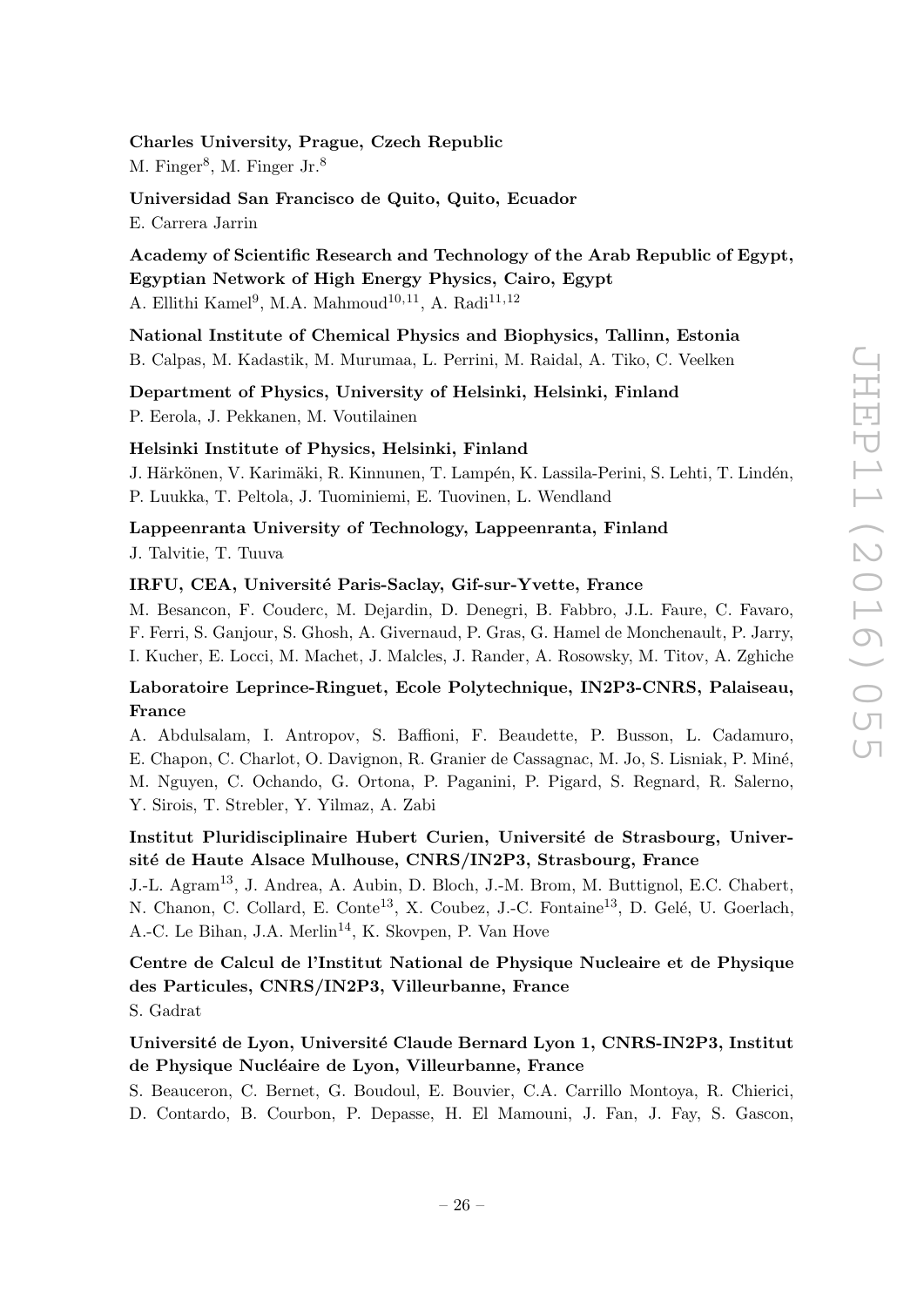M. Gouzevitch, G. Grenier, B. Ille, F. Lagarde, I.B. Laktineh, M. Lethuillier, L. Mirabito, A.L. Pequegnot, S. Perries, A. Popov<sup>15</sup>, D. Sabes, V. Sordini, M. Vander Donckt, P. Verdier. S. Viret

#### Georgian Technical University, Tbilisi, Georgia

T. Toriashvili<sup>16</sup>

### Tbilisi State University, Tbilisi, Georgia

Z. Tsamalaidze<sup>8</sup>

#### RWTH Aachen University, I. Physikalisches Institut, Aachen, Germany

C. Autermann, S. Beranek, L. Feld, A. Heister, M.K. Kiesel, K. Klein, M. Lipinski, A. Ostapchuk, M. Preuten, F. Raupach, S. Schael, C. Schomakers, J.F. Schulte, J. Schulz, T. Verlage, H. Weber, V. Zhukov<sup>15</sup>

#### RWTH Aachen University, III. Physikalisches Institut A, Aachen, Germany

M. Brodski, E. Dietz-Laursonn, D. Duchardt, M. Endres, M. Erdmann, S. Erdweg, T. Esch, R. Fischer, A. Güth, M. Hamer, T. Hebbeker, C. Heidemann, K. Hoepfner, S. Knutzen, M. Merschmeyer, A. Meyer, P. Millet, S. Mukherjee, M. Olschewski, K. Padeken, T. Pook, M. Radziej, H. Reithler, M. Rieger, F. Scheuch, L. Sonnenschein, D. Teyssier, S. Thüer

#### RWTH Aachen University, III. Physikalisches Institut B, Aachen, Germany

V. Cherepanov, G. Flügge, W. Haj Ahmad, F. Hoehle, B. Kargoll, T. Kress, A. Künsken, J. Lingemann, A. Nehrkorn, A. Nowack, I.M. Nugent, C. Pistone, O. Pooth, A. Stahl<sup>14</sup>

# Deutsches Elektronen-Synchrotron, Hamburg, Germany

M. Aldaya Martin, C. Asawatangtrakuldee, K. Beernaert, O. Behnke, U. Behrens, A.A. Bin Anuar, K. Borras<sup>17</sup>, A. Campbell, P. Connor, C. Contreras-Campana, F. Costanza, C. Diez Pardos, G. Dolinska, G. Eckerlin, D. Eckstein, E. Eren, E. Gallo<sup>18</sup>, J. Garay Garcia, A. Geiser, A. Gizhko, J.M. Grados Luyando, P. Gunnellini, A. Harb, J. Hauk, M. Hempel<sup>19</sup>, H. Jung, A. Kalogeropoulos, O. Karacheban19, M. Kasemann, J. Keaveney, J. Kieseler, C. Kleinwort, I. Korol, D. Krücker, W. Lange, A. Lelek, J. Leonard, K. Lipka, A. Lobanov, W. Lohmann19, R. Mankel, I.-A. Melzer-Pellmann, A.B. Meyer, G. Mittag, J. Mnich, A. Mussgiller, E. Ntomari, D. Pitzl, R. Placakyte, A. Raspereza, B. Roland, M.O. Sahin, P. Saxena, T. Schoerner-Sadenius, C. Seitz, S. Spannagel, N. Stefaniuk, K.D. Trippkewitz, G.P. Van Onsem, R. Walsh, C. Wissing

#### University of Hamburg, Hamburg, Germany

V. Blobel, M. Centis Vignali, A.R. Draeger, T. Dreyer, E. Garutti, D. Gonzalez, J. Haller, M. Hoffmann, A. Junkes, R. Klanner, R. Kogler, N. Kovalchuk, T. Lapsien, T. Lenz, I. Marchesini, D. Marconi, M. Meyer, M. Niedziela, D. Nowatschin, F. Pantaleo<sup>14</sup>, T. Peiffer, A. Perieanu, J. Poehlsen, C. Sander, C. Scharf, P. Schleper, A. Schmidt, S. Schumann, J. Schwandt, H. Stadie, G. Steinbrück, F.M. Stober, M. Stöver, H. Tholen, D. Troendle, E. Usai, L. Vanelderen, A. Vanhoefer, B. Vormwald

#### Institut für Experimentelle Kernphysik, Karlsruhe, Germany

C. Barth, C. Baus, J. Berger, E. Butz, T. Chwalek, F. Colombo, W. De Boer, A. Dierlamm, S. Fink, R. Friese, M. Giffels, A. Gilbert, P. Goldenzweig, D. Haitz, F. Hartmann<sup>14</sup>,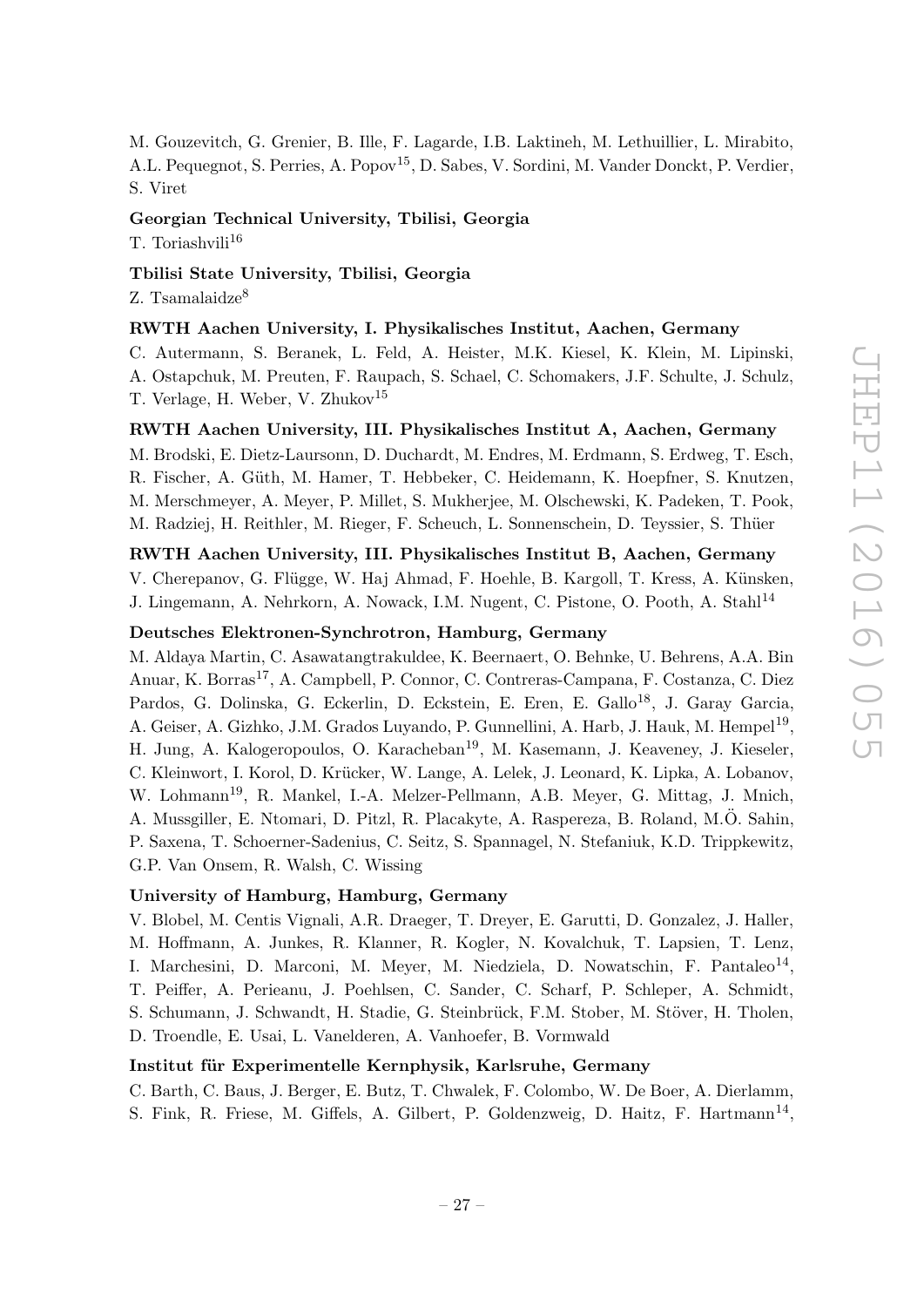S.M. Heindl, U. Husemann, I. Katkov<sup>15</sup>, P. Lobelle Pardo, B. Maier, H. Mildner, M.U. Mozer, T. Müller, Th. Müller, M. Plagge, G. Quast, K. Rabbertz, S. Röcker, F. Roscher, M. Schröder, I. Shvetsov, G. Sieber, H.J. Simonis, R. Ulrich, J. Wagner-Kuhr, S. Wayand, M. Weber, T. Weiler, S. Williamson, C. Wöhrmann, R. Wolf

# Institute of Nuclear and Particle Physics (INPP), NCSR Demokritos, Aghia Paraskevi, Greece

G. Anagnostou, G. Daskalakis, T. Geralis, V.A. Giakoumopoulou, A. Kyriakis, D. Loukas, I. Topsis-Giotis

### National and Kapodistrian University of Athens, Athens, Greece

A. Agapitos, S. Kesisoglou, A. Panagiotou, N. Saoulidou, E. Tziaferi

### University of Ioánnina, Ioánnina, Greece

I. Evangelou, G. Flouris, C. Foudas, P. Kokkas, N. Loukas, N. Manthos, I. Papadopoulos, E. Paradas

# MTA-ELTE Lendület CMS Particle and Nuclear Physics Group, Eötvös Loránd University, Budapest, Hungary

N. Filipovic

# Wigner Research Centre for Physics, Budapest, Hungary

G. Bencze, C. Hajdu, P. Hidas, D. Horvath<sup>20</sup>, F. Sikler, V. Veszpremi, G. Vesztergombi<sup>21</sup>, A.J. Zsigmond

# Institute of Nuclear Research ATOMKI, Debrecen, Hungary

N. Beni, S. Czellar, J. Karancsi<sup>22</sup>, A. Makovec, J. Molnar, Z. Szillasi

# University of Debrecen, Debrecen, Hungary M. Bartók<sup>21</sup>, P. Raics, Z.L. Trocsanyi, B. Ujvari

### National Institute of Science Education and Research, Bhubaneswar, India

S. Bahinipati, S. Choudhury<sup>23</sup>, P. Mal, K. Mandal, A. Nayak<sup>24</sup>, D.K. Sahoo, N. Sahoo, S.K. Swain

### Panjab University, Chandigarh, India

S. Bansal, S.B. Beri, V. Bhatnagar, R. Chawla, U.Bhawandeep, A.K. Kalsi, A. Kaur, M. Kaur, R. Kumar, A. Mehta, M. Mittal, J.B. Singh, G. Walia

### University of Delhi, Delhi, India

Ashok Kumar, A. Bhardwaj, B.C. Choudhary, R.B. Garg, S. Keshri, S. Malhotra, M. Naimuddin, N. Nishu, K. Ranjan, R. Sharma, V. Sharma

#### Saha Institute of Nuclear Physics, Kolkata, India

R. Bhattacharya, S. Bhattacharya, K. Chatterjee, S. Dey, S. Dutt, S. Dutta, S. Ghosh, N. Majumdar, A. Modak, K. Mondal, S. Mukhopadhyay, S. Nandan, A. Purohit, A. Roy, D. Roy, S. Roy Chowdhury, S. Sarkar, M. Sharan, S. Thakur

# Indian Institute of Technology Madras, Madras, India

P.K. Behera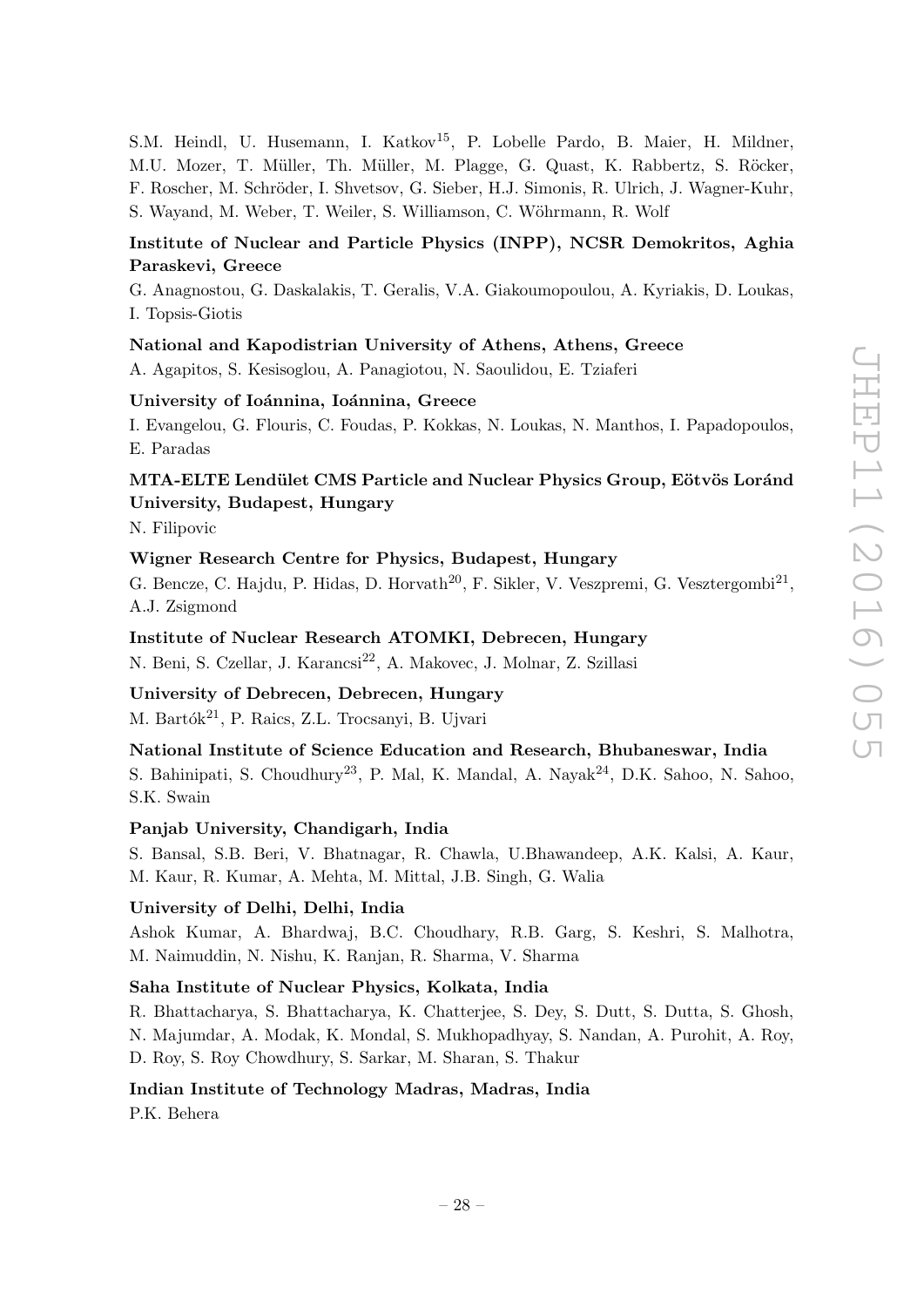#### Bhabha Atomic Research Centre, Mumbai, India

R. Chudasama, D. Dutta, V. Jha, V. Kumar, A.K. Mohanty<sup>14</sup>, P.K. Netrakanti, L.M. Pant, P. Shukla, A. Topkar

#### Tata Institute of Fundamental Research-A, Mumbai, India

T. Aziz, S. Dugad, G. Kole, B. Mahakud, S. Mitra, G.B. Mohanty, B. Parida, N. Sur, B. Sutar

### Tata Institute of Fundamental Research-B, Mumbai, India

S. Banerjee, S. Bhowmik25, R.K. Dewanjee, S. Ganguly, M. Guchait, Sa. Jain, S. Kumar, M. Maity<sup>25</sup>, G. Majumder, K. Mazumdar, T. Sarkar<sup>25</sup>, N. Wickramage<sup>26</sup>

# Indian Institute of Science Education and Research (IISER), Pune, India

S. Chauhan, S. Dube, V. Hegde, A. Kapoor, K. Kothekar, A. Rane, S. Sharma

#### Institute for Research in Fundamental Sciences (IPM), Tehran, Iran

H. Behnamian, S. Chenarani<sup>27</sup>, E. Eskandari Tadavani, S.M. Etesami<sup>27</sup>, A. Fahim<sup>28</sup>, M. Khakzad, M. Mohammadi Najafabadi, M. Naseri, S. Paktinat Mehdiabadi, F. Rezaei Hosseinabadi, B. Safarzadeh<sup>29</sup>, M. Zeinali

### University College Dublin, Dublin, Ireland

M. Felcini, M. Grunewald

# INFN Sezione di Bari <sup>a</sup>, Università di Bari  $^b$ , Politecnico di Bari  $^c$ , Bari, Italy M. Abbrescia<sup>a,b</sup>, C. Calabria<sup>a,b</sup>, C. Caputo<sup>a,b</sup>, A. Colaleo<sup>a</sup>, D. Creanza<sup>a,c</sup>, L. Cristella<sup>a,b</sup>, N. De Filippis<sup>a,c</sup>, M. De Palma<sup>a,b</sup>, L. Fiore<sup>a</sup>, G. Iaselli<sup>a,c</sup>, G. Maggi<sup>a,c</sup>, M. Maggi<sup>a</sup>, G. Miniello<sup>a,b</sup>, S. My<sup>a,b</sup>, S. Nuzzo<sup>a,b</sup>, A. Pompili<sup>a,b</sup>, G. Pugliese<sup>a,c</sup>, R. Radogna<sup>a,b</sup>, A. Ranieri<sup>a</sup>, G. Selvaggi<sup>a,b</sup>, L. Silvestris<sup>a,14</sup>, R. Venditti<sup>a,b</sup>, P. Verwilligen<sup>a</sup>

# INFN Sezione di Bologna <sup>a</sup>, Università di Bologna  $^b,$  Bologna, Italy

G. Abbiendi<sup>a</sup>, C. Battilana, D. Bonacorsi<sup>a,b</sup>, S. Braibant-Giacomelli<sup>a,b</sup>, L. Brigliadori<sup>a,b</sup>, R. Campanini<sup>a,b</sup>, P. Capiluppi<sup>a,b</sup>, A. Castro<sup>a,b</sup>, F.R. Cavallo<sup>a</sup>, S.S. Chhibra<sup>a,b</sup>, G. Codispoti<sup>a,b</sup>, M. Cuffiani<sup>a,b</sup>, G.M. Dallavalle<sup>a</sup>, F. Fabbri<sup>a</sup>, A. Fanfani<sup>a,b</sup>, D. Fasanella<sup>a,b</sup>, P. Giacomelli<sup>a</sup>, C. Grandi<sup>a</sup>, L. Guiducci<sup>a,b</sup>, S. Marcellini<sup>a</sup>, G. Masetti<sup>a</sup>, A. Montanari<sup>a</sup>, F.L. Navarria<sup>a,b</sup>, A. Perrotta<sup>a</sup>, A.M. Rossi<sup>a,b</sup>, T. Rovelli<sup>a,b</sup>, G.P. Siroli<sup>a,b</sup>, N. Tosi<sup>a,b,14</sup>

# INFN Sezione di Catania <sup>a</sup>, Università di Catania  $^b,$  Catania, Italy

S. Albergo<sup>a,b</sup>, M. Chiorboli<sup>a,b</sup>, S. Costa<sup>a,b</sup>, A. Di Mattia<sup>a</sup>, F. Giordano<sup>a,b</sup>, R. Potenza<sup>a,b</sup>, A. Tricomi<sup>a,b</sup>, C. Tuve<sup>a,b</sup>

# INFN Sezione di Firenze  $^a,$  Università di Firenze  $^b,$  Firenze, Italy

G. Barbagli<sup>a</sup>, V. Ciulli<sup>a,b</sup>, C. Civinini<sup>a</sup>, R. D'Alessandro<sup>a,b</sup>, E. Focardi<sup>a,b</sup>, V. Gori<sup>a,b</sup>, P. Lenzi<sup>a,b</sup>, M. Meschini<sup>a</sup>, S. Paoletti<sup>a</sup>, G. Sguazzoni<sup>a</sup>, L. Viliani<sup>a,b,14</sup>

# INFN Laboratori Nazionali di Frascati, Frascati, Italy

L. Benussi, S. Bianco, F. Fabbri, D. Piccolo, F. Primavera<sup>14</sup>

# INFN Sezione di Genova <sup>a</sup>, Università di Genova  $^b,$  Genova, Italy

V. Calvelli<sup>a,b</sup>, F. Ferro<sup>a</sup>, M. Lo Vetere<sup>a,b</sup>, M.R. Monge<sup>a,b</sup>, E. Robutti<sup>a</sup>, S. Tosi<sup>a,b</sup>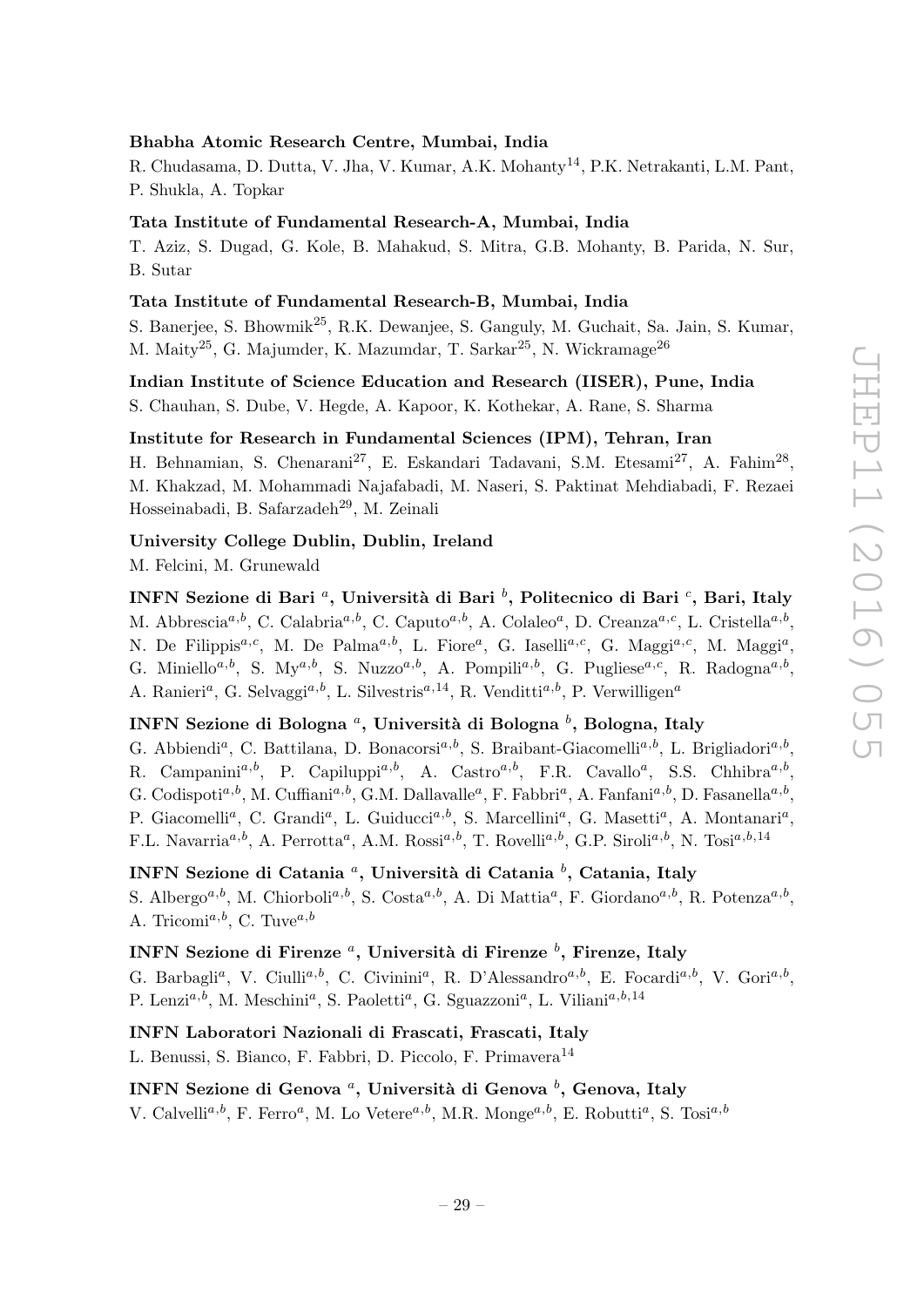# INFN Sezione di Milano-Bicocca <sup>a</sup>, Università di Milano-Bicocca <sup>b</sup>, Milano, Italy

L. Brianza<sup>14</sup>, M.E. Dinardo<sup>a,b</sup>, S. Fiorendi<sup>a,b</sup>, S. Gennai<sup>a</sup>, A. Ghezzi<sup>a,b</sup>, P. Govoni<sup>a,b</sup>, S. Malvezzi<sup>a</sup>, R.A. Manzoni<sup>a,b,14</sup>, B. Marzocchi<sup>a,b</sup>, D. Menasce<sup>a</sup>, L. Moroni<sup>a</sup>, M. Paganoni<sup>a,b</sup>, D. Pedrini<sup>a</sup>, S. Pigazzini, S. Ragazzi<sup>a,b</sup>, T. Tabarelli de Fatis<sup>a,b</sup>

# INFN Sezione di Napoli <sup>a</sup>, Università di Napoli 'Federico II'  $^b$ , Napoli, Italy, Università della Basilicata  $^c$ , Potenza, Italy, Università G. Marconi  $^d$ , Roma, Italy

S. Buontempo<sup>a</sup>, N. Cavallo<sup>a,c</sup>, G. De Nardo, S. Di Guida<sup>a,d,14</sup>, M. Esposito<sup>a,b</sup>, F. Fabozzi<sup>a,c</sup>, A.O.M. Iorio<sup>a,b</sup>, G. Lanza<sup>a</sup>, L. Lista<sup>a</sup>, S. Meola<sup>a,d,14</sup>, P. Paolucci<sup>a,14</sup>, C. Sciacca<sup> $a,b$ </sup>, F. Thyssen

# INFN Sezione di Padova <sup>a</sup>, Università di Padova  $^b$ , Padova, Italy, Università di Trento  $^c$ , Trento, Italy

P. Azzi<sup>a,14</sup>, N. Bacchetta<sup>a</sup>, L. Benato<sup>a,b</sup>, D. Bisello<sup>a,b</sup>, A. Boletti<sup>a,b</sup>, R. Carlin<sup>a,b</sup>, A. Carvalho Antunes De Oliveira<sup>a,b</sup>, P. Checchia<sup>a</sup>, M. Dall'Osso<sup>a,b</sup>, P. De Castro Manzano<sup>a</sup>, T. Dorigo<sup>a</sup>, U. Dosselli<sup>a</sup>, F. Gasparini<sup>a,b</sup>, U. Gasparini<sup>a,b</sup>, A. Gozzelino<sup>a</sup>, S. Lacaprara<sup>a</sup>, M. Margoni<sup>a,b</sup>, A.T. Meneguzzo<sup>a,b</sup>, J. Pazzini<sup>a,b,14</sup>, N. Pozzobon<sup>a,b</sup>, P. Ronchese<sup>a,b</sup>, F. Simonetto<sup>a,b</sup>, E. Torassa<sup>a</sup>, M. Zanetti, P. Zotto<sup>a,b</sup>, A. Zucchetta<sup>a,b</sup>, G. Zumerle<sup>a,b</sup>

# INFN Sezione di Pavia  $^a,$  Università di Pavia  $^b,$  Pavia, Italy

A. Braghieri<sup>a</sup>, A. Magnani<sup>a,b</sup>, P. Montagna<sup>a,b</sup>, S.P. Ratti<sup>a,b</sup>, V. Re<sup>a</sup>, C. Riccardi<sup>a,b</sup>, P. Salvini<sup>a</sup>, I. Vai<sup> $a,b$ </sup>, P. Vitulo $a,b$ 

# INFN Sezione di Perugia <sup>a</sup>, Università di Perugia  $^b$ , Perugia, Italy

L. Alunni Solestizi<sup>a,b</sup>, G.M. Bilei<sup>a</sup>, D. Ciangottini<sup>a,b</sup>, L. Fanò<sup>a,b</sup>, P. Lariccia<sup>a,b</sup>, R. Leonardi<sup>a, b</sup>, G. Mantovani<sup>a, b</sup>, M. Menichelli<sup>a</sup>, A. Saha<sup>a</sup>, A. Santocchia<sup>a, b</sup>

# INFN Sezione di Pisa <sup>a</sup>, Università di Pisa <sup>b</sup>, Scuola Normale Superiore di Pisa <sup>c</sup>, Pisa, Italy

K. Androsov<sup>a, 30</sup>, P. Azzurri<sup>a, 14</sup>, G. Bagliesi<sup>a</sup>, J. Bernardini<sup>a</sup>, T. Boccali<sup>a</sup>, R. Castaldi<sup>a</sup>, M.A. Ciocci<sup>a,30</sup>, R. Dell'Orso<sup>a</sup>, S. Donato<sup>a,c</sup>, G. Fedi, A. Giassi<sup>a</sup>, M.T. Grippo<sup>a,30</sup>, F. Ligabue<sup>a,c</sup>, T. Lomtadze<sup>a</sup>, L. Martini<sup>a,b</sup>, A. Messineo<sup>a,b</sup>, F. Palla<sup>a</sup>, A. Rizzi<sup>a,b</sup>, A. Savoy-Navarro<sup>a,31</sup>, P. Spagnolo<sup>a</sup>, R. Tenchini<sup>a</sup>, G. Tonelli<sup>a,b</sup>, A. Venturi<sup>a</sup>, P.G. Verdini<sup>a</sup>

# INFN Sezione di Roma  $^a,$  Università di Roma  $^b,$  Roma, Italy

L. Barone<sup>a, b</sup>, F. Cavallari<sup>a</sup>, M. Cipriani<sup>a, b</sup>, G. D'imperio<sup>a, b, 14</sup>, D. Del Re<sup>a, b, 14</sup>, M. Diemoz<sup>a</sup>, S. Gelli<sup>a,b</sup>, C. Jorda<sup>a</sup>, E. Longo<sup>a,b</sup>, F. Margaroli<sup>a,b</sup>, P. Meridiani<sup>a</sup>, G. Organtini<sup>a,b</sup>, R. Paramatti<sup>a</sup>, F. Preiato<sup>a,b</sup>, S. Rahatlou<sup>a,b</sup>, C. Rovelli<sup>a</sup>, F. Santanastasio<sup>a,b</sup>

# INFN Sezione di Torino <sup>a</sup>, Università di Torino  $^b,$  Torino, Italy, Università del Piemonte Orientale  $^c$ , Novara, Italy

N. Amapane<sup>a,b</sup>, R. Arcidiacono<sup>a,c,14</sup>, S. Argiro<sup>a,b</sup>, M. Arneodo<sup>a,c</sup>, N. Bartosik<sup>a</sup>, R. Bellan<sup>a,b</sup>, C. Biino<sup>a</sup>, N. Cartiglia<sup>a</sup>, F. Cenna<sup>a,b</sup>, M. Costa<sup>a,b</sup>, R. Covarelli<sup>a,b</sup>, A. Degano<sup>a,b</sup>, N. Demaria<sup>a</sup>, L. Finco<sup>a,b</sup>, B. Kiani<sup>a,b</sup>, C. Mariotti<sup>a</sup>, S. Maselli<sup>a</sup>, E. Migliore<sup>a,b</sup>, V. Monaco<sup>a,b</sup>, E. Monteil<sup>a,b</sup>, M.M. Obertino<sup>a,b</sup>, L. Pacher<sup>a,b</sup>, N. Pastrone<sup>a</sup>,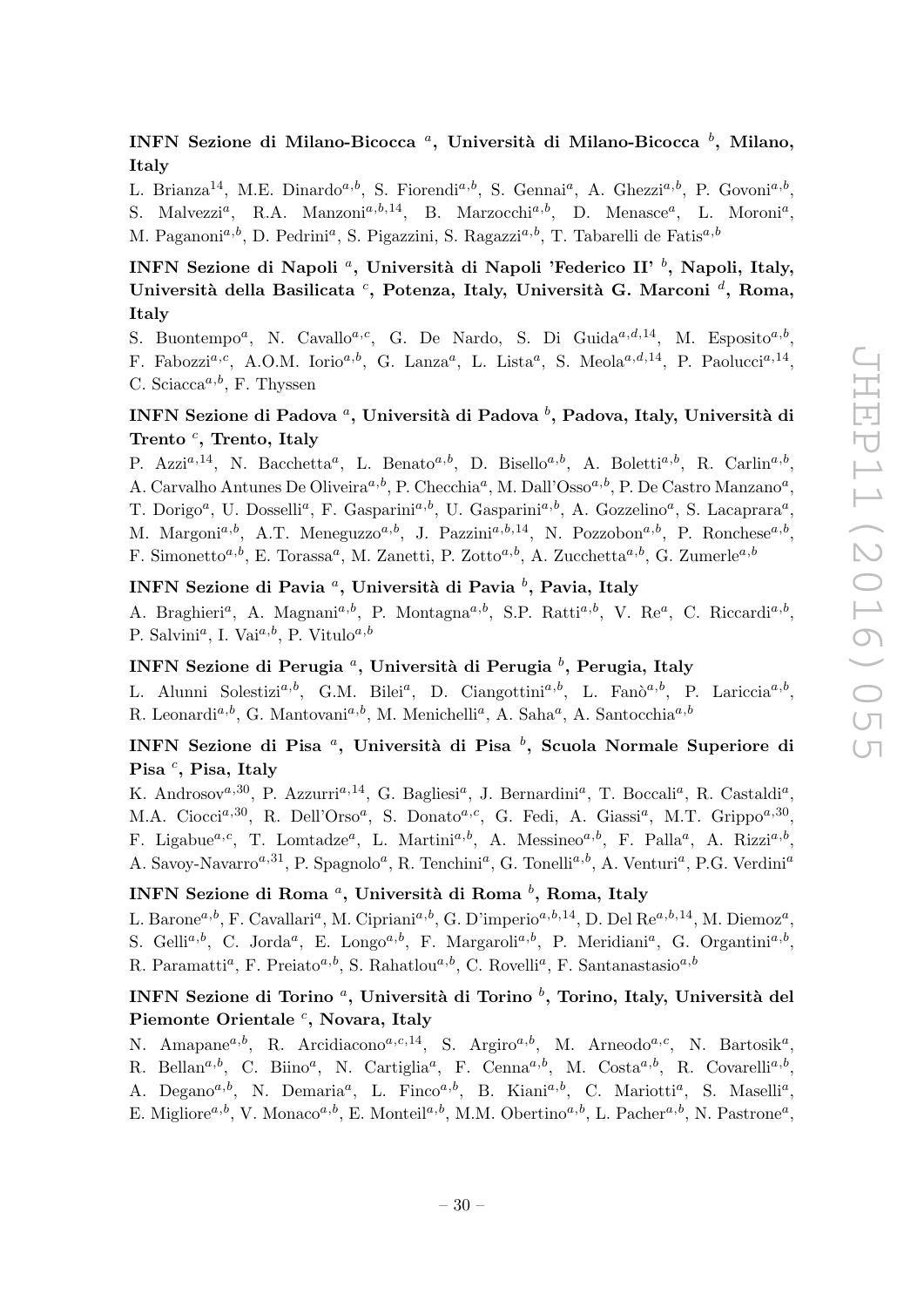M. Pelliccioni<sup>a</sup>, G.L. Pinna Angioni<sup>a,b</sup>, F. Ravera<sup>a,b</sup>, A. Romero<sup>a,b</sup>, M. Ruspa<sup>a,c</sup>, R. Sacchi<sup>a,b</sup>, K. Shchelina<sup>a,b</sup>, V. Sola<sup>a</sup>, A. Solano<sup>a,b</sup>, A. Staiano<sup>a</sup>, P. Traczyk<sup>a,b</sup>

# INFN Sezione di Trieste <sup>a</sup>, Università di Trieste  $^b$ , Trieste, Italy

S. Belforte<sup>a</sup>, M. Casarsa<sup>a</sup>, F. Cossutti<sup>a</sup>, G. Della Ricca<sup>a,b</sup>, C. La Licata<sup>a,b</sup>, A. Schizzi<sup>a,b</sup>, A. Zanetti<sup>a</sup>

### Kyungpook National University, Daegu, Korea

D.H. Kim, G.N. Kim, M.S. Kim, S. Lee, S.W. Lee, Y.D. Oh, S. Sekmen, D.C. Son, Y.C. Yang

#### Chonbuk National University, Jeonju, Korea

A. Lee

### Hanyang University, Seoul, Korea

J.A. Brochero Cifuentes, T.J. Kim

### Korea University, Seoul, Korea

S. Cho, S. Choi, Y. Go, D. Gyun, S. Ha, B. Hong, Y. Jo, Y. Kim, B. Lee, K. Lee, K.S. Lee, S. Lee, J. Lim, S.K. Park, Y. Roh

#### Seoul National University, Seoul, Korea

J. Almond, J. Kim, S.B. Oh, S.h. Seo, U.K. Yang, H.D. Yoo, G.B. Yu

### University of Seoul, Seoul, Korea

M. Choi, H. Kim, H. Kim, J.H. Kim, J.S.H. Lee, I.C. Park, G. Ryu, M.S. Ryu

### Sungkyunkwan University, Suwon, Korea

Y. Choi, J. Goh, C. Hwang, J. Lee, I. Yu

#### Vilnius University, Vilnius, Lithuania

V. Dudenas, A. Juodagalvis, J. Vaitkus

# National Centre for Particle Physics, Universiti Malaya, Kuala Lumpur, Malaysia

I. Ahmed, Z.A. Ibrahim, J.R. Komaragiri, M.A.B. Md Ali<sup>32</sup>, F. Mohamad Idris<sup>33</sup>, W.A.T. Wan Abdullah, M.N. Yusli, Z. Zolkapli

### Centro de Investigacion y de Estudios Avanzados del IPN, Mexico City, Mexico

H. Castilla-Valdez, E. De La Cruz-Burelo, I. Heredia-De La Cruz<sup>34</sup>, A. Hernandez-Almada, R. Lopez-Fernandez, R. Magaña Villalba, J. Mejia Guisao, A. Sanchez-Hernandez

# Universidad Iberoamericana, Mexico City, Mexico

S. Carrillo Moreno, C. Oropeza Barrera, F. Vazquez Valencia

#### Benemerita Universidad Autonoma de Puebla, Puebla, Mexico

S. Carpinteyro, I. Pedraza, H.A. Salazar Ibarguen, C. Uribe Estrada

#### Universidad Autónoma de San Luis Potosí, San Luis Potosí, Mexico

A. Morelos Pineda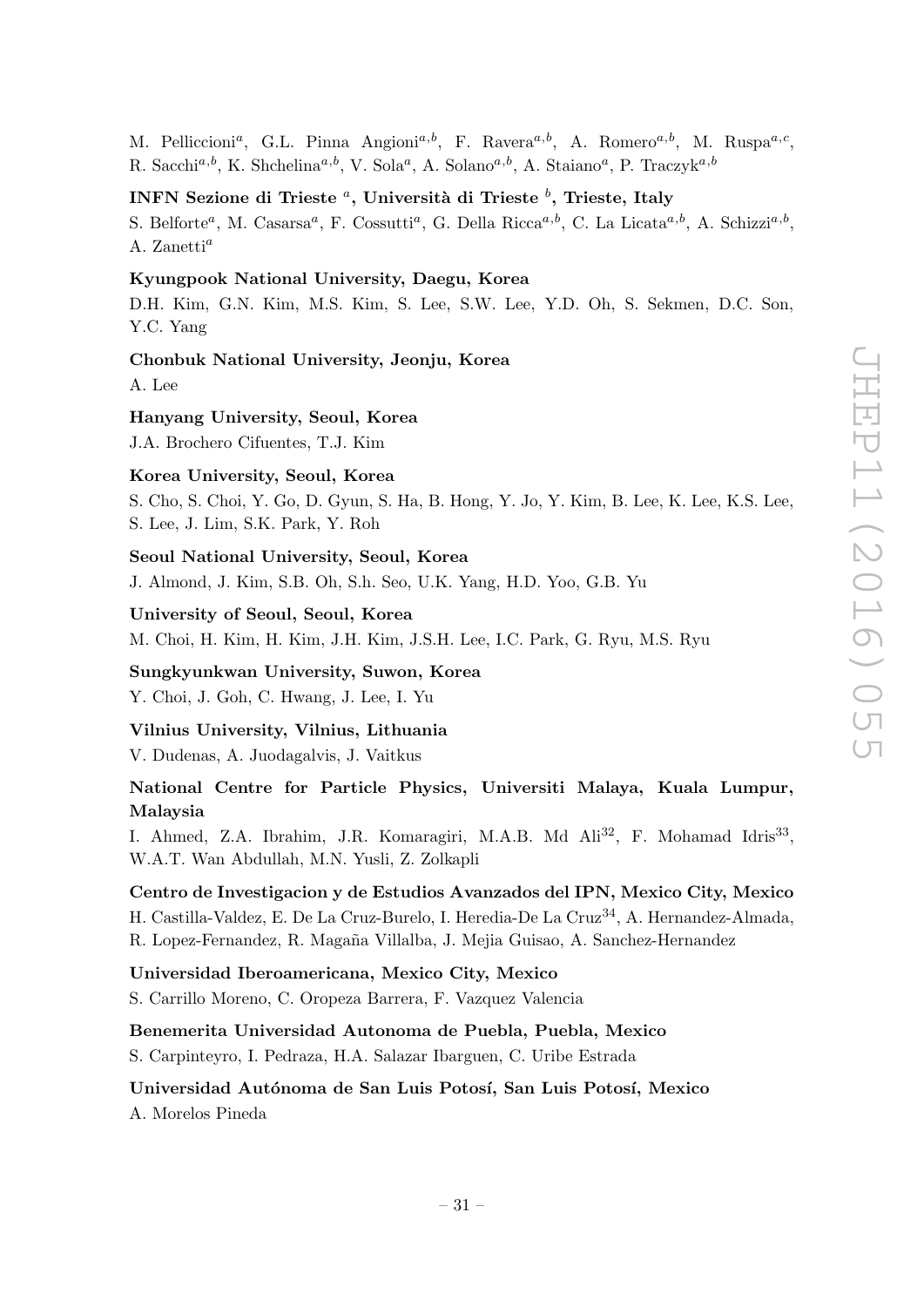### University of Auckland, Auckland, New Zealand

D. Krofcheck

University of Canterbury, Christchurch, New Zealand P.H. Butler

#### National Centre for Physics, Quaid-I-Azam University, Islamabad, Pakistan

A. Ahmad, M. Ahmad, Q. Hassan, H.R. Hoorani, W.A. Khan, M.A. Shah, M. Shoaib, M. Waqas

#### National Centre for Nuclear Research, Swierk, Poland

H. Bialkowska, M. Bluj, B. Boimska, T. Frueboes, M. Górski, M. Kazana, K. Nawrocki, K. Romanowska-Rybinska, M. Szleper, P. Zalewski

# Institute of Experimental Physics, Faculty of Physics, University of Warsaw, Warsaw, Poland

K. Bunkowski, A. Byszuk35, K. Doroba, A. Kalinowski, M. Konecki, J. Krolikowski, M. Misiura, M. Olszewski, M. Walczak

# Laboratório de Instrumentação e Física Experimental de Partículas, Lisboa, Portugal

P. Bargassa, C. Beirão Da Cruz E Silva, A. Di Francesco, P. Faccioli, P.G. Ferreira Parracho, M. Gallinaro, J. Hollar, N. Leonardo, L. Lloret Iglesias, M.V. Nemallapudi, J. Rodrigues Antunes, J. Seixas, O. Toldaiev, D. Vadruccio, J. Varela, P. Vischia

### Joint Institute for Nuclear Research, Dubna, Russia

S. Afanasiev, P. Bunin, I. Golutvin, A. Kamenev, V. Karjavin, V. Korenkov, A. Lanev, A. Malakhov, V. Matveev<sup>36,37</sup>, V.V. Mitsyn, P. Moisenz, V. Palichik, V. Perelygin, S. Shmatov, N. Skatchkov, V. Smirnov, E. Tikhonenko, B.S. Yuldashev<sup>38</sup>, A. Zarubin

# Petersburg Nuclear Physics Institute, Gatchina (St. Petersburg), Russia

L. Chtchipounov, V. Golovtsov, Y. Ivanov, V. Kim<sup>39</sup>, E. Kuznetsova<sup>40</sup>, V. Murzin, V. Oreshkin, V. Sulimov, A. Vorobyev

## Institute for Nuclear Research, Moscow, Russia

Yu. Andreev, A. Dermenev, S. Gninenko, N. Golubev, A. Karneyeu, M. Kirsanov, N. Krasnikov, A. Pashenkov, D. Tlisov, A. Toropin

#### Institute for Theoretical and Experimental Physics, Moscow, Russia

V. Epshteyn, V. Gavrilov, N. Lychkovskaya, V. Popov, I. Pozdnyakov, G. Safronov, A. Spiridonov, M. Toms, E. Vlasov, A. Zhokin

#### Moscow Institute of Physics and Technology

A. Bylinkin<sup>37</sup>

# National Research Nuclear University 'Moscow Engineering Physics Institute' (MEPhI), Moscow, Russia

R. Chistov<sup>41</sup>, M. Danilov<sup>41</sup>, V. Rusinov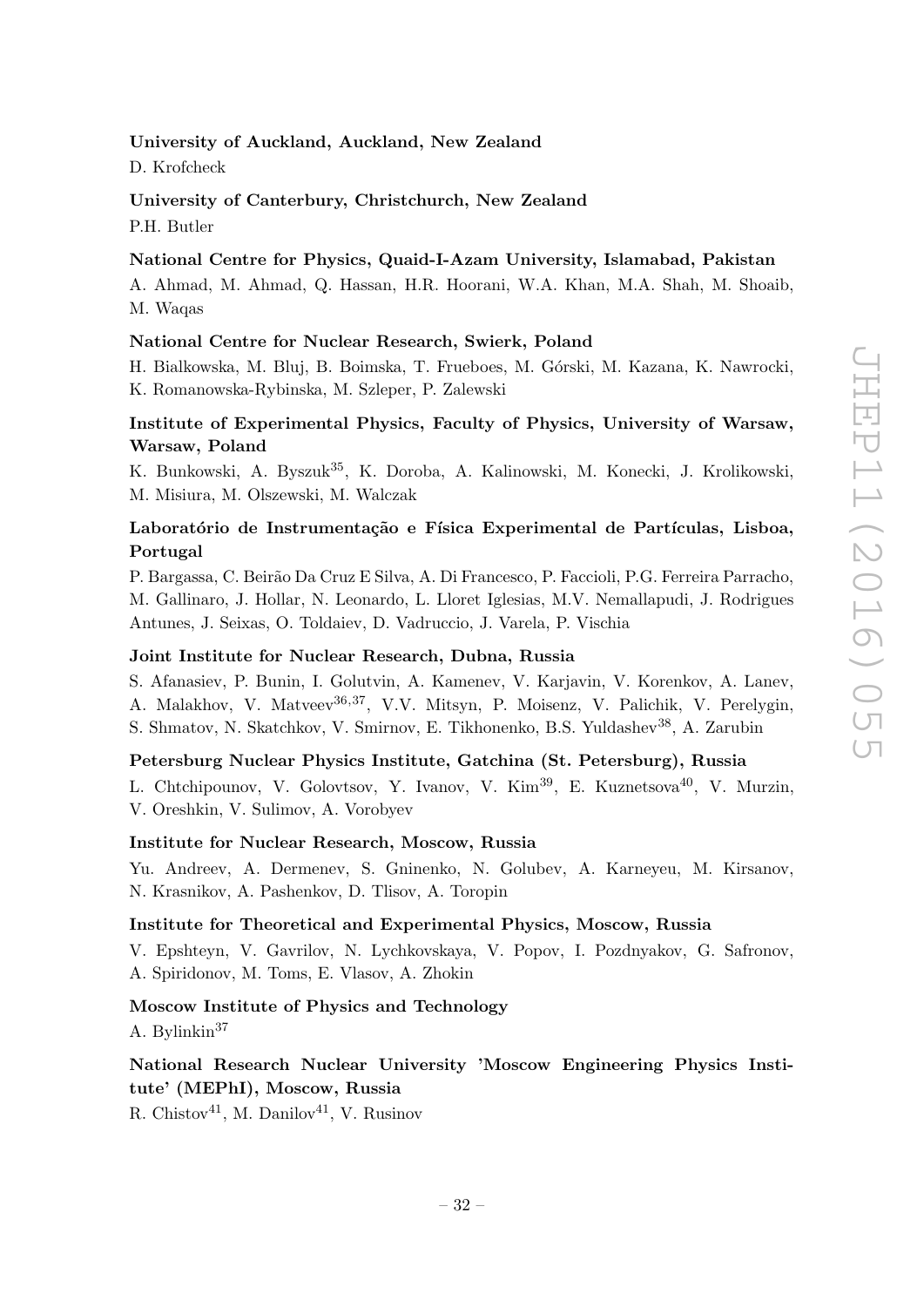### P.N. Lebedev Physical Institute, Moscow, Russia

V. Andreev, M. Azarkin<sup>37</sup>, I. Dremin<sup>37</sup>, M. Kirakosyan, A. Leonidov<sup>37</sup>, S.V. Rusakov, A. Terkulov

# Skobeltsyn Institute of Nuclear Physics, Lomonosov Moscow State University, Moscow, Russia

A. Baskakov, A. Belyaev, E. Boos, A. Demiyanov, A. Ershov, A. Gribushin, O. Kodolova,

V. Korotkikh, I. Lokhtin, I. Miagkov, S. Obraztsov, S. Petrushanko, V. Savrin, A. Snigirev, I. Vardanyan

# Novosibirsk State University (NSU), Novosibirsk, Russia

V. Blinov<sup>42</sup>, Y.Skovpen<sup>42</sup>

# State Research Center of Russian Federation, Institute for High Energy Physics, Protvino, Russia

I. Azhgirey, I. Bayshev, S. Bitioukov, D. Elumakhov, V. Kachanov, A. Kalinin, D. Konstantinov, V. Krychkine, V. Petrov, R. Ryutin, A. Sobol, S. Troshin, N. Tyurin, A. Uzunian, A. Volkov

# University of Belgrade, Faculty of Physics and Vinca Institute of Nuclear Sciences, Belgrade, Serbia

P. Adzic<sup>43</sup>, P. Cirkovic, D. Devetak, M. Dordevic, J. Milosevic, V. Rekovic

# Centro de Investigaciones Energéticas Medioambientales y Tecnológicas (CIEMAT), Madrid, Spain

J. Alcaraz Maestre, M. Barrio Luna, E. Calvo, M. Cerrada, M. Chamizo Llatas, N. Colino, B. De La Cruz, A. Delgado Peris, A. Escalante Del Valle, C. Fernandez Bedoya, J.P. Fern´andez Ramos, J. Flix, M.C. Fouz, P. Garcia-Abia, O. Gonzalez Lopez, S. Goy Lopez, J.M. Hernandez, M.I. Josa, E. Navarro De Martino, A. Pérez-Calero Yzquierdo, J. Puerta Pelayo, A. Quintario Olmeda, I. Redondo, L. Romero, M.S. Soares

Universidad Autónoma de Madrid, Madrid, Spain

J.F. de Trocóniz, M. Missiroli, D. Moran

### Universidad de Oviedo, Oviedo, Spain

J. Cuevas, J. Fernandez Menendez, I. Gonzalez Caballero, J.R. González Fernández, E. Palencia Cortezon, S. Sanchez Cruz, I. Suárez Andrés, J.M. Vizan Garcia

# Instituto de Física de Cantabria (IFCA), CSIC-Universidad de Cantabria, Santander, Spain

I.J. Cabrillo, A. Calderon, J.R. Castiñeiras De Saa, E. Curras, M. Fernandez, J. Garcia-Ferrero, G. Gomez, A. Lopez Virto, J. Marco, C. Martinez Rivero, F. Matorras, J. Piedra Gomez, T. Rodrigo, A. Ruiz-Jimeno, L. Scodellaro, N. Trevisani, I. Vila, R. Vilar Cortabitarte

#### CERN, European Organization for Nuclear Research, Geneva, Switzerland

D. Abbaneo, E. Auffray, G. Auzinger, M. Bachtis, P. Baillon, A.H. Ball, D. Barney, P. Bloch, A. Bocci, A. Bonato, C. Botta, T. Camporesi, R. Castello, M. Cepeda,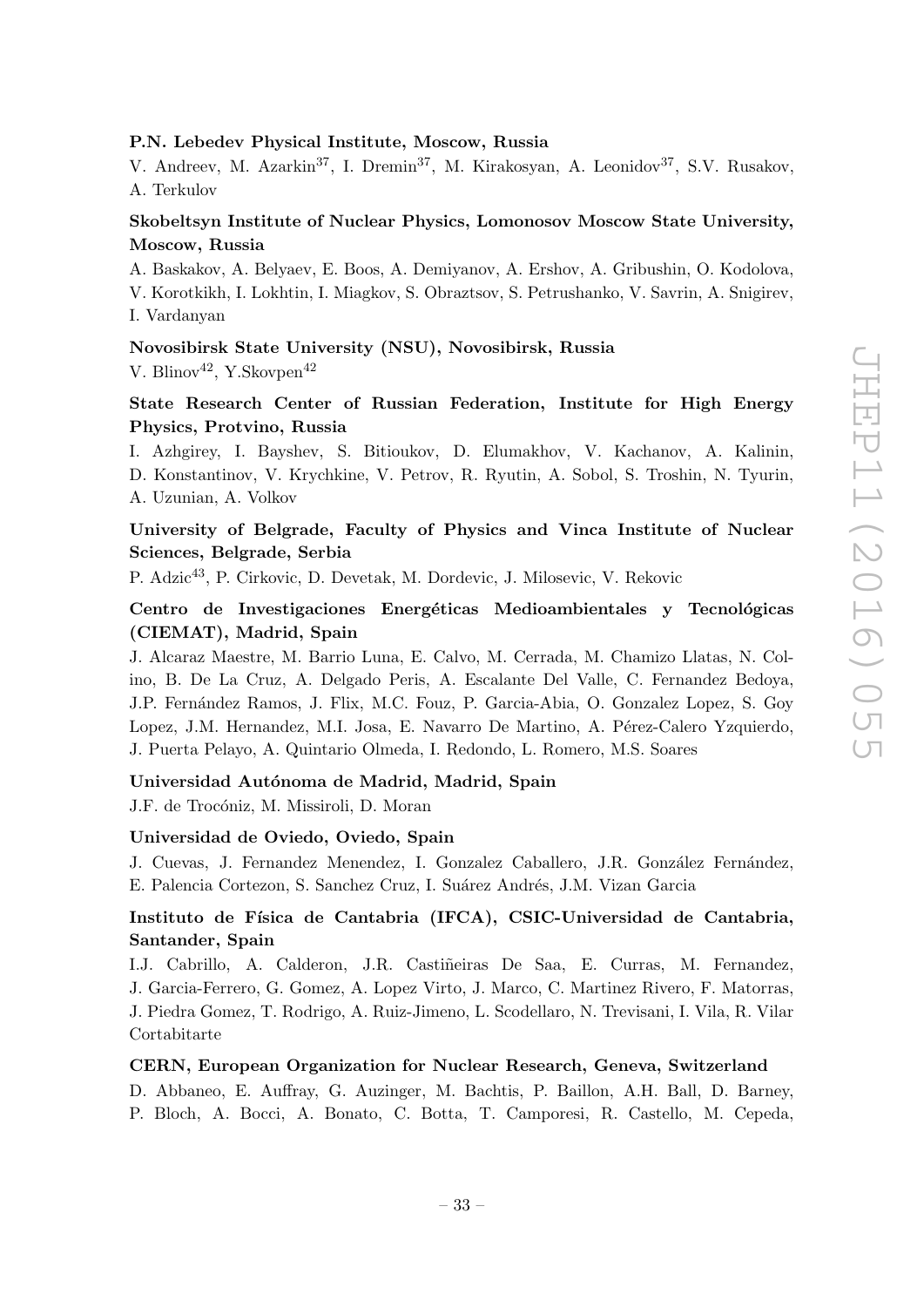G. Cerminara, M. D'Alfonso, D. d'Enterria, A. Dabrowski, V. Daponte, A. David, M. De Gruttola, F. De Guio, A. De Roeck, E. Di Marco<sup>44</sup>, M. Dobson, B. Dorney, T. du Pree, D. Duggan, M. Dünser, N. Dupont, A. Elliott-Peisert, S. Fartoukh, G. Franzoni, J. Fulcher, W. Funk, D. Gigi, K. Gill, M. Girone, F. Glege, D. Gulhan, S. Gundacker, M. Guthoff, J. Hammer, P. Harris, J. Hegeman, V. Innocente, P. Janot, H. Kirschenmann, V. Knünz, A. Kornmayer<sup>14</sup>, M.J. Kortelainen, K. Kousouris, M. Krammer<sup>1</sup>, P. Lecoq, C. Lourenço, M.T. Lucchini, L. Malgeri, M. Mannelli, A. Martelli, F. Meijers, S. Mersi, E. Meschi, F. Moortgat, S. Morovic, M. Mulders, H. Neugebauer, S. Orfanelli, L. Orsini, L. Pape, E. Perez, M. Peruzzi, A. Petrilli, G. Petrucciani, A. Pfeiffer, M. Pierini, A. Racz, T. Reis, G. Rolandi<sup>45</sup>, M. Rovere, M. Ruan, H. Sakulin, J.B. Sauvan, C. Schäfer, C. Schwick, M. Seidel, A. Sharma, P. Silva, M. Simon, P. Sphicas<sup>46</sup>, J. Steggemann, M. Stoye, Y. Takahashi, M. Tosi, D. Treille, A. Triossi, A. Tsirou, V. Veckalns<sup>47</sup>, G.I. Veres<sup>21</sup>, N. Wardle, A. Zagozdzinska35, W.D. Zeuner

### Paul Scherrer Institut, Villigen, Switzerland

W. Bertl, K. Deiters, W. Erdmann, R. Horisberger, Q. Ingram, H.C. Kaestli, D. Kotlinski, U. Langenegger, T. Rohe

#### Institute for Particle Physics, ETH Zurich, Zurich, Switzerland

F. Bachmair, L. Bäni, L. Bianchini, B. Casal, G. Dissertori, M. Dittmar, M. Donegà, P. Eller, C. Grab, C. Heidegger, D. Hits, J. Hoss, G. Kasieczka, P. Lecomte† , W. Lustermann, B. Mangano, M. Marionneau, P. Martinez Ruiz del Arbol, M. Masciovecchio, M.T. Meinhard, D. Meister, F. Micheli, P. Musella, F. Nessi-Tedaldi, F. Pandolfi, J. Pata, F. Pauss, G. Perrin, L. Perrozzi, M. Quittnat, M. Rossini, M. Schönenberger, A. Starodumov<sup>48</sup>, V.R. Tavolaro, K. Theofilatos, R. Wallny

### Universität Zürich, Zurich, Switzerland

T.K. Aarrestad, C. Amsler<sup>49</sup>, L. Caminada, M.F. Canelli, A. De Cosa, C. Galloni, A. Hinzmann, T. Hreus, B. Kilminster, C. Lange, J. Ngadiuba, D. Pinna, G. Rauco, P. Robmann, D. Salerno, Y. Yang

## National Central University, Chung-Li, Taiwan

V. Candelise, T.H. Doan, Sh. Jain, R. Khurana, M. Konyushikhin, C.M. Kuo, W. Lin, Y.J. Lu, A. Pozdnyakov, S.S. Yu

#### National Taiwan University (NTU), Taipei, Taiwan

Arun Kumar, P. Chang, Y.H. Chang, Y.W. Chang, Y. Chao, K.F. Chen, P.H. Chen, C. Dietz, F. Fiori, W.-S. Hou, Y. Hsiung, Y.F. Liu, R.-S. Lu, M. Miñano Moya, E. Paganis, A. Psallidas, J.f. Tsai, Y.M. Tzeng

# Chulalongkorn University, Faculty of Science, Department of Physics, Bangkok, Thailand

B. Asavapibhop, G. Singh, N. Srimanobhas, N. Suwonjandee

### Cukurova University, Adana, Turkey

A. Adiguzel, S. Cerci50, S. Damarseckin, Z.S. Demiroglu, C. Dozen, I. Dumanoglu, S. Girgis, G. Gokbulut, Y. Guler, E. Gurpinar, I. Hos, E.E. Kangal<sup>51</sup>, O. Kara, A. Kavis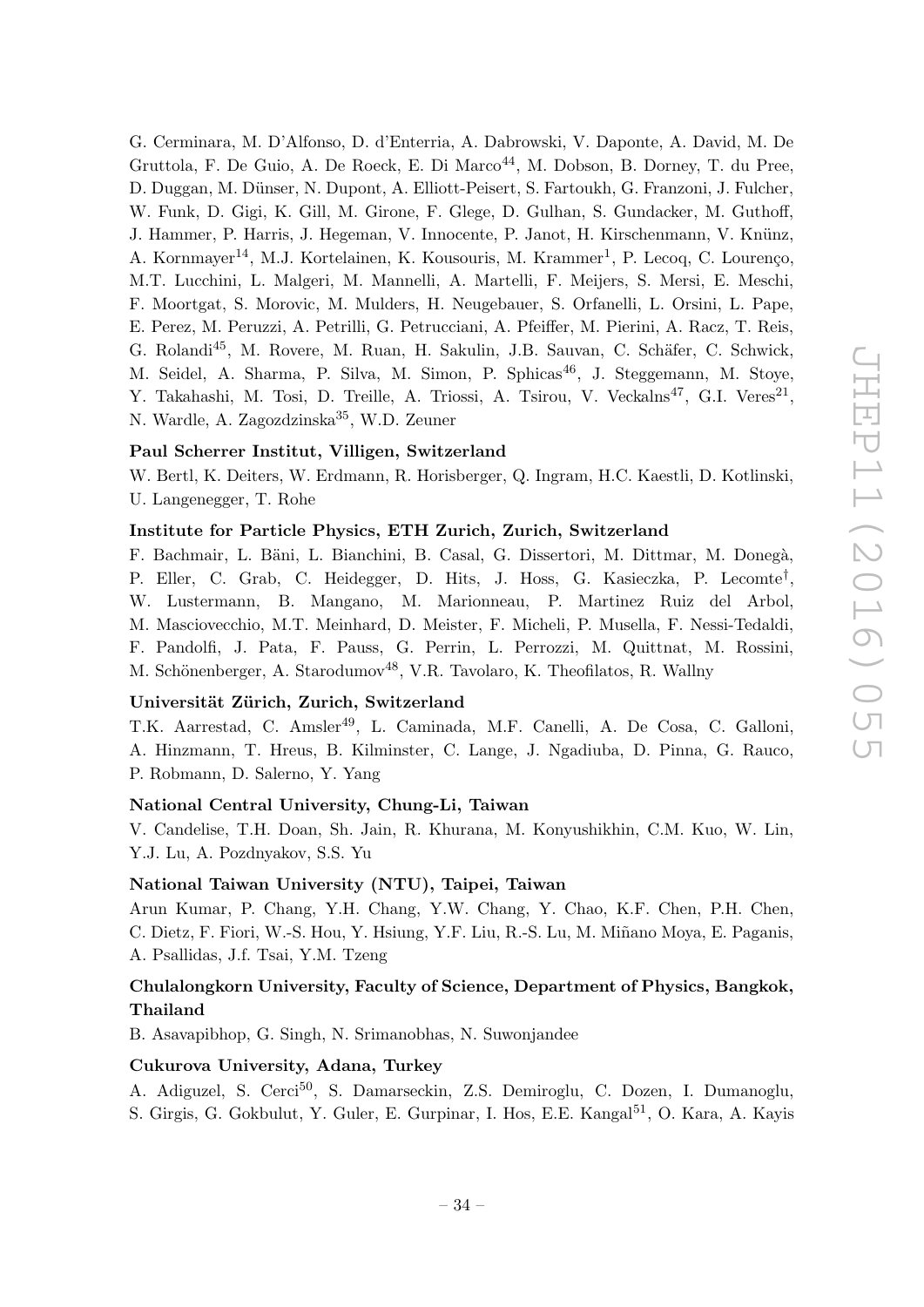Topaksu, U. Kiminsu, M. Oglakci, G. Onengut<sup>52</sup>, K. Ozdemir<sup>53</sup>, D. Sunar Cerci<sup>50</sup>, H. Topakli54, S. Turkcapar, I.S. Zorbakir, C. Zorbilmez

# Middle East Technical University, Physics Department, Ankara, Turkey

B. Bilin, S. Bilmis, B. Isildak55, G. Karapinar56, M. Yalvac, M. Zeyrek

Bogazici University, Istanbul, Turkey E. Gülmez, M. Kaya<sup>57</sup>, O. Kaya<sup>58</sup>, E.A. Yetkin<sup>59</sup>, T. Yetkin<sup>60</sup>

# Istanbul Technical University, Istanbul, Turkey

A. Cakir, K. Cankocak, S. Sen<sup>61</sup>

# Institute for Scintillation Materials of National Academy of Science of Ukraine, Kharkov, Ukraine

B. Grynyov

# National Scientific Center, Kharkov Institute of Physics and Technology, Kharkov, Ukraine

L. Levchuk, P. Sorokin

### University of Bristol, Bristol, United Kingdom

R. Aggleton, F. Ball, L. Beck, J.J. Brooke, D. Burns, E. Clement, D. Cussans, H. Flacher, J. Goldstein, M. Grimes, G.P. Heath, H.F. Heath, J. Jacob, L. Kreczko, C. Lucas, D.M. Newbold<sup>62</sup>, S. Paramesvaran, A. Poll, T. Sakuma, S. Seif El Nasr-storey, D. Smith, V.J. Smith

# Rutherford Appleton Laboratory, Didcot, United Kingdom

D. Barducci, A. Belyaev<sup>63</sup>, C. Brew, R.M. Brown, L. Calligaris, D. Cieri, D.J.A. Cockerill, J.A. Coughlan, K. Harder, S. Harper, E. Olaiya, D. Petyt, C.H. Shepherd-Themistocleous, A. Thea, I.R. Tomalin, T. Williams

### Imperial College, London, United Kingdom

M. Baber, R. Bainbridge, O. Buchmuller, A. Bundock, D. Burton, S. Casasso, M. Citron, D. Colling, L. Corpe, P. Dauncey, G. Davies, A. De Wit, M. Della Negra, R. Di Maria, P. Dunne, A. Elwood, D. Futyan, Y. Haddad, G. Hall, G. Iles, T. James, R. Lane, C. Laner, R. Lucas<sup>62</sup>, L. Lyons, A.-M. Magnan, S. Malik, L. Mastrolorenzo, J. Nash, A. Nikitenko<sup>48</sup>, J. Pela, B. Penning, M. Pesaresi, D.M. Raymond, A. Richards, A. Rose, C. Seez, S. Summers, A. Tapper, K. Uchida, M. Vazquez Acosta<sup>64</sup>, T. Virdee<sup>14</sup>, J. Wright, S.C. Zenz

#### Brunel University, Uxbridge, United Kingdom

J.E. Cole, P.R. Hobson, A. Khan, P. Kyberd, D. Leslie, I.D. Reid, P. Symonds, L. Teodorescu, M. Turner

# Baylor University, Waco, U.S.A.

A. Borzou, K. Call, J. Dittmann, K. Hatakeyama, H. Liu, N. Pastika

#### The University of Alabama, Tuscaloosa, U.S.A.

O. Charaf, S.I. Cooper, C. Henderson, P. Rumerio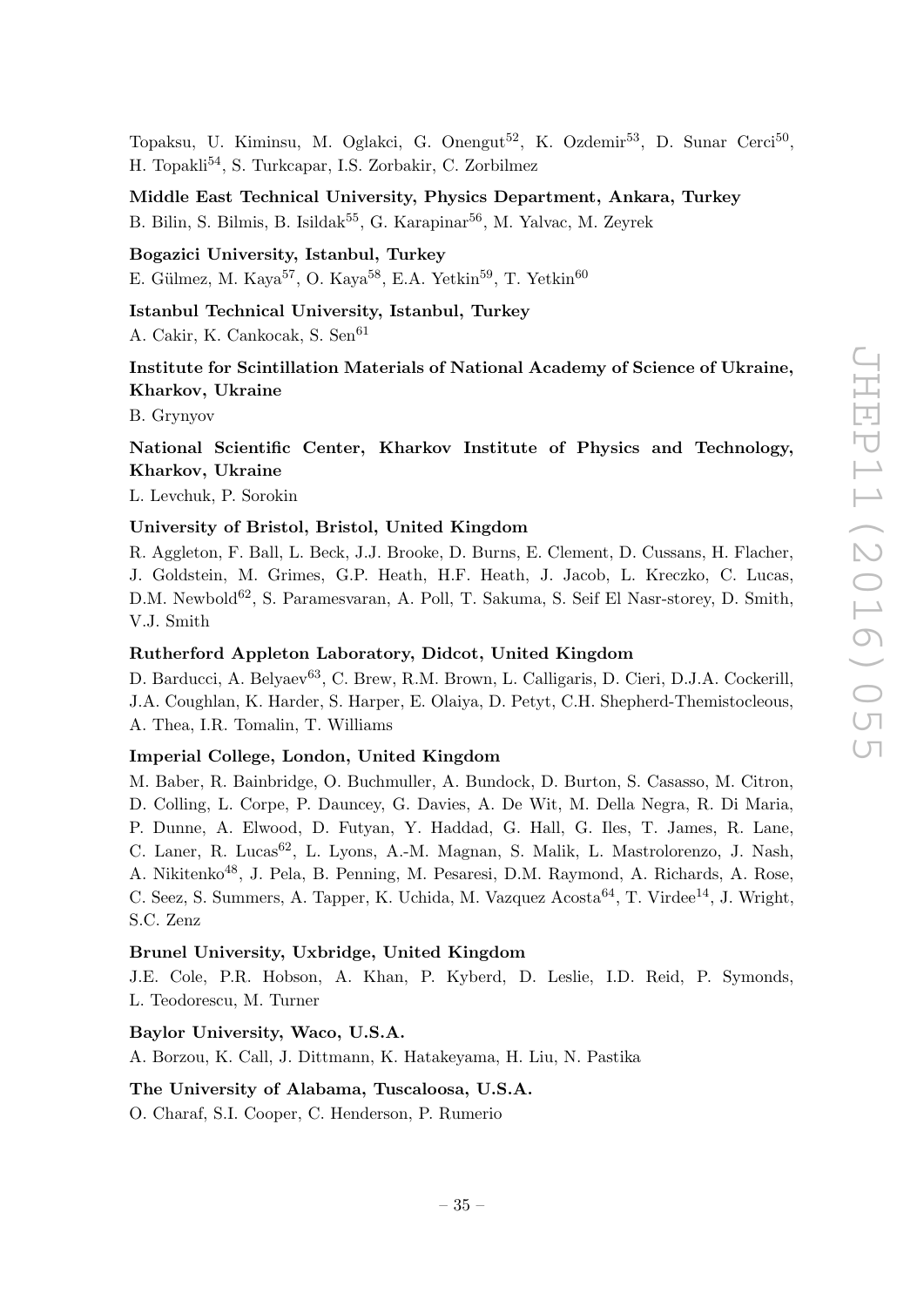### Boston University, Boston, U.S.A.

D. Arcaro, A. Avetisyan, T. Bose, D. Gastler, D. Rankin, C. Richardson, J. Rohlf, L. Sulak, D. Zou

#### Brown University, Providence, U.S.A.

G. Benelli, E. Berry, D. Cutts, A. Garabedian, J. Hakala, U. Heintz, J.M. Hogan, O. Jesus, E. Laird, G. Landsberg, Z. Mao, M. Narain, S. Piperov, S. Sagir, E. Spencer, R. Syarif

### University of California, Davis, Davis, U.S.A.

R. Breedon, G. Breto, D. Burns, M. Calderon De La Barca Sanchez, S. Chauhan, M. Chertok, J. Conway, R. Conway, P.T. Cox, R. Erbacher, C. Flores, G. Funk, M. Gardner, W. Ko, R. Lander, C. Mclean, M. Mulhearn, D. Pellett, J. Pilot, F. Ricci-Tam, S. Shalhout, J. Smith, M. Squires, D. Stolp, M. Tripathi, S. Wilbur, R. Yohay

## University of California, Los Angeles, U.S.A.

R. Cousins, P. Everaerts, A. Florent, J. Hauser, M. Ignatenko, D. Saltzberg, E. Takasugi, V. Valuev, M. Weber

### University of California, Riverside, Riverside, U.S.A.

K. Burt, R. Clare, J. Ellison, J.W. Gary, G. Hanson, J. Heilman, P. Jandir, E. Kennedy, F. Lacroix, O.R. Long, M. Malberti, M. Olmedo Negrete, M.I. Paneva, A. Shrinivas, H. Wei, S. Wimpenny, B. R. Yates

### University of California, San Diego, La Jolla, U.S.A.

J.G. Branson, G.B. Cerati, S. Cittolin, M. Derdzinski, R. Gerosa, A. Holzner, D. Klein, V. Krutelyov, J. Letts, I. Macneill, D. Olivito, S. Padhi, M. Pieri, M. Sani, V. Sharma, S. Simon, M. Tadel, A. Vartak, S. Wasserbaech<sup>65</sup>, C. Welke, J. Wood, F. Würthwein, A. Yagil, G. Zevi Della Porta

# University of California, Santa Barbara - Department of Physics, Santa Barbara, U.S.A.

R. Bhandari, J. Bradmiller-Feld, C. Campagnari, A. Dishaw, V. Dutta, K. Flowers, M. Franco Sevilla, P. Geffert, C. George, F. Golf, L. Gouskos, J. Gran, R. Heller, J. Incandela, N. Mccoll, S.D. Mullin, A. Ovcharova, J. Richman, D. Stuart, I. Suarez, C. West, J. Yoo

### California Institute of Technology, Pasadena, U.S.A.

D. Anderson, A. Apresyan, J. Bendavid, A. Bornheim, J. Bunn, Y. Chen, J. Duarte, J.M. Lawhorn, A. Mott, H.B. Newman, C. Pena, M. Spiropulu, J.R. Vlimant, S. Xie, R.Y. Zhu

#### Carnegie Mellon University, Pittsburgh, U.S.A.

M.B. Andrews, V. Azzolini, T. Ferguson, M. Paulini, J. Russ, M. Sun, H. Vogel, I. Vorobiev

# University of Colorado Boulder, Boulder, U.S.A.

J.P. Cumalat, W.T. Ford, F. Jensen, A. Johnson, M. Krohn, T. Mulholland, K. Stenson, S.R. Wagner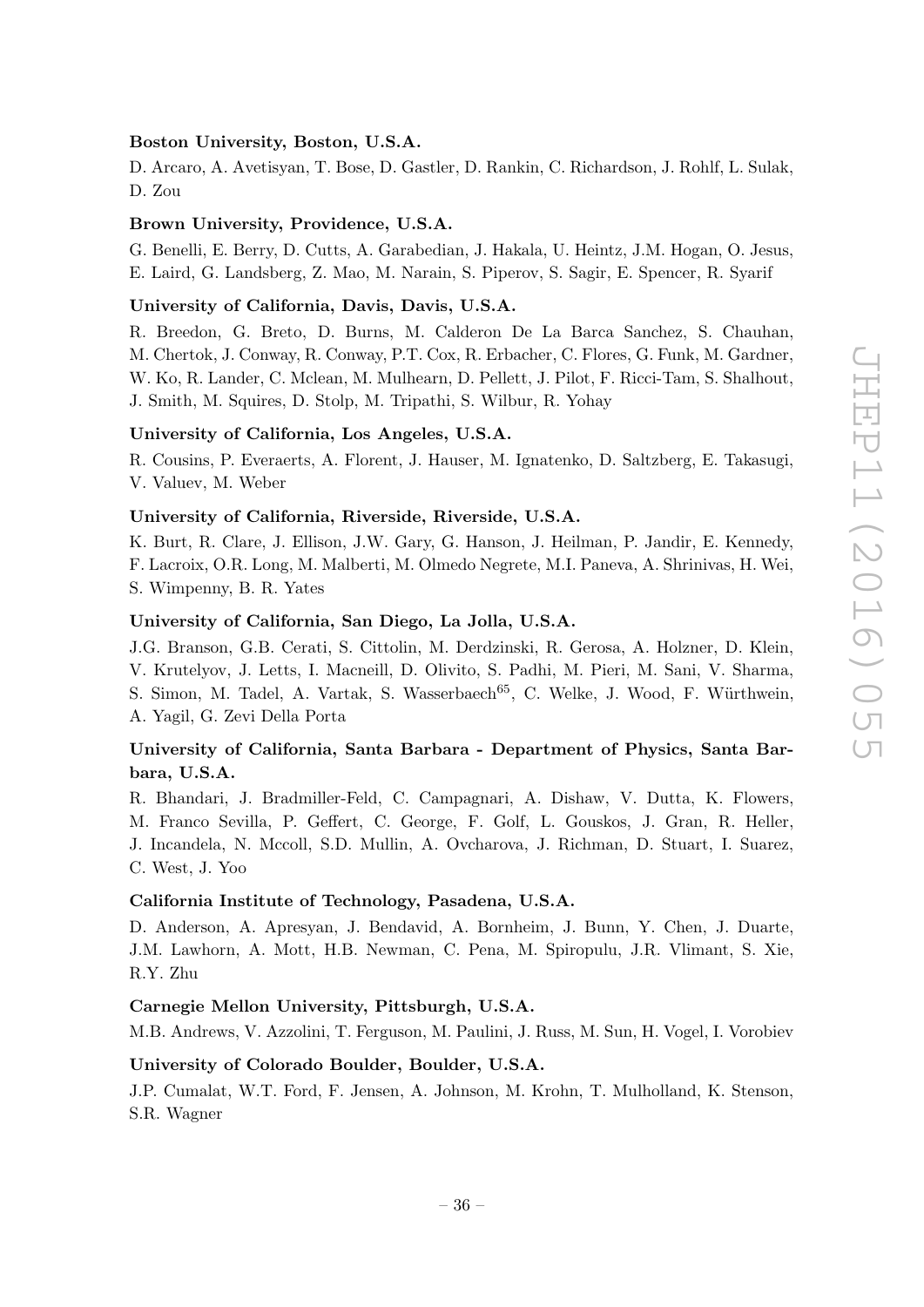#### Cornell University, Ithaca, U.S.A.

J. Alexander, J. Chaves, J. Chu, S. Dittmer, K. Mcdermott, N. Mirman, G. Nicolas Kaufman, J.R. Patterson, A. Rinkevicius, A. Ryd, L. Skinnari, L. Soffi, S.M. Tan, Z. Tao, J. Thom, J. Tucker, P. Wittich, M. Zientek

#### Fairfield University, Fairfield, U.S.A.

D. Winn

#### Fermi National Accelerator Laboratory, Batavia, U.S.A.

S. Abdullin, M. Albrow, G. Apollinari, S. Banerjee, L.A.T. Bauerdick, A. Beretvas, J. Berryhill, P.C. Bhat, G. Bolla, K. Burkett, J.N. Butler, H.W.K. Cheung, F. Chlebana, S. Cihangir† , M. Cremonesi, V.D. Elvira, I. Fisk, J. Freeman, E. Gottschalk, L. Gray, D. Green, S. Grünendahl, O. Gutsche, D. Hare, R.M. Harris, S. Hasegawa, J. Hirschauer, Z. Hu, B. Jayatilaka, S. Jindariani, M. Johnson, U. Joshi, B. Klima, B. Kreis, S. Lammel, J. Linacre, D. Lincoln, R. Lipton, T. Liu, R. Lopes De Sá, J. Lykken, K. Maeshima, N. Magini, J.M. Marraffino, S. Maruyama, D. Mason, P. McBride, P. Merkel, S. Mrenna, S. Nahn, C. Newman-Holmes† , V. O'Dell, K. Pedro, O. Prokofyev, G. Rakness, L. Ristori, E. Sexton-Kennedy, A. Soha, W.J. Spalding, L. Spiegel, S. Stoynev, N. Strobbe, L. Taylor, S. Tkaczyk, N.V. Tran, L. Uplegger, E.W. Vaandering, C. Vernieri, M. Verzocchi, R. Vidal, M. Wang, H.A. Weber, A. Whitbeck

### University of Florida, Gainesville, U.S.A.

D. Acosta, P. Avery, P. Bortignon, D. Bourilkov, A. Brinkerhoff, A. Carnes, M. Carver, D. Curry, S. Das, R.D. Field, I.K. Furic, J. Konigsberg, A. Korytov, P. Ma, K. Matchev, H. Mei, P. Milenovic<sup>66</sup>, G. Mitselmakher, D. Rank, L. Shchutska, D. Sperka, L. Thomas, J. Wang, S. Wang, J. Yelton

#### Florida International University, Miami, U.S.A.

S. Linn, P. Markowitz, G. Martinez, J.L. Rodriguez

#### Florida State University, Tallahassee, U.S.A.

A. Ackert, J.R. Adams, T. Adams, A. Askew, S. Bein, B. Diamond, S. Hagopian, V. Hagopian, K.F. Johnson, A. Khatiwada, H. Prosper, A. Santra, M. Weinberg

## Florida Institute of Technology, Melbourne, U.S.A.

M.M. Baarmand, V. Bhopatkar, S. Colafranceschi<sup>67</sup>, M. Hohlmann, D. Noonan, T. Roy, F. Yumiceva

#### University of Illinois at Chicago (UIC), Chicago, U.S.A.

M.R. Adams, L. Apanasevich, D. Berry, R.R. Betts, I. Bucinskaite, R. Cavanaugh, O. Evdokimov, L. Gauthier, C.E. Gerber, D.J. Hofman, P. Kurt, C. O'Brien, I.D. Sandoval Gonzalez, H. Trauger, P. Turner, N. Varelas, H. Wang, Z. Wu, M. Zakaria, J. Zhang

## The University of Iowa, Iowa City, U.S.A.

B. Bilki68, W. Clarida, K. Dilsiz, S. Durgut, R.P. Gandrajula, M. Haytmyradov, V. Khristenko, J.-P. Merlo, H. Mermerkaya<sup>69</sup>, A. Mestvirishvili, A. Moeller, J. Nachtman, H. Ogul, Y. Onel, F. Ozok70, A. Penzo, C. Snyder, E. Tiras, J. Wetzel, K. Yi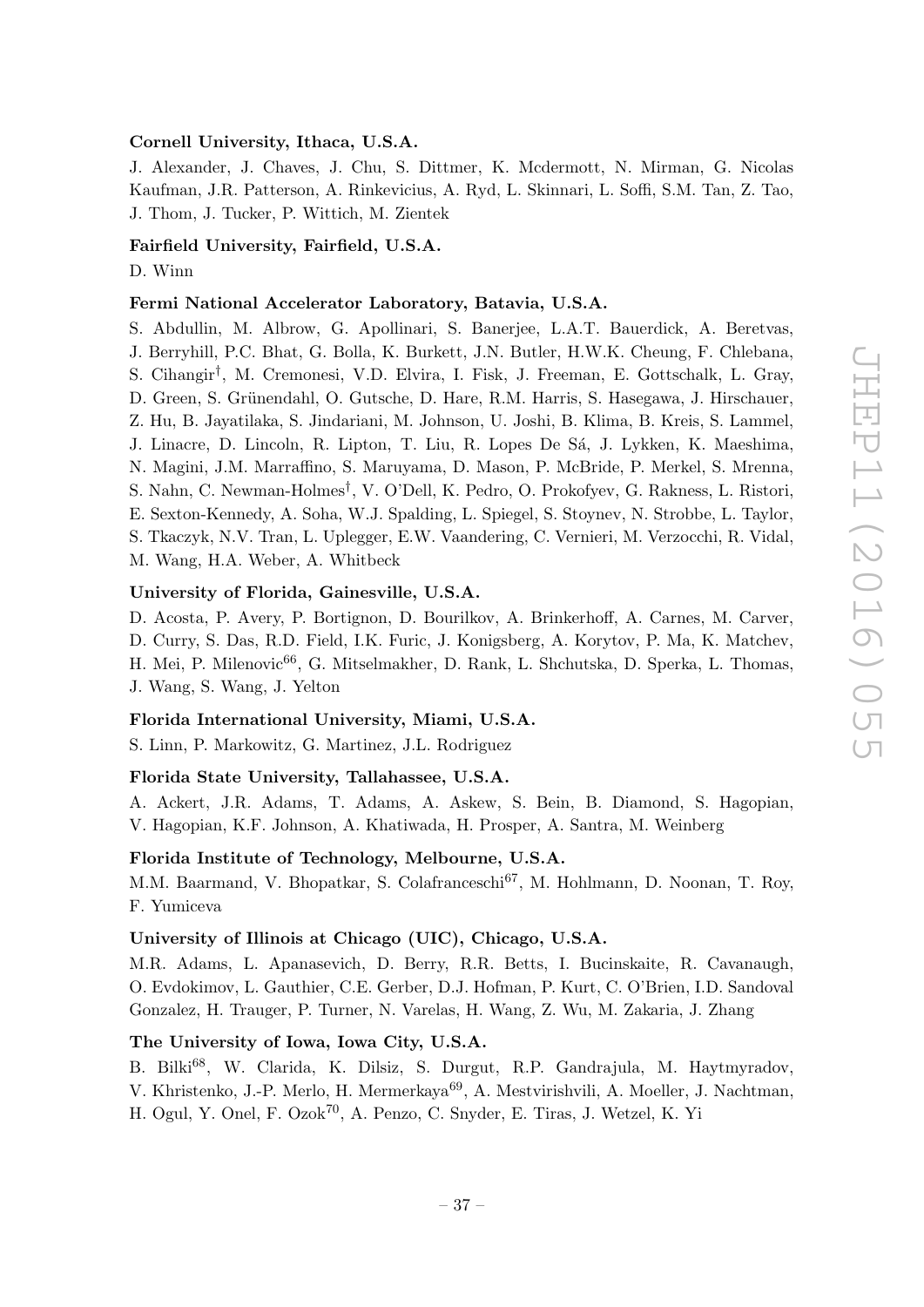#### Johns Hopkins University, Baltimore, U.S.A.

I. Anderson, B. Blumenfeld, A. Cocoros, N. Eminizer, D. Fehling, L. Feng, A.V. Gritsan, P. Maksimovic, M. Osherson, J. Roskes, U. Sarica, M. Swartz, M. Xiao, Y. Xin, C. You

#### The University of Kansas, Lawrence, U.S.A.

A. Al-bataineh, P. Baringer, A. Bean, J. Bowen, C. Bruner, J. Castle, R.P. Kenny III, A. Kropivnitskaya, D. Majumder, W. Mcbrayer, M. Murray, S. Sanders, R. Stringer, J.D. Tapia Takaki, Q. Wang

#### Kansas State University, Manhattan, U.S.A.

A. Ivanov, K. Kaadze, S. Khalil, M. Makouski, Y. Maravin, A. Mohammadi, L.K. Saini, N. Skhirtladze, S. Toda

#### Lawrence Livermore National Laboratory, Livermore, U.S.A.

F. Rebassoo, D. Wright

#### University of Maryland, College Park, U.S.A.

C. Anelli, A. Baden, O. Baron, A. Belloni, B. Calvert, S.C. Eno, C. Ferraioli, J.A. Gomez, N.J. Hadley, S. Jabeen, R.G. Kellogg, T. Kolberg, J. Kunkle, Y. Lu, A.C. Mignerey, Y.H. Shin, A. Skuja, M.B. Tonjes, S.C. Tonwar

### Massachusetts Institute of Technology, Cambridge, U.S.A.

D. Abercrombie, B. Allen, A. Apyan, R. Barbieri, A. Baty, R. Bi, K. Bierwagen, S. Brandt, W. Busza, I.A. Cali, Z. Demiragli, L. Di Matteo, G. Gomez Ceballos, M. Goncharov, D. Hsu, Y. Iiyama, G.M. Innocenti, M. Klute, D. Kovalskyi, K. Krajczar, Y.S. Lai, Y.-J. Lee, A. Levin, P.D. Luckey, A.C. Marini, C. Mcginn, C. Mironov, S. Narayanan, X. Niu, C. Paus, C. Roland, G. Roland, J. Salfeld-Nebgen, G.S.F. Stephans, K. Sumorok, K. Tatar, M. Varma, D. Velicanu, J. Veverka, J. Wang, T.W. Wang, B. Wyslouch, M. Yang, V. Zhukova

### University of Minnesota, Minneapolis, U.S.A.

A.C. Benvenuti, R.M. Chatterjee, A. Evans, A. Finkel, A. Gude, P. Hansen, S. Kalafut, S.C. Kao, Y. Kubota, Z. Lesko, J. Mans, S. Nourbakhsh, N. Ruckstuhl, R. Rusack, N. Tambe, J. Turkewitz

#### University of Mississippi, Oxford, U.S.A.

J.G. Acosta, S. Oliveros

### University of Nebraska-Lincoln, Lincoln, U.S.A.

E. Avdeeva, R. Bartek, K. Bloom, D.R. Claes, A. Dominguez, C. Fangmeier, R. Gonzalez Suarez, R. Kamalieddin, I. Kravchenko, A. Malta Rodrigues, F. Meier, J. Monroy, J.E. Siado, G.R. Snow, B. Stieger

### State University of New York at Buffalo, Buffalo, U.S.A.

M. Alyari, J. Dolen, J. George, A. Godshalk, C. Harrington, I. Iashvili, J. Kaisen, A. Kharchilava, A. Kumar, A. Parker, S. Rappoccio, B. Roozbahani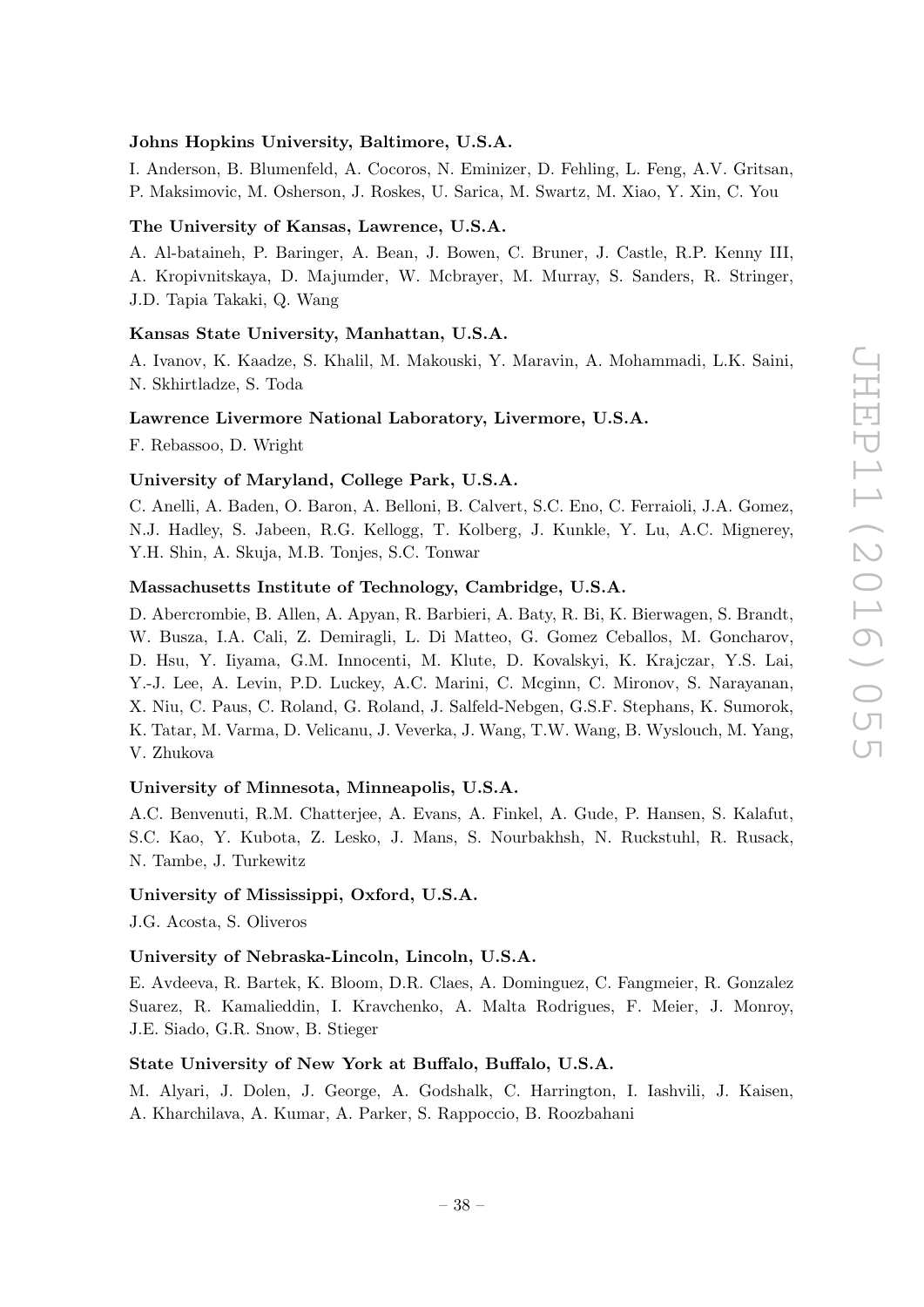#### Northeastern University, Boston, U.S.A.

G. Alverson, E. Barberis, D. Baumgartel, A. Hortiangtham, B. Knapp, A. Massironi, D.M. Morse, D. Nash, T. Orimoto, R. Teixeira De Lima, D. Trocino, R.-J. Wang, D. Wood

#### Northwestern University, Evanston, U.S.A.

S. Bhattacharya, K.A. Hahn, A. Kubik, A. Kumar, J.F. Low, N. Mucia, N. Odell, B. Pollack, M.H. Schmitt, K. Sung, M. Trovato, M. Velasco

### University of Notre Dame, Notre Dame, U.S.A.

N. Dev, M. Hildreth, K. Hurtado Anampa, C. Jessop, D.J. Karmgard, N. Kellams, K. Lannon, N. Marinelli, F. Meng, C. Mueller, Y. Musienko<sup>36</sup>, M. Planer, A. Reinsvold, R. Ruchti, G. Smith, S. Taroni, N. Valls, M. Wayne, M. Wolf, A. Woodard

#### The Ohio State University, Columbus, U.S.A.

J. Alimena, L. Antonelli, J. Brinson, B. Bylsma, L.S. Durkin, S. Flowers, B. Francis, A. Hart, C. Hill, R. Hughes, W. Ji, B. Liu, W. Luo, D. Puigh, B.L. Winer, H.W. Wulsin

#### Princeton University, Princeton, U.S.A.

S. Cooperstein, O. Driga, P. Elmer, J. Hardenbrook, P. Hebda, D. Lange, J. Luo, D. Marlow, T. Medvedeva, K. Mei, M. Mooney, J. Olsen, C. Palmer, P. Piroué, D. Stickland, C. Tully, A. Zuranski

#### University of Puerto Rico, Mayaguez, U.S.A.

S. Malik

#### Purdue University, West Lafayette, U.S.A.

A. Barker, V.E. Barnes, S. Folgueras, L. Gutay, M.K. Jha, M. Jones, A.W. Jung, K. Jung, D.H. Miller, N. Neumeister, B.C. Radburn-Smith, X. Shi, J. Sun, A. Svyatkovskiy, F. Wang, W. Xie, L. Xu

### Purdue University Calumet, Hammond, U.S.A.

N. Parashar, J. Stupak

#### Rice University, Houston, U.S.A.

A. Adair, B. Akgun, Z. Chen, K.M. Ecklund, F.J.M. Geurts, M. Guilbaud, W. Li, B. Michlin, M. Northup, B.P. Padley, R. Redjimi, J. Roberts, J. Rorie, Z. Tu, J. Zabel

#### University of Rochester, Rochester, U.S.A.

B. Betchart, A. Bodek, P. de Barbaro, R. Demina, Y.t. Duh, T. Ferbel, M. Galanti, A. Garcia-Bellido, J. Han, O. Hindrichs, A. Khukhunaishvili, K.H. Lo, P. Tan, M. Verzetti

#### Rutgers, The State University of New Jersey, Piscataway, U.S.A.

J.P. Chou, E. Contreras-Campana, Y. Gershtein, T.A. Gómez Espinosa, E. Halkiadakis, M. Heindl, D. Hidas, E. Hughes, S. Kaplan, R. Kunnawalkam Elayavalli, S. Kyriacou, A. Lath, K. Nash, H. Saka, S. Salur, S. Schnetzer, D. Sheffield, S. Somalwar, R. Stone, S. Thomas, P. Thomassen, M. Walker

#### University of Tennessee, Knoxville, U.S.A.

M. Foerster, J. Heideman, G. Riley, K. Rose, S. Spanier, K. Thapa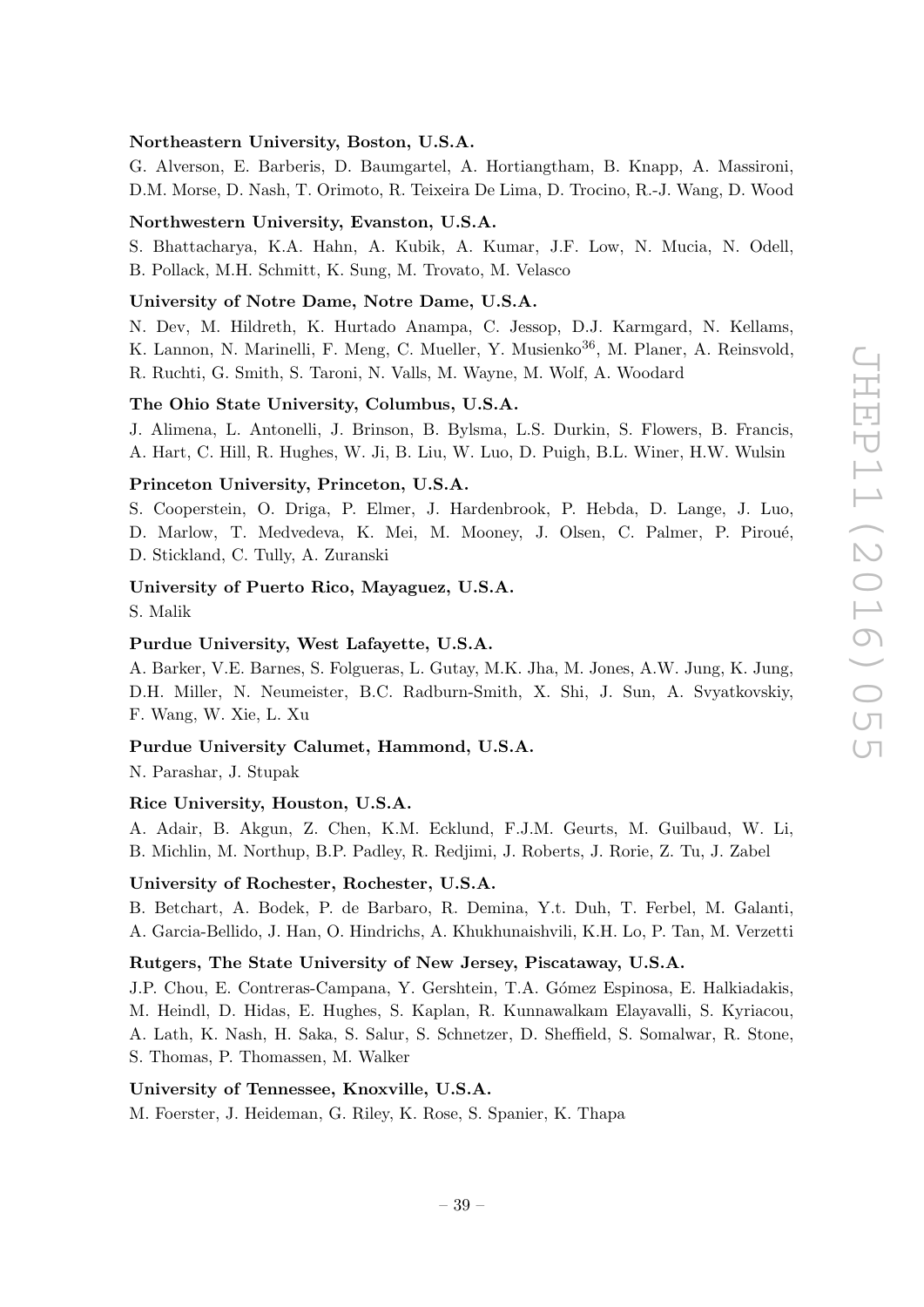## Texas A&M University, College Station, U.S.A.

O. Bouhali71, A. Celik, M. Dalchenko, M. De Mattia, A. Delgado, S. Dildick, R. Eusebi, J. Gilmore, T. Huang, E. Juska, T. Kamon<sup>72</sup>, R. Mueller, Y. Pakhotin, R. Patel, A. Perloff, L. Perniè, D. Rathjens, A. Rose, A. Safonov, A. Tatarinov, K.A. Ulmer

#### Texas Tech University, Lubbock, U.S.A.

N. Akchurin, C. Cowden, J. Damgov, C. Dragoiu, P.R. Dudero, J. Faulkner, S. Kunori, K. Lamichhane, S.W. Lee, T. Libeiro, S. Undleeb, I. Volobouev, Z. Wang

#### Vanderbilt University, Nashville, U.S.A.

A.G. Delannoy, S. Greene, A. Gurrola, R. Janjam, W. Johns, C. Maguire, A. Melo, H. Ni, P. Sheldon, S. Tuo, J. Velkovska, Q. Xu

#### University of Virginia, Charlottesville, U.S.A.

M.W. Arenton, P. Barria, B. Cox, J. Goodell, R. Hirosky, A. Ledovskoy, H. Li, C. Neu, T. Sinthuprasith, X. Sun, Y. Wang, E. Wolfe, F. Xia

#### Wayne State University, Detroit, U.S.A.

C. Clarke, R. Harr, P.E. Karchin, P. Lamichhane, J. Sturdy

### University of Wisconsin - Madison, Madison, WI, U.S.A.

D.A. Belknap, S. Dasu, L. Dodd, S. Duric, B. Gomber, M. Grothe, M. Herndon, A. Hervé, P. Klabbers, A. Lanaro, A. Levine, K. Long, R. Loveless, I. Ojalvo, T. Perry, G.A. Pierro, G. Polese, T. Ruggles, A. Savin, A. Sharma, N. Smith, W.H. Smith, D. Taylor, N. Woods

- †: Deceased
- 1: Also at Vienna University of Technology, Vienna, Austria
- 2: Also at State Key Laboratory of Nuclear Physics and Technology, Peking University, Beijing, China
- 3: Also at Institut Pluridisciplinaire Hubert Curien, Université de Strasbourg, Université de Haute Alsace Mulhouse, CNRS/IN2P3, Strasbourg, France
- 4: Also at Universidade Estadual de Campinas, Campinas, Brazil
- 5: Also at Universidade Federal de Pelotas, Pelotas, Brazil
- 6: Also at Université Libre de Bruxelles, Bruxelles, Belgium
- 7: Also at Deutsches Elektronen-Synchrotron, Hamburg, Germany
- 8: Also at Joint Institute for Nuclear Research, Dubna, Russia
- 9: Also at Cairo University, Cairo, Egypt
- 10: Also at Fayoum University, El-Fayoum, Egypt
- 11: Now at British University in Egypt, Cairo, Egypt
- 12: Now at Ain Shams University, Cairo, Egypt
- 13: Also at Université de Haute Alsace, Mulhouse, France
- 14: Also at CERN, European Organization for Nuclear Research, Geneva, Switzerland
- 15: Also at Skobeltsyn Institute of Nuclear Physics, Lomonosov Moscow State University, Moscow, Russia
- 16: Also at Tbilisi State University, Tbilisi, Georgia
- 17: Also at RWTH Aachen University, III. Physikalisches Institut A, Aachen, Germany
- 18: Also at University of Hamburg, Hamburg, Germany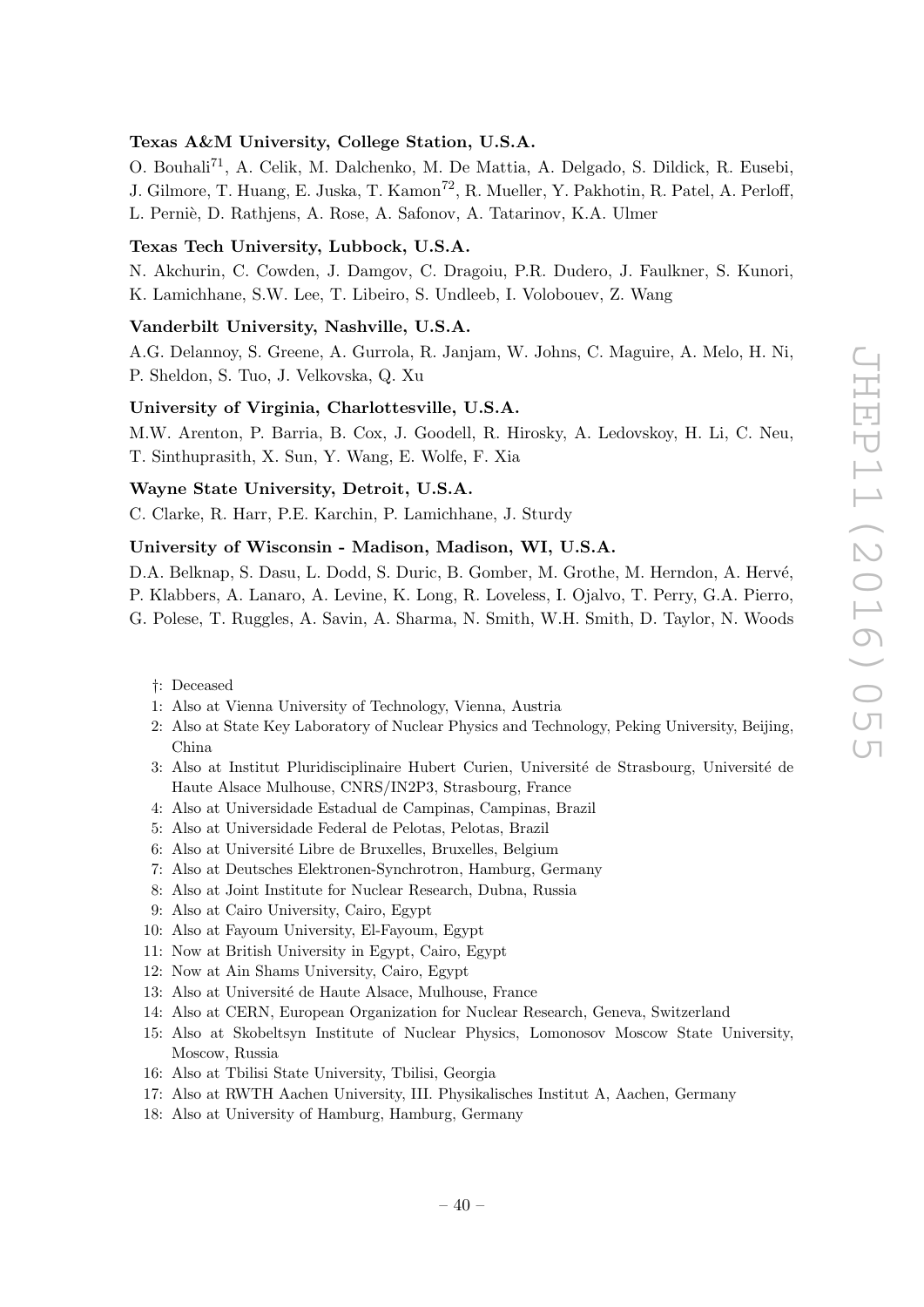- 19: Also at Brandenburg University of Technology, Cottbus, Germany
- 20: Also at Institute of Nuclear Research ATOMKI, Debrecen, Hungary
- 21: Also at MTA-ELTE Lendület CMS Particle and Nuclear Physics Group, Eötvös Loránd University, Budapest, Hungary
- 22: Also at University of Debrecen, Debrecen, Hungary
- 23: Also at Indian Institute of Science Education and Research, Bhopal, India
- 24: Also at Institute of Physics, Bhubaneswar, India
- 25: Also at University of Visva-Bharati, Santiniketan, India
- 26: Also at University of Ruhuna, Matara, Sri Lanka
- 27: Also at Isfahan University of Technology, Isfahan, Iran
- 28: Also at University of Tehran, Department of Engineering Science, Tehran, Iran
- 29: Also at Plasma Physics Research Center, Science and Research Branch, Islamic Azad University, Tehran, Iran
- 30: Also at Universit`a degli Studi di Siena, Siena, Italy
- 31: Also at Purdue University, West Lafayette, U.S.A.
- 32: Also at International Islamic University of Malaysia, Kuala Lumpur, Malaysia
- 33: Also at Malaysian Nuclear Agency, MOSTI, Kajang, Malaysia
- 34: Also at Consejo Nacional de Ciencia y Tecnología, Mexico city, Mexico
- 35: Also at Warsaw University of Technology, Institute of Electronic Systems, Warsaw, Poland
- 36: Also at Institute for Nuclear Research, Moscow, Russia
- 37: Now at National Research Nuclear University 'Moscow Engineering Physics Institute' (MEPhI), Moscow, Russia
- 38: Also at Institute of Nuclear Physics of the Uzbekistan Academy of Sciences, Tashkent, Uzbekistan
- 39: Also at St. Petersburg State Polytechnical University, St. Petersburg, Russia
- 40: Also at University of Florida, Gainesville, U.S.A.
- 41: Also at P.N. Lebedev Physical Institute, Moscow, Russia
- 42: Also at Budker Institute of Nuclear Physics, Novosibirsk, Russia
- 43: Also at Faculty of Physics, University of Belgrade, Belgrade, Serbia
- 44: Also at INFN Sezione di Roma; Università di Roma, Roma, Italy
- 45: Also at Scuola Normale e Sezione dell'INFN, Pisa, Italy
- 46: Also at National and Kapodistrian University of Athens, Athens, Greece
- 47: Also at Riga Technical University, Riga, Latvia
- 48: Also at Institute for Theoretical and Experimental Physics, Moscow, Russia
- 49: Also at Albert Einstein Center for Fundamental Physics, Bern, Switzerland
- 50: Also at Adiyaman University, Adiyaman, Turkey
- 51: Also at Mersin University, Mersin, Turkey
- 52: Also at Cag University, Mersin, Turkey
- 53: Also at Piri Reis University, Istanbul, Turkey
- 54: Also at Gaziosmanpasa University, Tokat, Turkey
- 55: Also at Ozyegin University, Istanbul, Turkey
- 56: Also at Izmir Institute of Technology, Izmir, Turkey
- 57: Also at Marmara University, Istanbul, Turkey
- 58: Also at Kafkas University, Kars, Turkey
- 59: Also at Istanbul Bilgi University, Istanbul, Turkey
- 60: Also at Yildiz Technical University, Istanbul, Turkey
- 61: Also at Hacettepe University, Ankara, Turkey
- 62: Also at Rutherford Appleton Laboratory, Didcot, United Kingdom